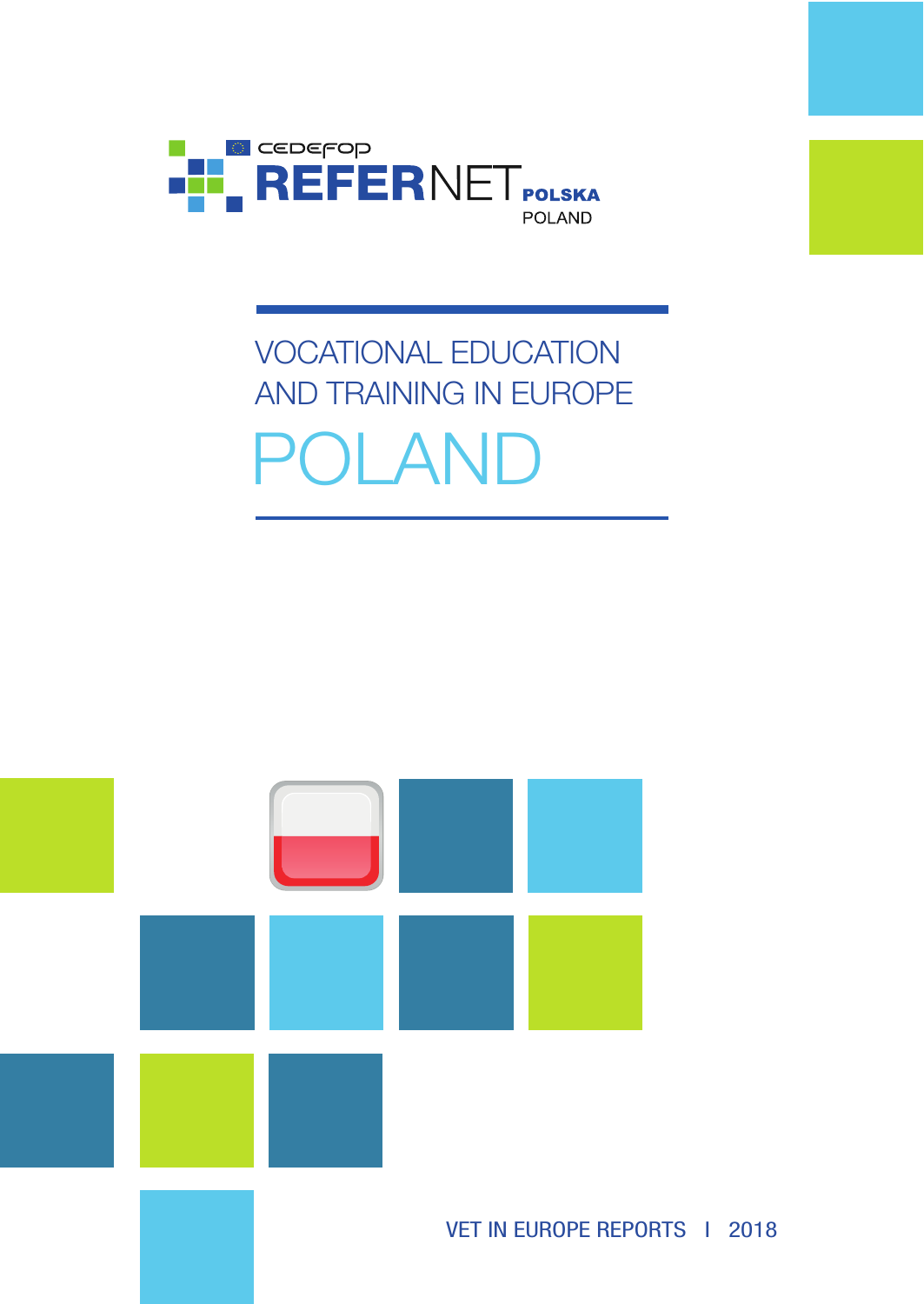

Please cite this publication as: Chłoń-Domińczak, A. et al. (2019). *Vocational education and training in Europe – Poland*. Cedefop ReferNet VET in Europe reports 2018. [http://libserver.cedefop.europa.eu/vetelib/2019/Vocational\\_Education\\_Training\\_Europe\\_Poland\\_2](http://libserver.cedefop.europa.eu/vetelib/2019/Vocational_Education_Training_Europe_Poland_2018_Cedefop_ReferNet.pdf) 018 Cedefop ReferNet.pdf

Authors: Agnieszka Chłoń-Domińczak (Chapter 3 & 4), Dorota Holzer-Żelażewska (Chapter 1) and Anna Maliszewska (Chapter 2) Barbara Przybylska (English proofreading), Olga Wasilewska (report editor) Validated by: Jerzy Bielecki, Centre for Education Development (ORE)

Reviewed by Iraklis Pliakis, Cedefop © Instytut Badań Edukacyjnych (Cedefop ReferNet Poland), 2018 Reproduction is authorised, provided the source is acknowledged.

This VET in Europe report is part of a series prepared by Cedefop's ReferNet network. VET in Europe reports provide an overview of national vocational education and training (VET) systems of the EU Member States, Iceland and Norway. The reports help to understand VET's main features and role within countries' overall education and training systems from a lifelong learning perspective, and VET's relevance to and interaction with the labour market. VET in Europe reports follow a common Cedefop format. They are available at [http://www.cedefop.europa.eu/EN/Information-services/vet-in-europe-country-reports.aspx.](http://www.cedefop.europa.eu/EN/Information-services/vet-in-europe-country-reports.aspx)

The opinions expressed here do not necessarily reflect those of Cedefop.

VET in Europe reports are cofinanced by the European Union and ReferNet national partners.

ReferNet is a network of institutions across Europe representing the 28 Member States, plus Iceland and Norway. The network provides Cedefop with information and analysis on national vocational education and training. ReferNet also disseminates information on European VET and Cedefop's work to stakeholders in the EU Member States, Iceland and Norway. <http://www.cedefop.europa.eu/en/events-and-projects/networks/refernet>



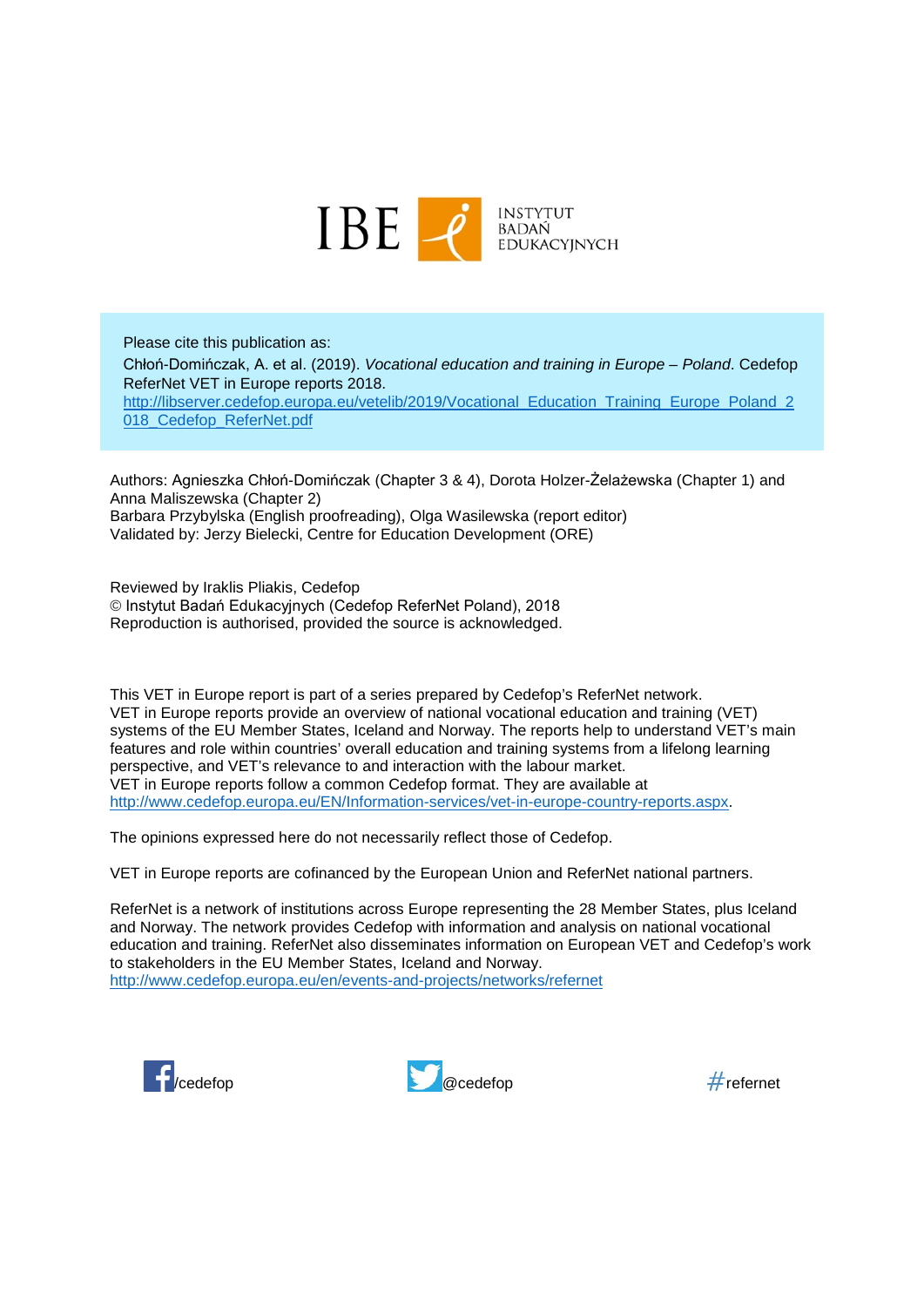## Table of contents

| 1.1.<br>1.2.<br>1.3.         |                                                                 |  |
|------------------------------|-----------------------------------------------------------------|--|
|                              |                                                                 |  |
| 2.1.<br>2.2.<br>2.3.<br>2.4. |                                                                 |  |
|                              |                                                                 |  |
| 3.1.<br>3.2.<br>3.3.<br>3.4. |                                                                 |  |
|                              |                                                                 |  |
| 4.1.<br>4.2.                 | INCENTIVES FOR LEARNERS, EDUCATION PROVIDERS AND ENTERPRISES 47 |  |
|                              |                                                                 |  |
|                              |                                                                 |  |
|                              |                                                                 |  |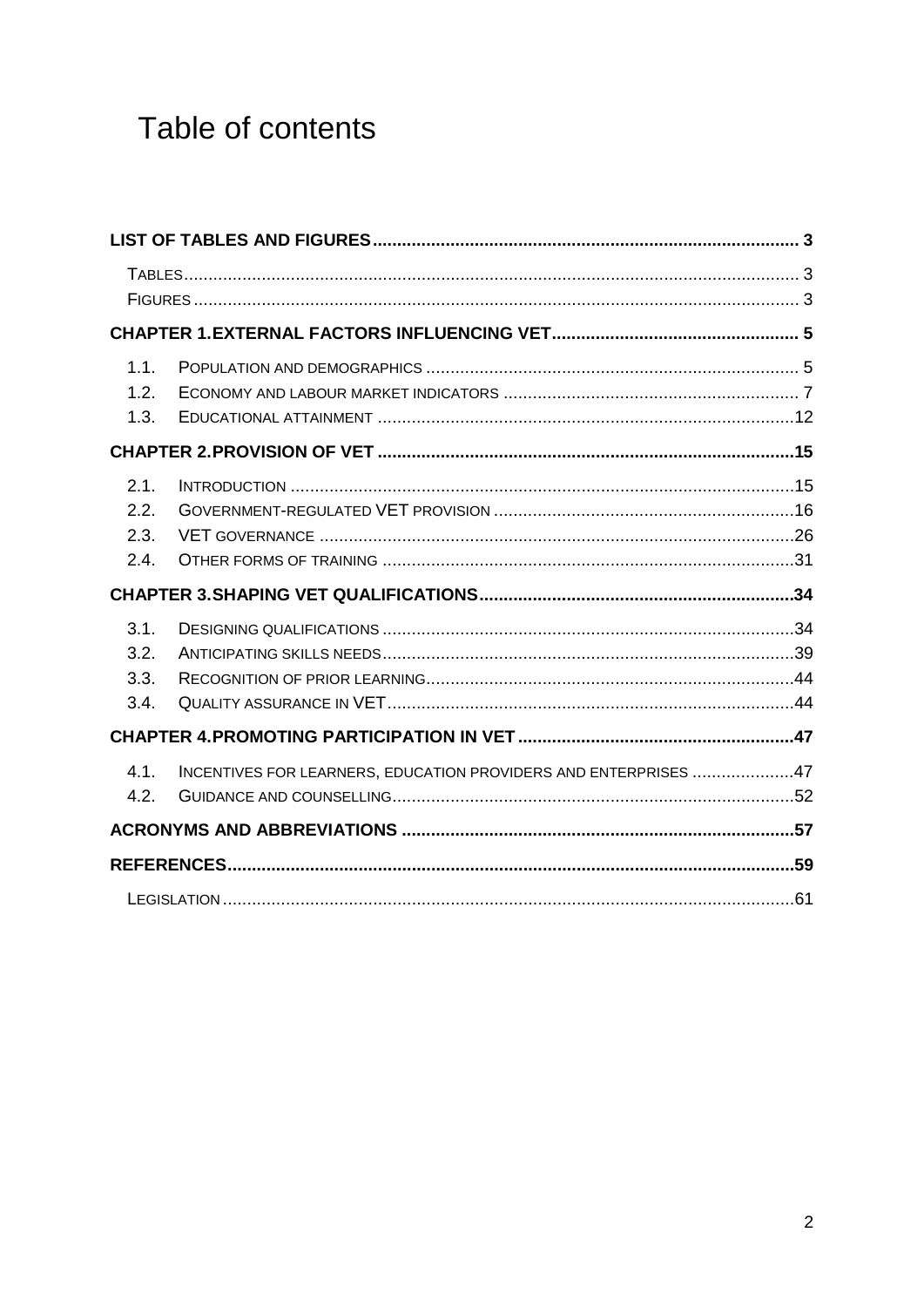## <span id="page-3-0"></span>List of tables and figures

## <span id="page-3-1"></span>Tables

| 1. Activity rates by educational attainment level, population aged 15-64 (%)  9          |  |
|------------------------------------------------------------------------------------------|--|
| 2. Employment rates by gender, age group and highest level of education attained (%) 10  |  |
|                                                                                          |  |
| 4. Unemployment rates by gender, age group and highest level of education attained (%)11 |  |
| 5. Population (15-64) by educational attainment level and gender (%) 12                  |  |
| 6. The share of higher vocational schools and students in the total number of higher     |  |
|                                                                                          |  |
|                                                                                          |  |
| 8. The most popular qualifications for which State vocational examinations were taken    |  |
|                                                                                          |  |
| 9. Employment and unemployment rates of recent graduates (up to one year after leaving   |  |
|                                                                                          |  |
| 10. The share of young people aged 20-24 not in education, employment or training (NEET) |  |
|                                                                                          |  |
|                                                                                          |  |
|                                                                                          |  |
| 13. Participants in various forms of training support offered by UPs (Number of persons  |  |
|                                                                                          |  |

## <span id="page-3-2"></span>Figures

| 2. Population aged 16-21 and number of vocational education students  6                  |  |
|------------------------------------------------------------------------------------------|--|
| 3. Enrolment shares by type of education in upper secondary and post-secondary levels 7  |  |
|                                                                                          |  |
|                                                                                          |  |
|                                                                                          |  |
|                                                                                          |  |
| 8. The distribution of youth in general upper secondary programmes and VET programmes    |  |
|                                                                                          |  |
| 9. The structure of students in all age groups in general upper secondary programmes and |  |
|                                                                                          |  |
| 10. PIAAC mean cognitive skills level of students aged 16-19 by programme type in 2011-  |  |
| .25                                                                                      |  |
| 11. The structure of the educational expenditures of counties in 2017 by school type 27  |  |
| 12. The structure of VET schools by type and managing institution in 2016 27             |  |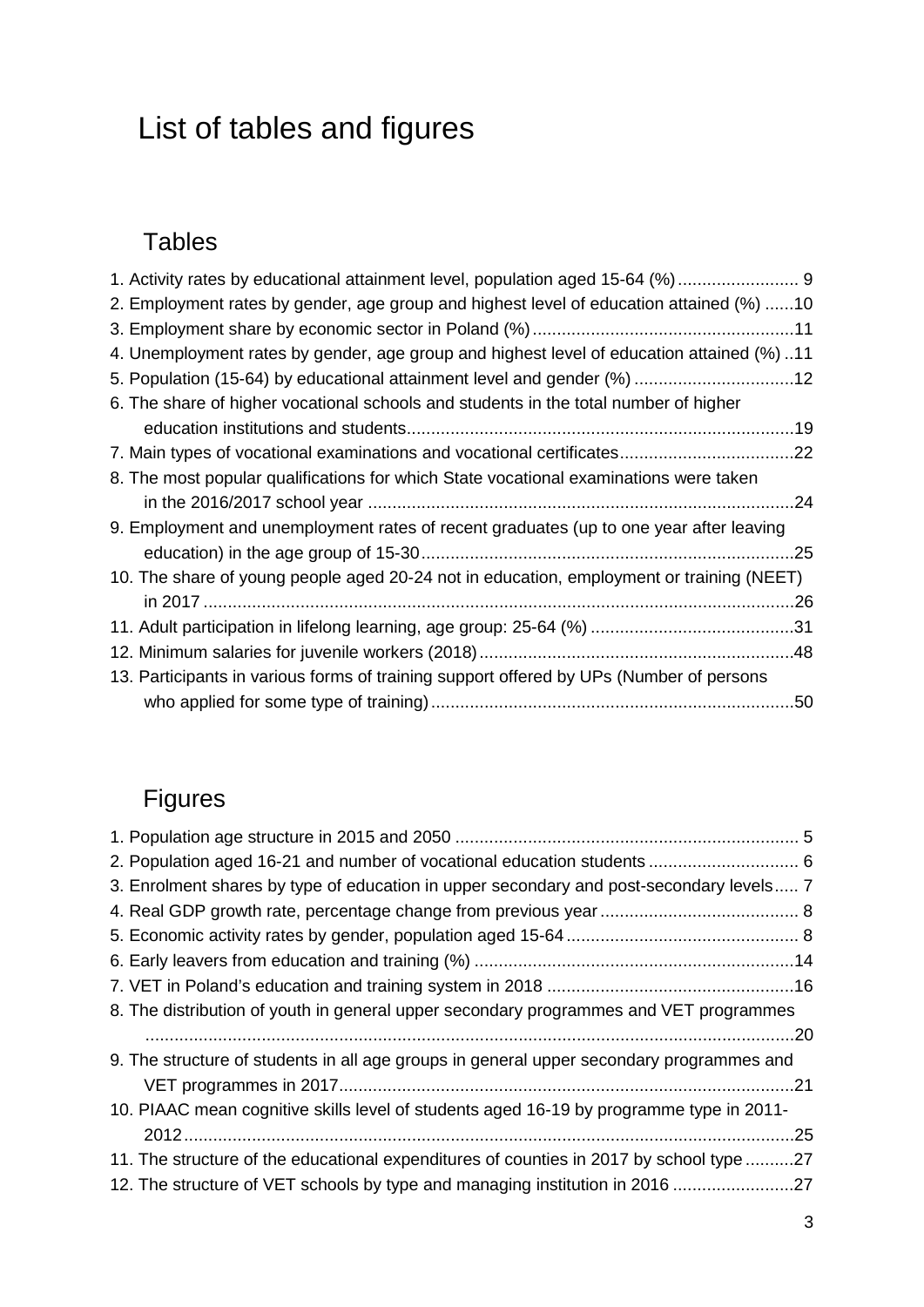| 13. The ratio between educational expenditures and the State general subsidy for education    |  |
|-----------------------------------------------------------------------------------------------|--|
|                                                                                               |  |
| 14. The share of 20 to 65 year-olds participating in training in 2014 by level of education32 |  |
| 15. The share of 25 to 64 years old participating in non-formal training in 2016 by age32     |  |
| 16. Distinguishing qualifications in the occupations listed in the KZSZ 35                    |  |
| 17. Qualifications in the Polish Integrated Qualifications System (IQS) 39                    |  |
|                                                                                               |  |
| 19. Vocational counsellors and unemployed persons per counsellor at county UPs55              |  |
| 20. Number of unemployed persons who received various forms of vocational counselling         |  |
|                                                                                               |  |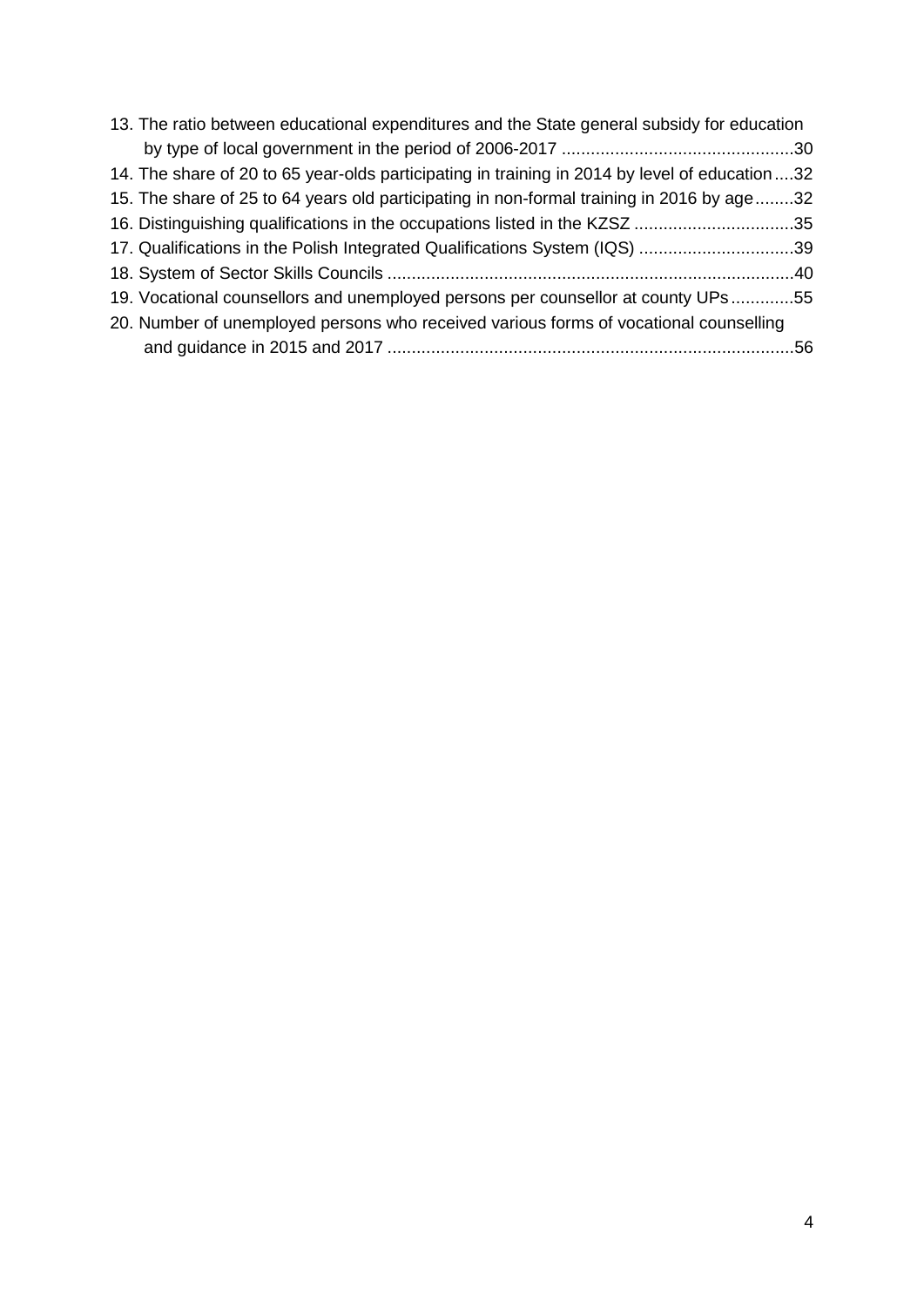## <span id="page-5-0"></span>CHAPTER 1. External factors influencing VET

## <span id="page-5-1"></span>1.1. Population and demographics

Poland has the sixth largest population in the EU with 38 433 558 inhabitants as of 1 January 2018 (Statistics Poland, 2018a). By 2050, it is forecasted to decrease by almost 12% (-4.5 million) (Statistics Poland, 2014). With an area of 312 695 km², the country is tenth in the EU in population density (United Nations, 2017). Poland, as other countries in Europe, is characterised by low birth rates and a growing life expectancy, which impacts the age pyramid and results in an older population structure. The share of young people (aged 0-24) was 26% in 2015. However, as population projections show, it will decrease to 24% by 2025 and to 20% by 2050, which means a decrease by over one million and three million persons respectively.



#### <span id="page-5-2"></span>**Figure 1. Population age structure in 2015 and 2050**

*Source:* own calculations based on data from the Statistics Poland, Population projection 2014-2050 (Statistics Poland, 2014).

The forecasted changes in the age structure indicate a growing dependency ratio of the non-working to working age population, mainly due to the growing numbers of the pension age population. The non-working population in 2017 was equal to 63% of the working age population. In line with current pension-age regulations, it is forecasted to grow to 72% and 105% by 2025 and 2050 respectively (Statistics Poland, 2014).

While the population above the pensionable age is forecasted to grow significantly, the lower part of the population pyramid indicates a decreasing young population, as indicated in Figure 2. This declining trend will continue until 2020 and in the first half of 2020s, the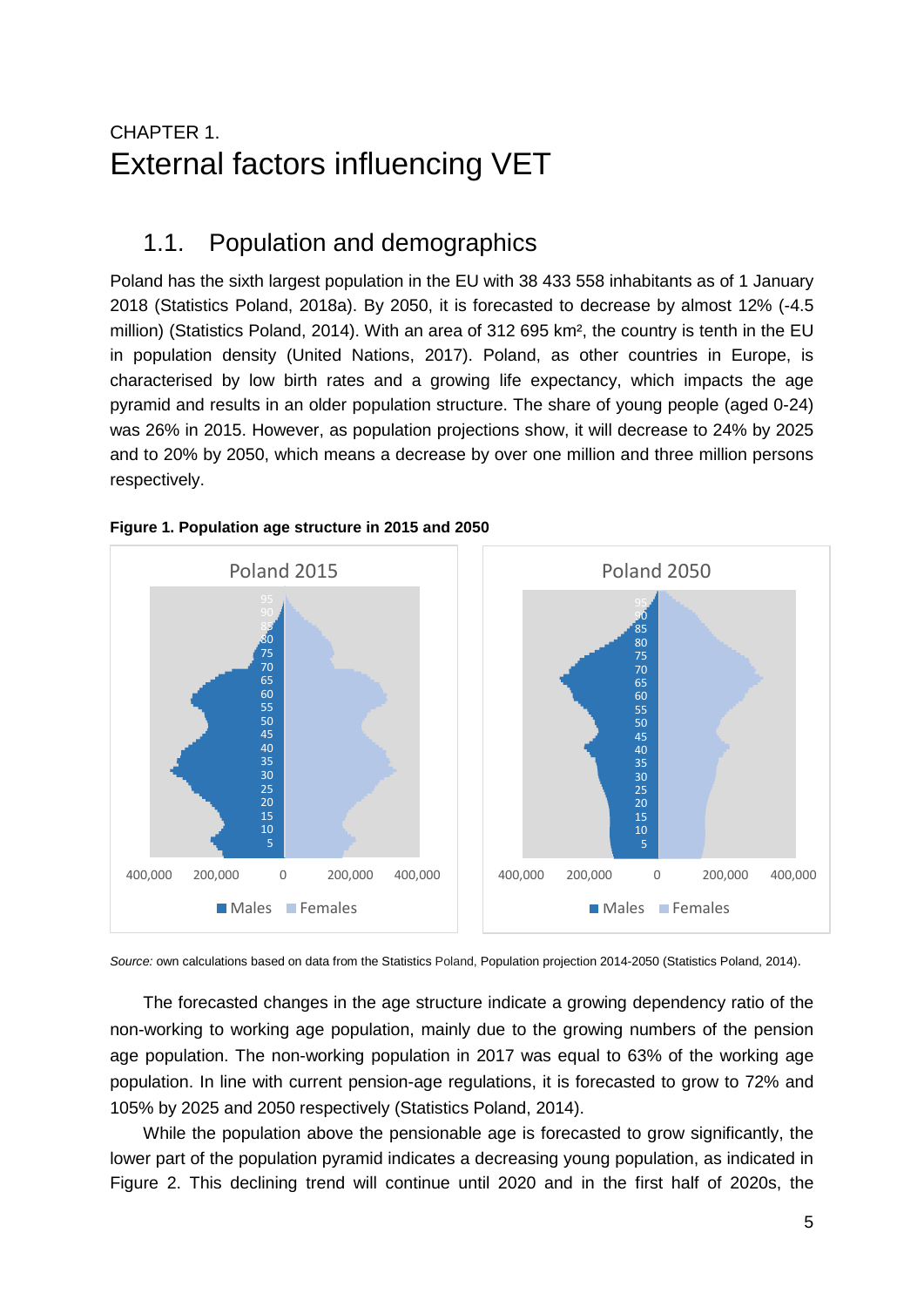projected number of young people is likely to increase slightly. This demographic trend has a direct impact on educational enrolment. Since 2005, the overall number of enrolments in upper secondary and post-secondary education (both general and vocational) decreased by 34%, which represents around 800 000 students. The decrease was highest (40% or more than 350 000) in vocational upper secondary programmes.



<span id="page-6-0"></span>**Figure 2. Population aged 16-21 and number of vocational education students**

\* includes all types of vocational programmes on upper secondary and post-secondary levels

*Source:* own calculations based on data from the Local Data Bank, Statistics Poland,<https://bdl.stat.gov.pl/BDL/start> and (Statistics Poland, 2018b). Accessed on September 20, 2018.

This phenomenon is related to the reduced interest in vocational education and training (VET) among young people. Over the last three decades, the share of students in vocational education has decreased from 78% to almost 60%. During the last several years the share of learners in general upper secondary vs. vocational upper secondary and vocational post-secondary education has remained at approximately 40% to 60%. Since the mid-2010s, a small increase in in the share of students in vocational education is observed (see Figure 3).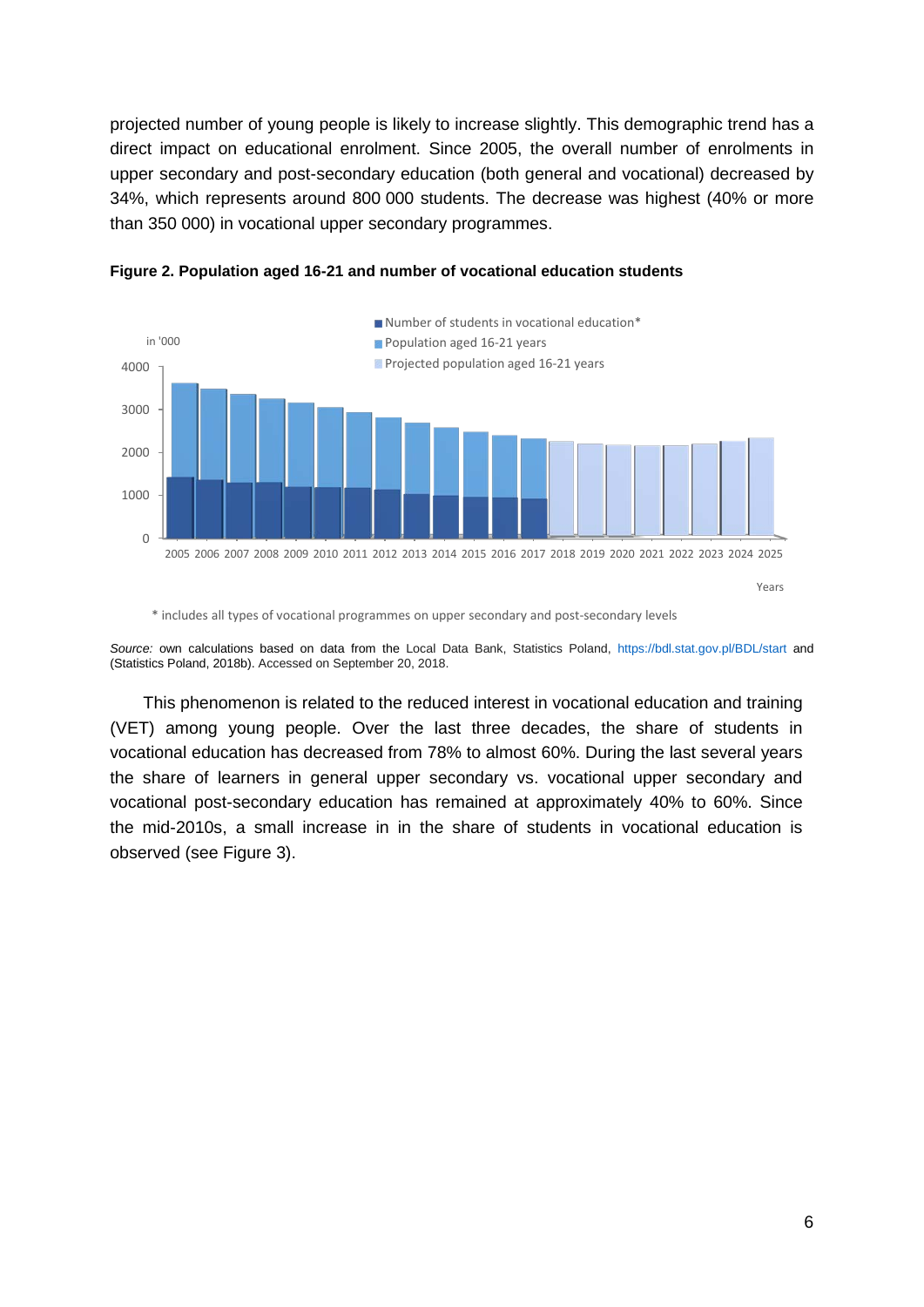

#### <span id="page-7-1"></span>**Figure 3. Enrolment shares by type of education in upper secondary and post-secondary levels**

\* in 2017 includes the 1st stage sectoral \*\* includes art schools leading to vocational qualifications

*Source:* own calculations based on data from the Local Data Bank, Central Statistical Office of Poland, [https://bdl.stat.gov.pl/BDL/start.](https://bdl.stat.gov.pl/BDL/start) and (Statistics Poland, 2018b). Accessed on September 20, 2018*.*

Taking into account vocational education only, in the 2017/2018 school year, there were almost 670 000 (<sup>[1](#page-7-2)</sup>) young students participating in VET programmes, of which 75% were enrolled in vocational upper secondary programmes, 15% in basic vocational programmes, 8% in the  $1<sup>st</sup>$  stage sectoral programmes and 2% in special job-training programmes. The adult student population of nearly 236 000 was enrolled in post-secondary programmes that are dedicated to adults in the education system.

Additionally, in September 2017, almost 60 000 learners participated in over 2 500 vocational qualification courses  $(^2)$  $(^2)$  $(^2)$ . In the 2016/2017 school year, 413 548 learners took both parts of the State vocational examination, of whom 76% obtained a qualification certificate i.e. they passed the theoretical and practical part of the exam (CKE, 2017).

### <span id="page-7-0"></span>1.2. Economy and labour market indicators

#### **1.2.1. Economy**

-

Over the last five years, the Polish economy has experienced relatively positive GDP growth. As Eurostat data show, real GDP growth rate was higher than the EU average and among the highest in Europe.

<span id="page-7-2"></span><sup>(</sup> 1 ) Additionally around 13 000 students were in art schools leading to vocational qualifications. Art schools are not included in the data in the following parts of the Report. Art education constitutes a separate system, supervised by the minister responsible for culture and national heritage.

<span id="page-7-3"></span> $({}^{2})$  Own calculations based on data from the School Information System (SIO) as of September 2017.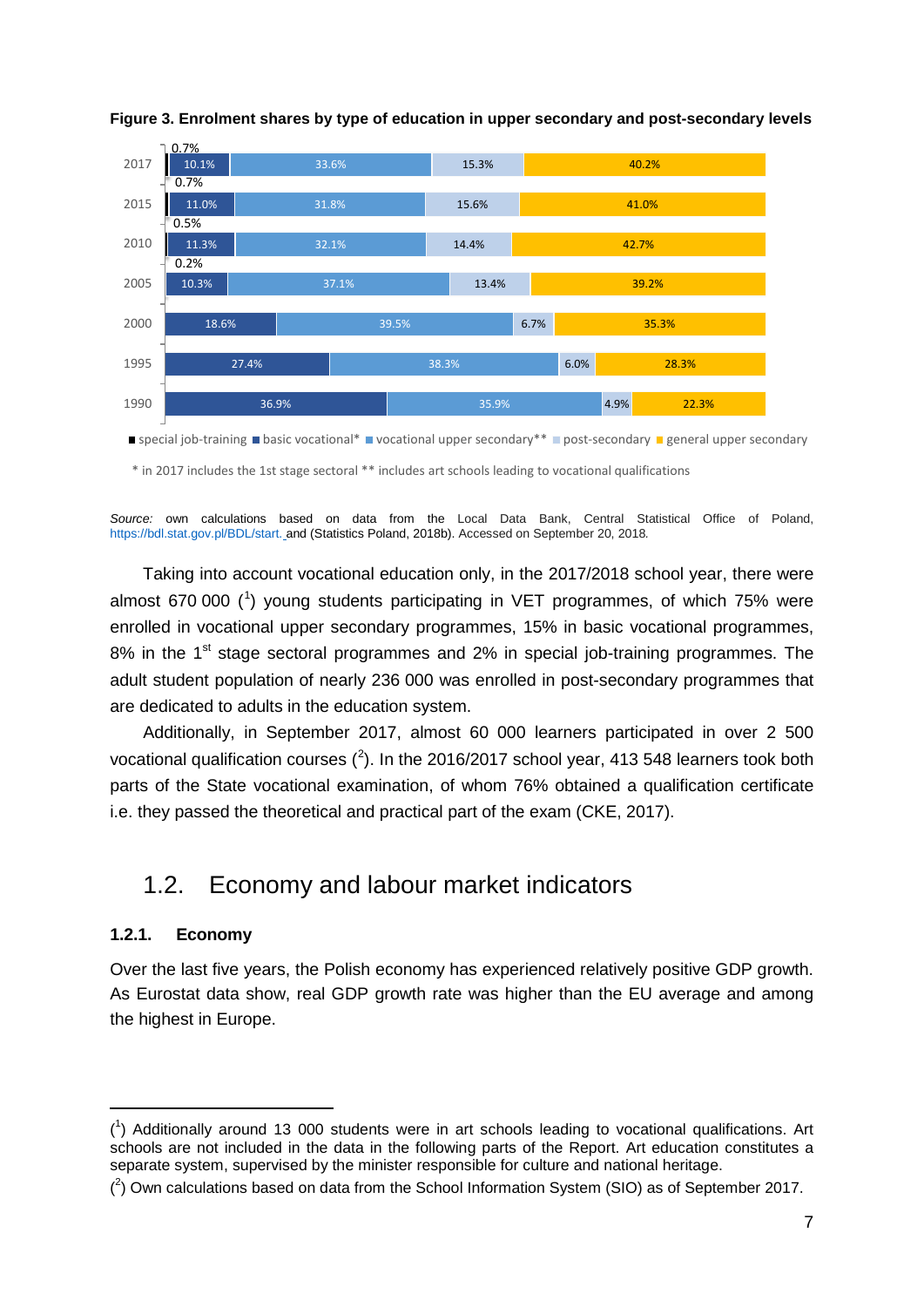

#### <span id="page-8-0"></span>**Figure 4. Real GDP growth rate, percentage change from previous year**

*Source:* Eurosta[t http://ec.europa.eu/eurostat/data/database.](http://ec.europa.eu/eurostat/data/database) [tec00115] Accessed on October 30, 2018*.*

#### **1.2.2. Economic activity rate**

The economic activity rates in Poland have been increasing over the last several years. Still, in 2017, the average economic activity rate for the population aged 15-64 in Poland was 69.6%, almost four percentage points lower than the EU average. Almost 77% of men in this age group and 63% of women were active economically; yet again, both rates were significantly lower than the EU average. However, data show that the activity rates in Poland are increasing slightly faster than in the EU.



#### <span id="page-8-1"></span>**Figure 5. Economic activity rates by gender, population aged 15-64**

\* *Break in time series for 2010 and 2016 data for Poland*

*Source:* Eurosta[t http://ec.europa.eu/eurostat/data/database.](http://ec.europa.eu/eurostat/data/database) [lfst\_r\_lfp2actrt] Accessed on September 20, 2018.

The activity rates differ substantially by educational attainment level. Higher educational attainment levels are linked with higher activity in the labour market, therefore, tertiary education graduates have the highest activity rates. Since 2014, Poland is characterised by a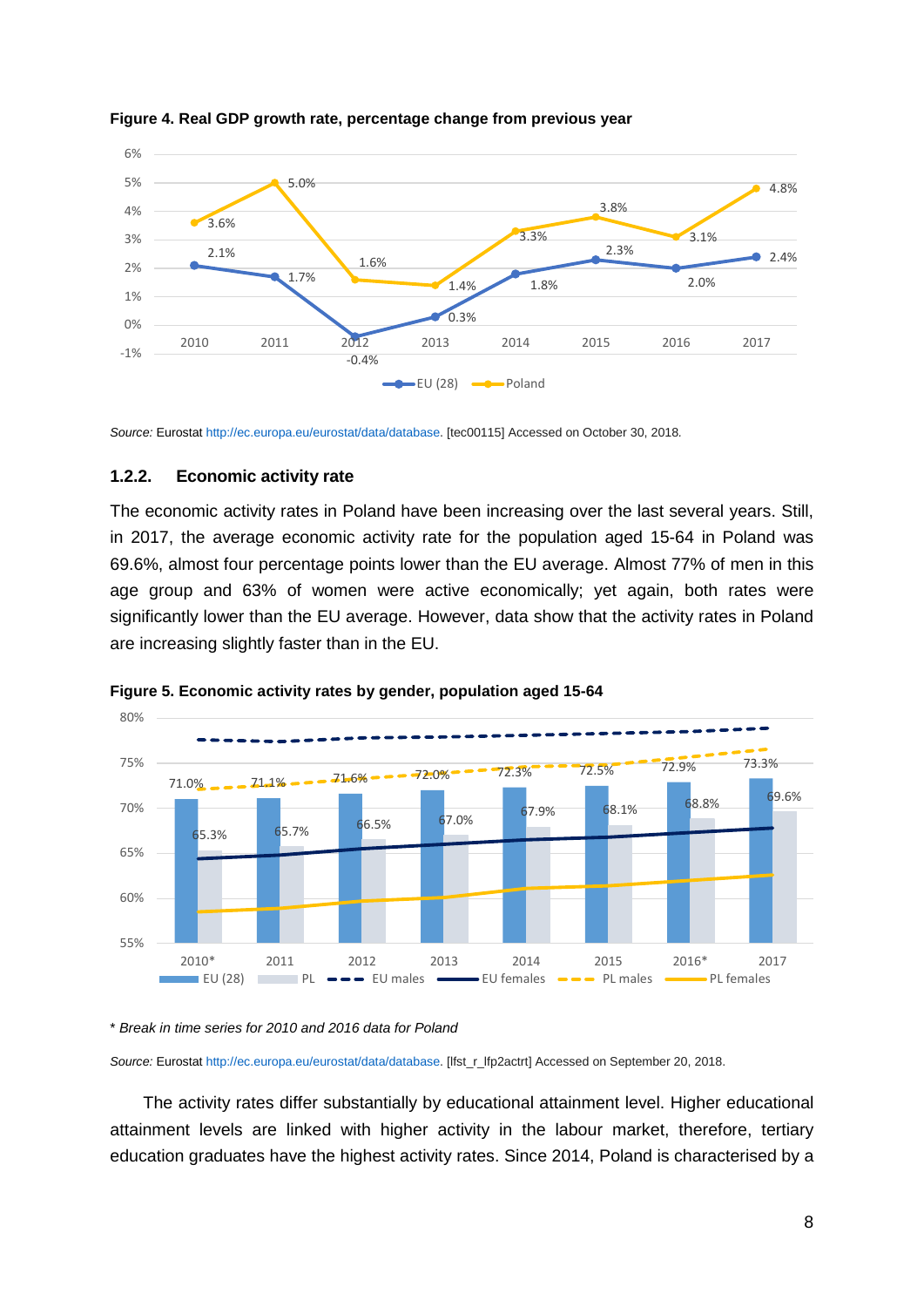slightly higher activity rate of this group than the EU average. The activity rates for the lower levels of educational attainment in Poland are far below the EU average.

|                                            |                                                                                                                                          | 2010 | 2011 | 2012 | 2013 | 2014 | 2015 | 2016 | 2017 |
|--------------------------------------------|------------------------------------------------------------------------------------------------------------------------------------------|------|------|------|------|------|------|------|------|
| Less than primary,<br>primary and lower    | EU (28)                                                                                                                                  | 53.7 | 54.3 | 54.6 | 54.4 | 53.4 | 53.1 | 53.3 | 53.6 |
| secondary education<br>(levels 0-2)        | 28.9<br>28.9<br>29.3<br>28.2<br>28.5<br>28.2<br>27.0<br><b>Poland</b><br>EU (28)<br>75.1<br>75.0<br>75.3<br>75.3<br>75.6<br>76.0<br>75.7 |      | 26.6 |      |      |      |      |      |      |
| Upper secondary and<br>post-secondary non- |                                                                                                                                          |      |      |      |      |      |      |      | 76.2 |
| tertiary education<br>(levels 3 and 4)     | <b>Poland</b>                                                                                                                            | 69.1 | 69.3 | 69.4 | 69.6 | 70.1 | 69.9 | 70.6 | 71.0 |
| Tertiary education                         | EU (28)                                                                                                                                  | 87.0 | 86.9 | 87.1 | 87.4 | 87.4 | 87.7 | 87.9 | 88.0 |
| $(levels 5-8)$                             | <b>Poland</b>                                                                                                                            | 86.8 | 86.8 | 87.0 | 87.3 | 88.1 | 88.6 | 88.8 | 89.0 |

<span id="page-9-0"></span>**Table 1. Activity rates by educational attainment level, population aged 15-64 (%)**

*NB: level of education – ISCED 2011*

*Source:* Eurosta[t http://ec.europa.eu/eurostat/data/database.](http://ec.europa.eu/eurostat/data/database) [lfsa\_argaed] Accessed on September 20, 2018*.*

The least economically active group has the lowest educational attainment, i.e. less than primary, primary or lower secondary education. This group's activity rate in Poland is only 26.6%, while the EU average is 53.6%. Over the past several years, Poland has introduced different means of attempting to increase activity rates, such as offering vocational qualification courses (see Section 2.2.3), which enable the attainment of vocational qualifications in a short period of time. Furthermore, the public employment service offers a variety of vocational training programmes for unemployed people with low qualifications (see Section 4.1.).

#### **1.2.3. Employment**

In 2017, almost 15.7 million people were employed, which represents almost 65% of the total population aged 15-64. Age and education attainment level impact employment rates. In 2017, the employment rate for the prime age population (aged 25-49 years) was slightly higher than the EU average for that group, which is a constant trend since 2009. Young (15- 24) and older (50-64) groups are characterised by a much lower employment rate than the EU average. In 2017, the employment rate of tertiary education graduates was almost 87%, which is higher than the EU average (2.8 percentage points). In contrast, the share of employed people with primary or lower secondary education is relatively low (23.3%), and much lower than the EU average of 45.5%. In 2017, the share of employed people with postsecondary and vocational upper secondary education was 67%, four percentage points lower than the EU average. However, it has increased during the last 5 years (a change of over 5 percentage points) slightly faster than in the EU on average. As data show, the higher the attained education level, the better the chances for employment.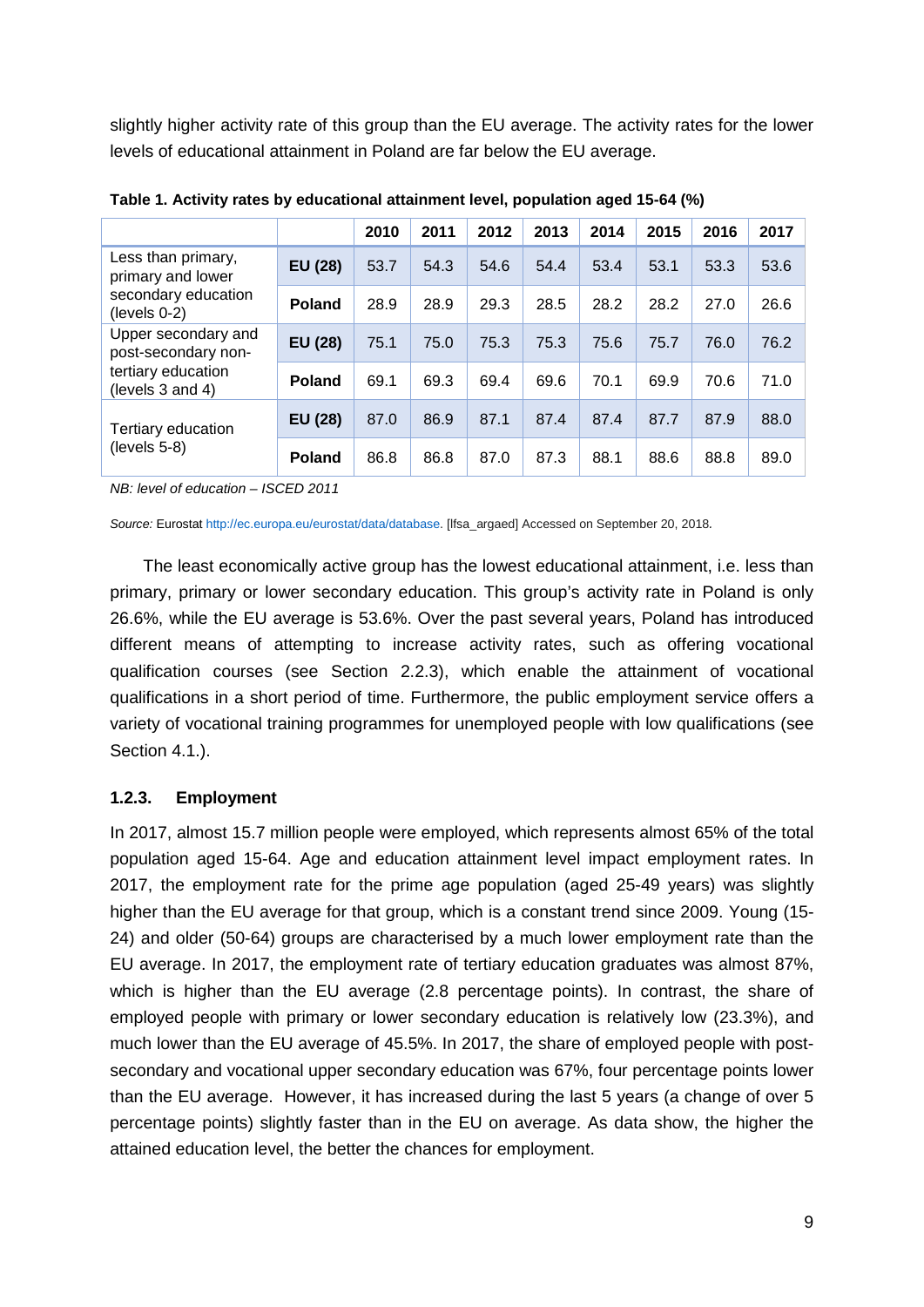|                                                                                   | 2010 | 2011 | 2012 | 2013 | 2014 | 2015 | 2016 | 2017 |
|-----------------------------------------------------------------------------------|------|------|------|------|------|------|------|------|
| EU (28)                                                                           | 64.1 | 64.2 | 64.1 | 64.1 | 64.8 | 65.6 | 66.6 | 67.6 |
| Males                                                                             | 70.1 | 70.0 | 69.6 | 69.4 | 70.1 | 70.8 | 71.8 | 72.9 |
| Females                                                                           | 58.2 | 58.4 | 58.6 | 58.8 | 59.5 | 60.4 | 61.4 | 62.4 |
| $15 - 24$                                                                         | 33.9 | 33.3 | 32.6 | 32.2 | 32.4 | 33.1 | 33.8 | 34.7 |
| $25 - 49$                                                                         | 78.2 | 78.1 | 77.6 | 77.1 | 77.6 | 78.2 | 78.9 | 79.8 |
| $50 - 64$                                                                         | 56.6 | 57.3 | 58.4 | 59.2 | 60.6 | 61.8 | 63.4 | 64.9 |
| Less than primary, primary<br>and lower secondary<br>education (levels 0-2)       | 45.1 | 45.2 | 44.4 | 43.7 | 43.3 | 43.7 | 44.5 | 45.5 |
| Upper secondary and post-<br>secondary non-tertiary<br>education (levels 3 and 4) | 68.3 | 68.3 | 68.0 | 67.7 | 68.4 | 69.0 | 69.9 | 70.9 |
| Tertiary education (levels 5-8)                                                   | 82.3 | 82.0 | 81.8 | 81.7 | 82.0 | 82.7 | 83.4 | 84.0 |
| <b>Poland</b>                                                                     | 58.9 | 59.3 | 59.7 | 60.0 | 61.7 | 62.9 | 64.5 | 66.1 |
| Males                                                                             | 65.3 | 66.0 | 66.3 | 66.6 | 68.2 | 69.2 | 71.0 | 72.8 |
| Females                                                                           | 52.6 | 52.7 | 53.1 | 53.4 | 55.2 | 56.6 | 58.1 | 59.5 |
| $15 - 24$                                                                         | 26.4 | 24.9 | 24.7 | 24.2 | 25.8 | 26.0 | 28.4 | 29.6 |
| $25 - 49$                                                                         | 78.9 | 78.9 | 78.5 | 78.2 | 79.4 | 80.6 | 81.3 | 82.2 |
| $50 - 64$                                                                         | 47.0 | 48.4 | 49.4 | 50.3 | 51.8 | 53.2 | 54.7 | 56.6 |
| Less than primary, primary<br>and lower secondary<br>education (levels 0-2)       | 23.6 | 23.4 | 23.4 | 22.4 | 22.7 | 23.3 | 23.0 | 23.3 |
| Upper secondary and post-<br>secondary non-tertiary<br>education (levels 3 and 4) | 61.8 | 62.0 | 61.7 | 61.6 | 62.9 | 64.0 | 65.6 | 67.0 |
| Tertiary education (levels 5-8)                                                   | 82.5 | 82.2 | 82.1 | 82.3 | 83.9 | 85.0 | 85.8 | 86.8 |

<span id="page-10-0"></span>**Table 2. Employment rates ([3](#page-10-1) ) by gender, age group and highest level of education attained (%)**

*NB: level of education – ISCED 2011*

*Source:* Eurosta[t http://ec.europa.eu/eurostat/data/database.](http://ec.europa.eu/eurostat/data/database) [lfsa\_ergaed] Accessed on September 20, 2018.

#### **1.2.4. Employment structure**

-

The employment structure in Poland has not undergone any significant changes over the last few years. The share of services in total employment increased slightly and in 2017 was around 58%, which is still far below the EU28 average of around 74%. The employment share in industry is rather stable in Poland at around 30-32% and the share in agriculture decreased from 13.1% in 2010 to 10.2% in 2017.

<span id="page-10-1"></span> $(3)$  Labour Force Survey (LFS) data. Employed as per cent of total population aged 15-64 years.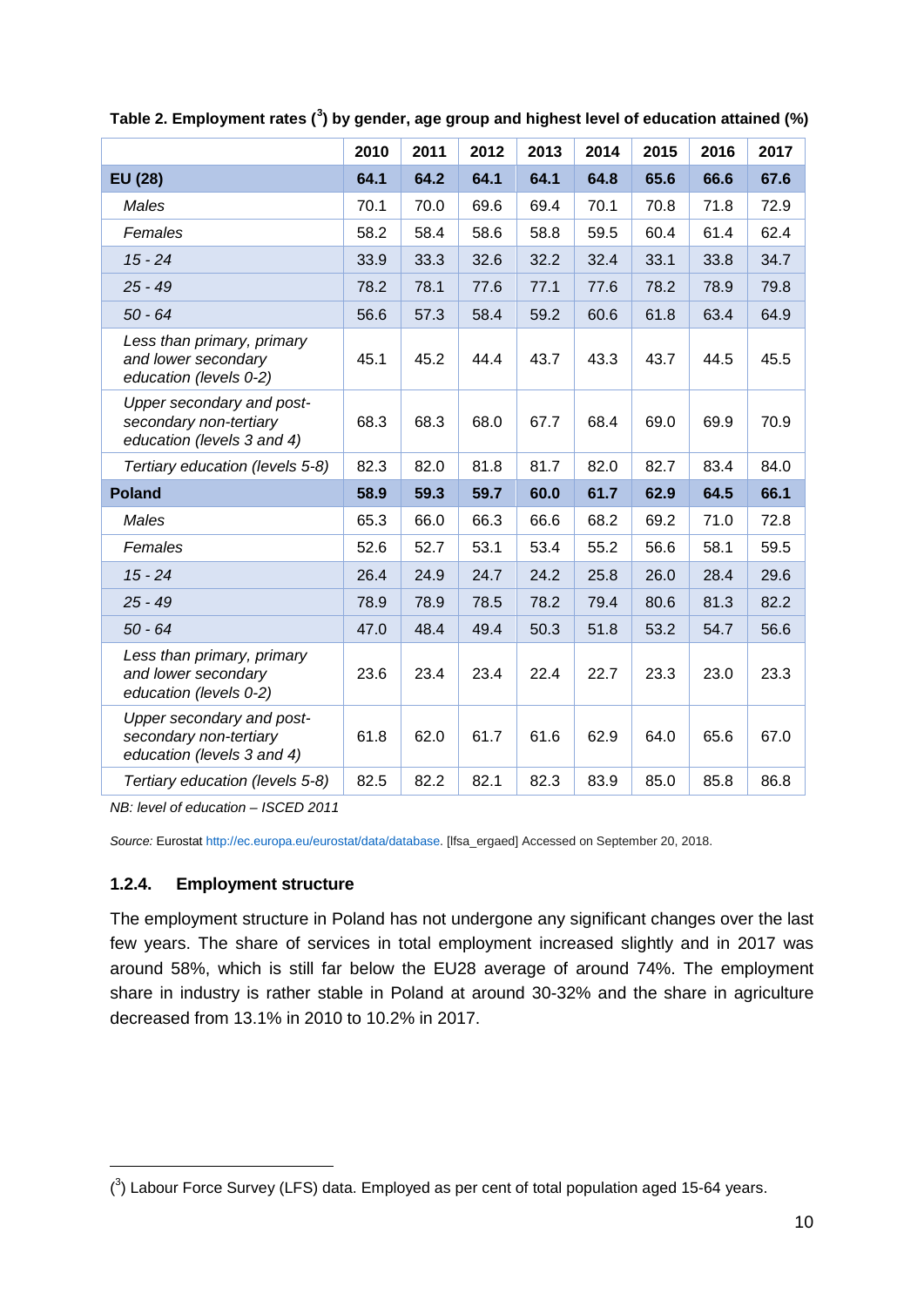|                    | 2010 | 2011 | 2012 | 2013 | 2014 | 2015 | 2016 | 2017 |
|--------------------|------|------|------|------|------|------|------|------|
| <b>Industry</b>    | 30.3 | 30.7 | 30.4 | 30.5 | 30.5 | 30.5 | 31.4 | 31.7 |
| Females            | 16.1 | 16.5 | 16.1 | 16.1 | 16.5 | 16.5 | 16.9 | 17.2 |
| <b>Males</b>       | 41.7 | 42.0 | 41.9 | 42.1 | 41.9 | 42.0 | 43.3 | 43.4 |
| <b>Agriculture</b> | 13.1 | 12.9 | 12.6 | 12.0 | 11.5 | 11.5 | 10.6 | 10.2 |
| Females            | 12.7 | 12.2 | 11.7 | 10.9 | 10.3 | 10.4 | 9.4  | 8.9  |
| <b>Males</b>       | 13.4 | 13.5 | 13.3 | 12.9 | 12.5 | 12.5 | 11.5 | 11.3 |
| <b>Services</b>    | 56.6 | 56.4 | 57.0 | 57.5 | 58.0 | 57.9 | 58.0 | 58.1 |
| Females            | 71.2 | 71.3 | 72.2 | 73.0 | 73.3 | 73.2 | 73.7 | 73.9 |
| <b>Males</b>       | 44.9 | 44.5 | 44.8 | 45.0 | 45.6 | 45.5 | 45.1 | 45.3 |

<span id="page-11-0"></span>**Table 3. Employment share by economic sector in Poland (%)**

*Source:* The Local Data Bank, Statistics Poland[, https://bdl.stat.gov.pl/BDL/start.](https://bdl.stat.gov.pl/BDL/start) Accessed on December 23, 2018.

Most employed women are in services (73.9%), while the share of employment in services and industry of men is very similar, 45.3% and 43.4% respectively.

#### **1.2.5. Unemployment**

-

In 2017, unemployment in Poland was lower than the EU average, which was also observed in previous years. In the past five years, there was an overall decrease of unemployment in all age groups and by all types of education levels. As with employment, the unemployment rates vary by age and level of educational attainment. The unemployment rates are highest for young people and those with the lowest educational level. The higher the attained educational level, the lower is the chance of being unemployed.

|                                                                                   | 2010 | 2011 | 2012 | 2013 | 2014    | 2015 | 2016 | 2017 |
|-----------------------------------------------------------------------------------|------|------|------|------|---------|------|------|------|
| EU (28)                                                                           | 9.7  | 9.8  | 10.6 | 11.0 | 10.4    | 9.6  | 8.7  | 7.8  |
| Males                                                                             | 9.7  | 9.7  | 10.6 | 11.0 | 10.3    | 9.5  | 8.5  | 7.6  |
| Females                                                                           | 9.6  | 9.8  | 10.6 | 11.0 | 10.5    | 9.6  | 8.9  | 8.0  |
| Age group of 15 - 24                                                              | 21.1 | 21.7 | 23.2 | 23.7 | 22.2    | 20.3 | 18.7 | 16.8 |
| Age group of 25 - 49                                                              | 8.9  | 9.0  | 9.9  | 10.4 | 9.8     | 9.0  | 8.2  | 7.3  |
| Age group of 50 - 64                                                              | 6.8  | 6.8  | 7.4  | 7.8  | 7.5     | 7.0  | 6.5  | 5.8  |
| Less than primary, primary<br>and lower secondary<br>education (levels 0-2)       | 16.1 | 16.7 | 18.6 | 19.7 | $19.0*$ | 17.9 | 16.6 | 15.2 |
| Upper secondary and post-<br>secondary non-tertiary<br>education (levels 3 and 4) | 9.1  | 9.0  | 9.7  | 10.1 | $9.5*$  | 8.8  | 7.9  | 7.0  |
| Tertiary education (levels<br>$5-8)$                                              | 5.4  | 5.6  | 6.2  | 6.5  | $6.2*$  | 5.7  | 5.2  | 4.6  |

<span id="page-11-1"></span>**Table 4. Unemployment rates ([4](#page-11-2) ) by gender, age group and highest level of education attained (%)**

<span id="page-11-2"></span><sup>(</sup> 4 ) Labour Force Survey (LFS) data. Employed as per cent of total population aged 15-64 years.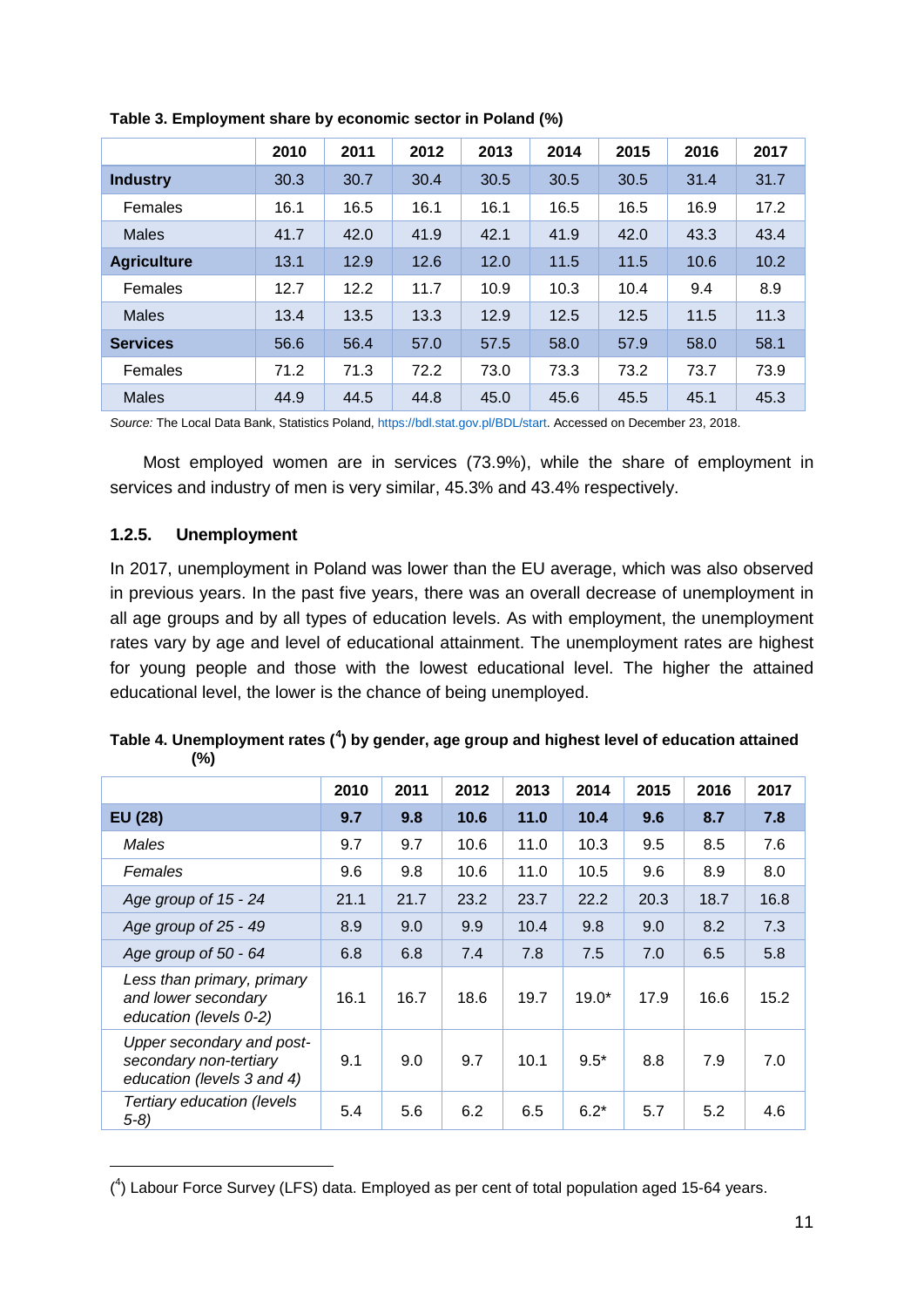| <b>Poland</b>                                                                     | $9.7*$  | 9.8  | 10.2 | 10.5 | 9.1     | 7.6  | 6.2  | 5.0  |
|-----------------------------------------------------------------------------------|---------|------|------|------|---------|------|------|------|
| Males                                                                             | $9.5*$  | 9.1  | 9.5  | 9.8  | 8.6     | 7.4  | 6.2  | 5.0  |
| Females                                                                           | $10.1*$ | 10.5 | 11.0 | 11.2 | 9.7     | 7.8  | 6.3  | 5.0  |
| Age group of 15 - 24                                                              | $23.7*$ | 25.8 | 26.5 | 27.3 | 23.9    | 20.8 | 17.7 | 14.8 |
| Age group of 25 - 49                                                              | $8.3*$  | 8.3  | 8.9  | 9.2  | 8.1     | 6.7  | 5.5  | 4.3  |
| Age group of 50 - 64                                                              | $7.6*$  | 7.4  | 7.7  | 7.8  | 6.9     | 5.8  | 4.5  | 3.8  |
| Less than primary, primary<br>and lower secondary<br>education (levels 0-2)       | $18.3*$ | 19.1 | 20.3 | 21.3 | $19.7*$ | 17.3 | 14.9 | 12.6 |
| Upper secondary and post-<br>secondary non-tertiary<br>education (levels 3 and 4) | $10.6*$ | 10.5 | 11.0 | 11.5 | $10.2*$ | 8.4  | 7.0  | 5.7  |
| Tertiary education (levels<br>$5-8$ )                                             | $5.0*$  | 5.3  | 5.7  | 5.7  | $4.7*$  | 4.0  | 3.3  | 2.5  |

NB: level of education – ISCED 2011 \* break in time series

<span id="page-12-0"></span>*Source:* Eurosta[t http://ec.europa.eu/eurostat/data/database.](http://ec.europa.eu/eurostat/data/database) [lfsa\_urgaed] Accessed on September 20, 2018.

## 1.3. Educational attainment

In Poland, almost 60% of the population aged 15-64 has an upper secondary and postsecondary non-tertiary education. However, the share of the population with this level of education, as well as the share of the population with less than primary and lower secondary education (levels 3-4 and 0-2) has been decreasing in favour of the share of the population with tertiary education (levels 5-8). The share of the population with an upper secondary and post-secondary non-tertiary level of education, for both men and women, is much higher than the EU average, and in 2017, amounted to 64.3% and 55.3% respectively.

When compared to the EU average, Poland has a more pronounced difference in educational attainment level by gender. In 2017, the share of men with upper secondary and post-secondary non-tertiary education was higher by 9 percentage points than the share of women. At the same time, 3 out of 10 women had tertiary education while only 2 out of 10 men had attained this level of education.

|                                                                |              | 2010 | 2011 | 2012 | 2013 | 2014 | 2015 | 2016 | 2017 |
|----------------------------------------------------------------|--------------|------|------|------|------|------|------|------|------|
| EU (28)                                                        |              |      |      |      |      |      |      |      |      |
| Less than primary,<br>primary and lower<br>secondary education | <b>Total</b> | 30.6 | 29.4 | 28.5 | 27.6 | 27.3 | 26.7 | 26.4 | 25.8 |
|                                                                | <b>Males</b> | 30.2 | 29.2 | 28.5 | 27.7 | 25.7 | 27.1 | 26.8 | 26.4 |
| $(levels 0-2)$                                                 | Females      | 30.9 | 29.6 | 28.5 | 27.5 | 27.1 | 26.4 | 25.9 | 25.3 |
| Upper secondary and                                            | <b>Total</b> | 46.2 | 46.1 | 46.1 | 46.1 | 46.2 | 46.1 | 45,9 | 45.8 |
| post-secondary non-<br>tertiary education<br>(levels 3 and 4)  | <b>Males</b> | 47.5 | 47.4 | 47.4 | 47.6 | 47.6 | 47.4 | 47.3 | 47.2 |
|                                                                | Females      | 44.8 | 44.8 | 44.8 | 44.7 | 44.9 | 44.7 | 44.6 | 44.4 |

<span id="page-12-1"></span>

|  |  | Table 5. Population (15-64) by educational attainment level and gender (%) |  |  |  |
|--|--|----------------------------------------------------------------------------|--|--|--|
|--|--|----------------------------------------------------------------------------|--|--|--|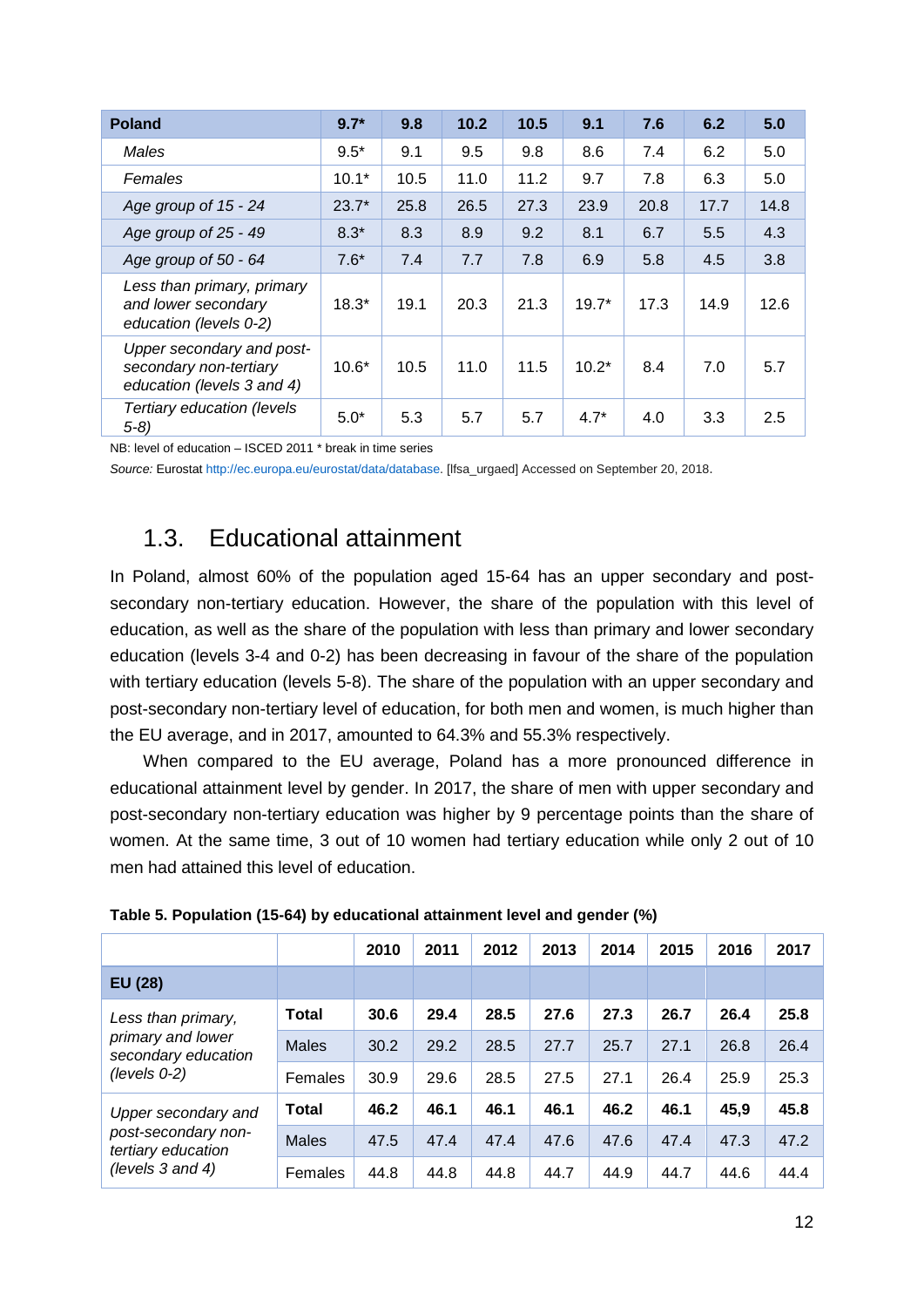|                                           | <b>Total</b> | 22.6 | 23.4 | 24.3 | 25.1 | 25.8 | 26.5 | 27.1 | 27.1 |
|-------------------------------------------|--------------|------|------|------|------|------|------|------|------|
| Tertiary education<br>$(levels 5-8)$      | <b>Males</b> | 21.6 | 22.3 | 22.9 | 23.5 | 24.3 | 24.7 | 25.2 | 25.7 |
|                                           | Females      | 23.6 | 24.6 | 25.7 | 26.7 | 27.3 | 28.2 | 28.9 | 29.8 |
| <b>Poland</b>                             |              |      |      |      |      |      |      |      |      |
| Less than primary,                        | <b>Total</b> | 18.0 | 17.5 | 16.7 | 16.1 | 15.5 | 15.2 | 14.6 | 13.9 |
| primary and lower<br>secondary education  | <b>Males</b> | 18.4 | 18.0 | 17.3 | 16.8 | 16.2 | 15.9 | 15.2 | 14.5 |
| $(levels 0-2)$                            | Females      | 17.6 | 17.1 | 16.1 | 15.4 | 14.9 | 14.6 | 14.0 | 13.3 |
| Upper secondary and                       | <b>Total</b> | 62.6 | 62.2 | 61.8 | 61.3 | 60.7 | 60.3 | 60.2 | 59.8 |
| post-secondary non-<br>tertiary education | <b>Males</b> | 65.5 | 65.4 | 65.1 | 64.7 | 64.4 | 64.3 | 64.5 | 64.3 |
| (levels 3 and 4)                          | Females      | 59.6 | 59.0 | 58.5 | 57.9 | 57.0 | 56.3 | 55.9 | 55.3 |
|                                           | <b>Total</b> | 19.4 | 20.3 | 21.5 | 22.6 | 23.8 | 24.4 | 25.2 | 26.3 |
| Tertiary education<br>$(levels 5-8)$      | <b>Males</b> | 16.0 | 16.6 | 17.5 | 18.5 | 19.5 | 19.8 | 20.3 | 21.2 |
|                                           | Females      | 22.8 | 23.9 | 25.4 | 26.7 | 28.1 | 29.1 | 30.1 | 31.4 |

NB: level of education – ISCED 2011

*Source:* Eurosta[t http://ec.europa.eu/eurostat/data/database.](http://ec.europa.eu/eurostat/data/database) [lfsa\_pgaed] Accessed on June 18, 2018.

The share of early leavers from education and training in Poland has been much lower than the EU average over the last decade. In 2017, only 5.1% of the population in Poland aged 18-24 were in this group, while the EU average was 10.6%. The national target, in accordance with Europe 2020 strategy, is to further decrease the share of early leavers from education and training to 4.5% by 2020.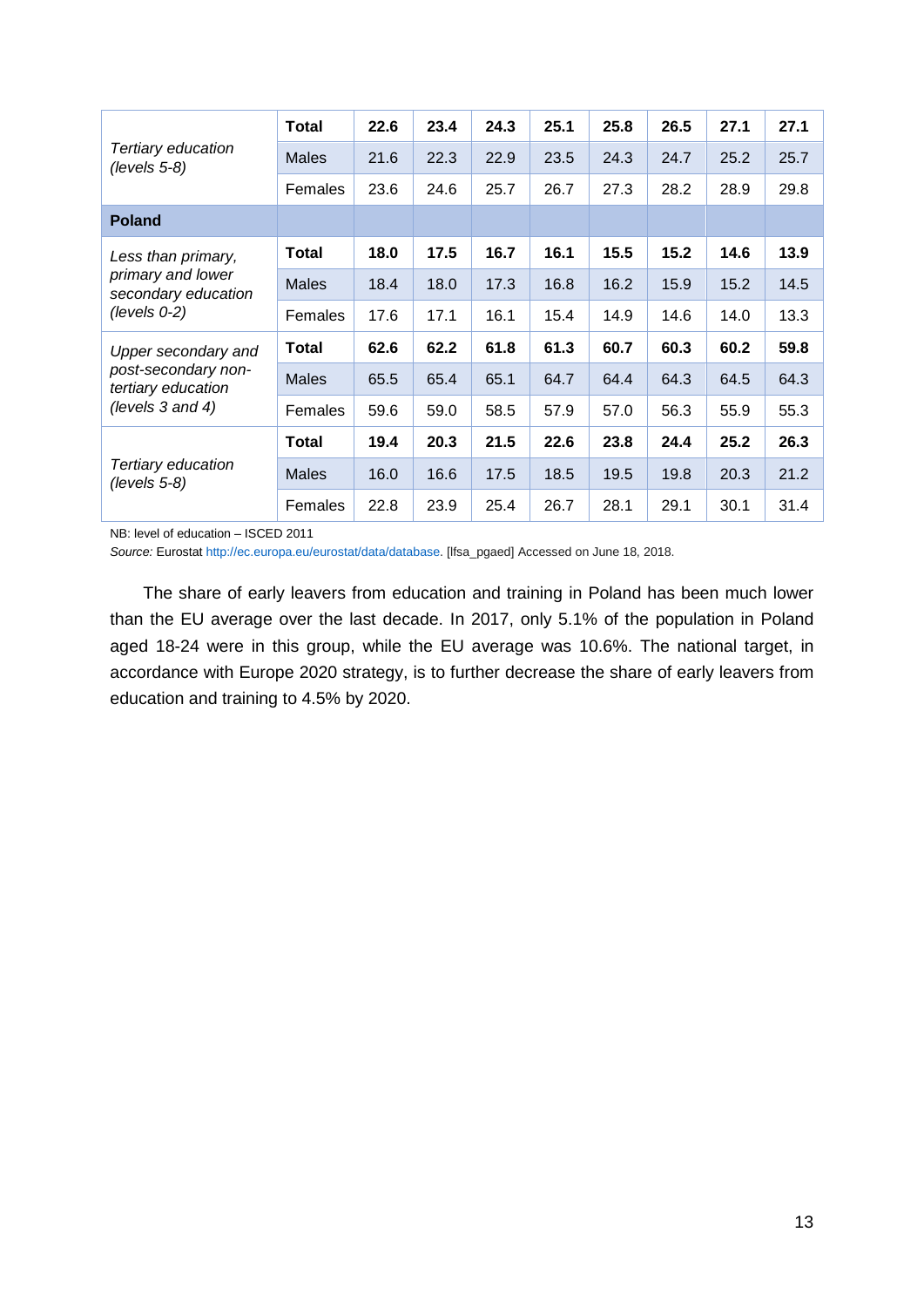

#### <span id="page-14-0"></span>**Figure 6. Early leavers ([5](#page-14-1) ) from education and training (%)**

*Source:* Eurosta[t http://ec.europa.eu/eurostat/data/database.](http://ec.europa.eu/eurostat/data/database) [edat\_lfse\_14] Accessed on October 12, 2018.

Existing policies/measures may partly explain why the number of early leavers from education and training is low compared with the EU average. These measures help prevent students from leaving early, provide support to students at risk or guide those who have left education/training early back into the system, e.g. the education and career guidance or the national Voluntary Labour Corps, whose main goal is to develop appropriate conditions for the social and professional development of youth by establishing a support system for the most vulnerable groups. The next chapters provide a detailed description of the education system in Poland and the general polices and measures in place.

-

<span id="page-14-1"></span> $(5)$  Early leavers from education and training refer to persons aged 18 to 24 fulfilling the following two conditions: first, the highest level of education or training attained is ISCED 0, 1, 2 or 3c short; second, respondents declared not having received any education or training in the four weeks preceding the survey (numerator). The denominator consists of the total population of the same age group, excluding no responses to the questions 'highest level of education or training attained' and 'participation in education and training'.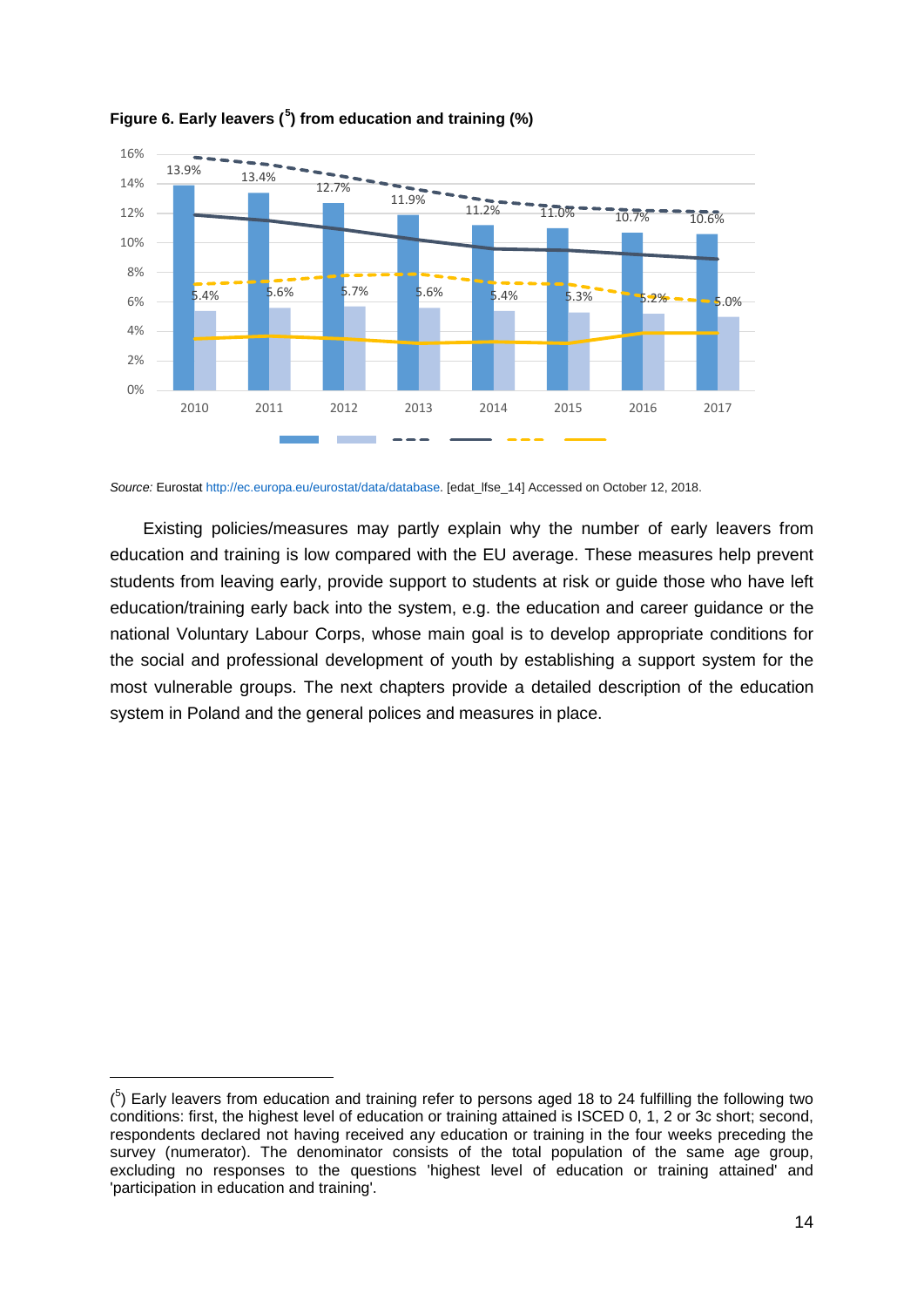## <span id="page-15-0"></span>CHAPTER 2. Provision of VET

## <span id="page-15-1"></span>2.1. Introduction

-

The education system in Poland is currently undergoing structural transformation. In December 2016, the education ministry introduced reforms which aim to prolong the time children spend within one educational institution and with one peer group, and to develop a vocational education system that is responsive to the needs of a modern economy. Key elements of the reform include:

- (a) phasing out lower secondary school (*gimnazjum*);
- (b) restructuring six-year primary education (*szkoła podstawowa*) into an eight-year programme, taking place in one institution, divided into two four-year parts (basic and lower secondary level);
- (c) extending the general upper secondary programme (*licea ogólnokształcące*) to four years instead of three - and the vocational upper secondary programme (*technika*) to five years instead of four;
- (d) introducing two-stage sectoral programmes (*dwustopniowa szkoła branżowa*); the first stage sectoral school has replaced the basic vocational school (*zasadnicza szkoła zawodowa*) as of 2017/18, while the second stage sectoral schools will begin to operate in 2020/21.

Changes in the school structure are accompanied by the gradual development of new core curricula. Another significant package of VET system reforms will take effect in September 2019 (<sup>[6](#page-15-2)</sup>).

The school system will be transitioning until 2022/2023. During this period, the previous programmes will be functioning alongside the new ones until they are completely phased out. In the following section, the structure of the new, reformed system is presented.

<span id="page-15-2"></span> $(6)$  This includes, among others: strengthening cooperation between schools and employers, introducing a new form of vocational learning for learners, introducing regular forecast of the demand for employees in vocational education occupations, new rules on the functioning of the second-stage sectoral programmes and post-secondary programmes, changes to vocational examinations, introducing compulsory training in companies for VET teachers, streamlined procedures of introducing new occupations to the system, changes in subsidies for local governments for VET education, changes in the structure of the institutions providing vocational training, new vocational core curriculum and classification of occupations.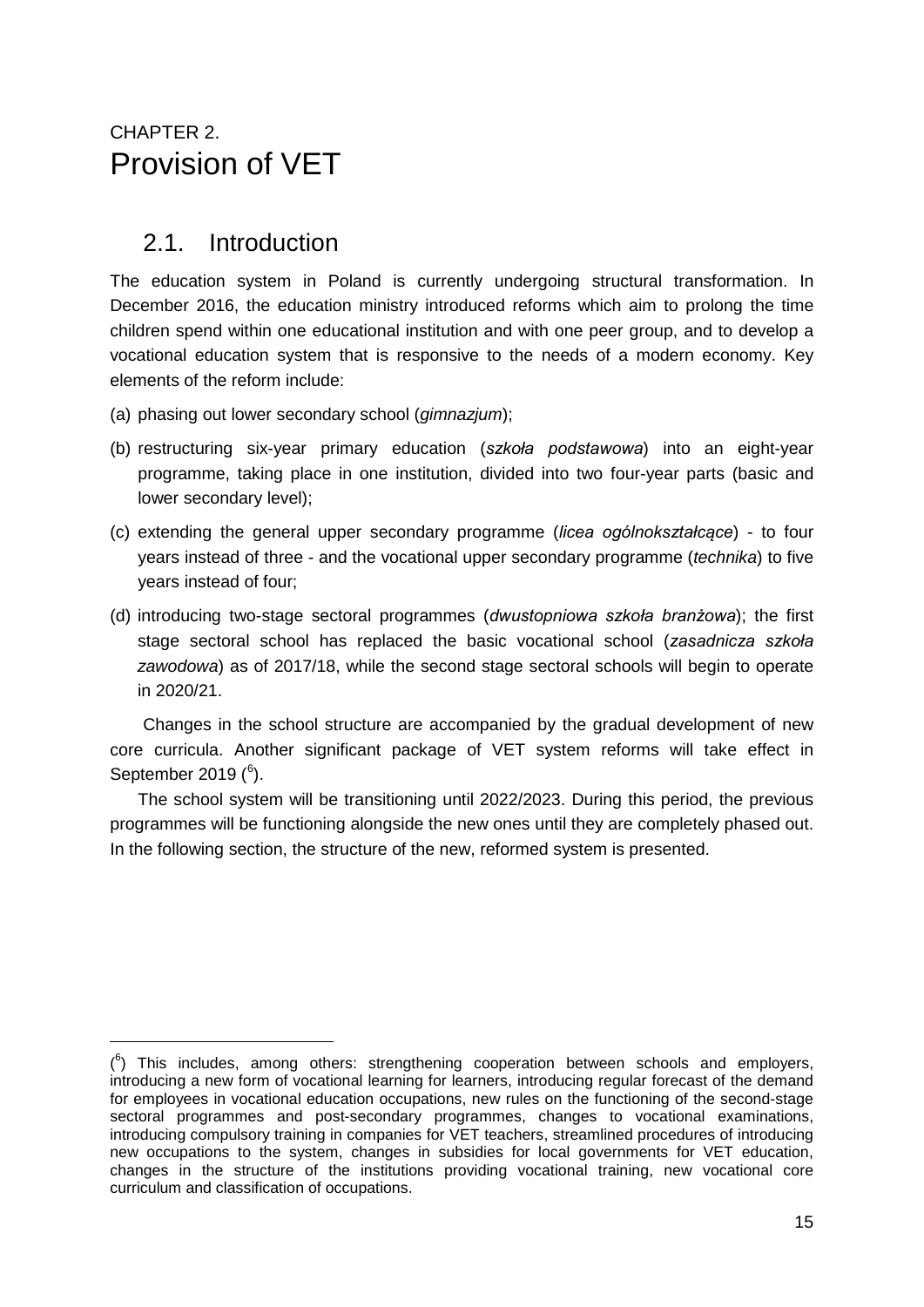## <span id="page-16-1"></span><span id="page-16-0"></span>2.2. Government-regulated VET provision



#### **Figure 7. VET in Poland's education and training system in 2018**

NB: ISCED-P 2011.

Source: Cedefop and ReferNet Poland.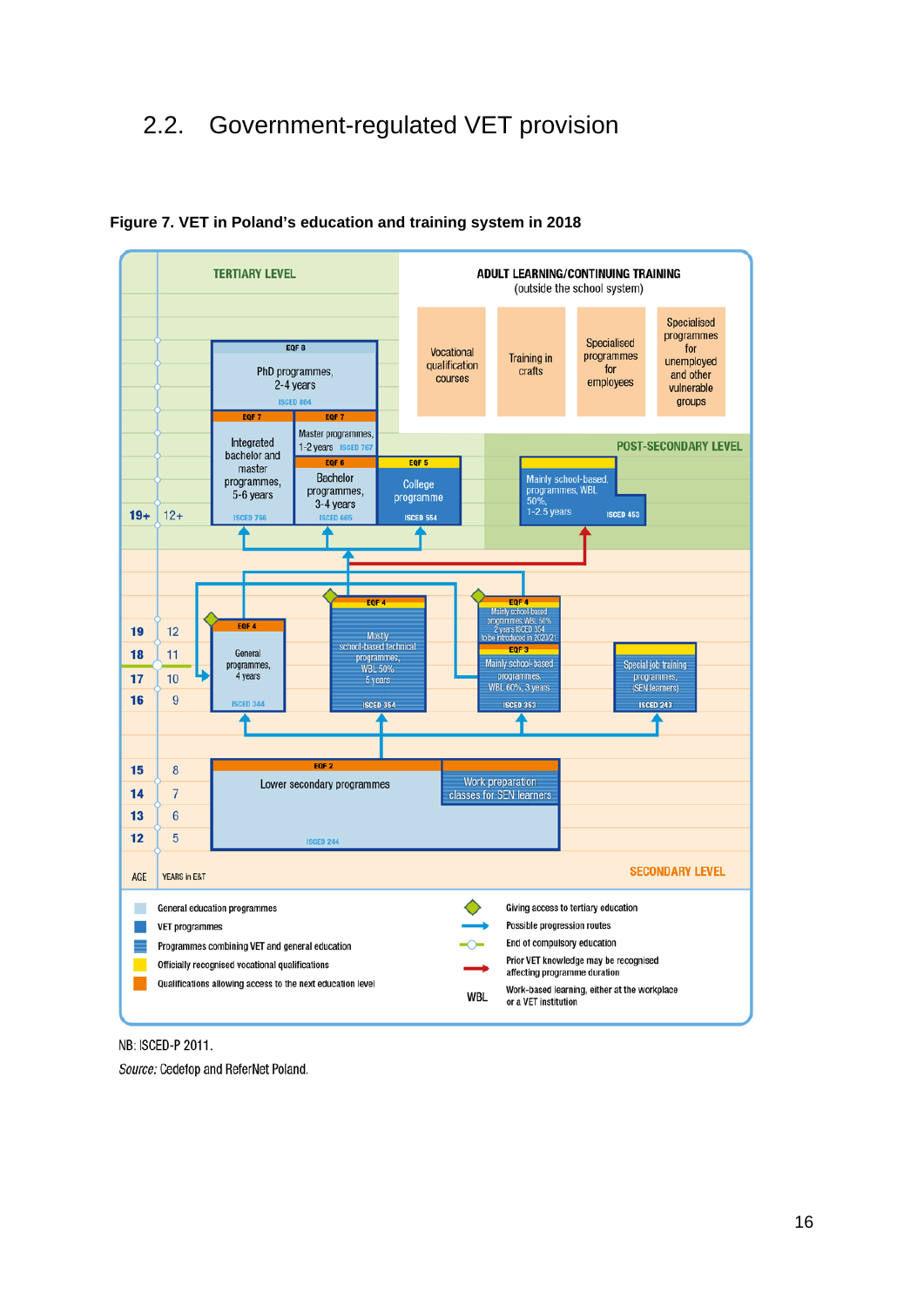Education in Poland is compulsory up to 18 years of age, while full-time school education is compulsory up to age 15. Compulsory education for 15-18 year olds can take place as parttime education, both in and out of school, e.g. in the form of short qualification courses or vocational training for juvenile workers.

#### **VET provided at the secondary level:**

-

- (a) three-year **first stage sectoral programme** ( [7](#page-17-0) ) (*branżowe szkoły I stopnia*, ISCED 353, EQF 3) introduced in 2017 are part of the formal education and training system. This programme is available to primary school graduates (usually 15 year-olds), that is those who received the primary school leaving certificate  $(^8)$  $(^8)$  $(^8)$ . The first stage sectoral programme combines general and vocational education and leads to a vocational qualifications diploma for a single-qualification occupation (after passing the State vocational examination). The school director decides on the share of work-based learning, however it cannot be less than 60% of the hours foreseen for vocational education (which combines both theoretical and practical training)  $(9)$  $(9)$  $(9)$ . Completion of this programme provides access to further education: at the second year of study at general upper secondary schools for adults or in the two-year second stage sectoral programme.
- (b) two-year **second stage sectoral programme** (*branżowe szkoły II stopnia*, ISCED 354, EQF 4) will begin to operate in the 2020/21 school year. This second stage sectoral programme aims at further developing the vocational qualifications attained in the first stage sectoral programme and will be available to the graduates of the first stage sectoral programmes - usually 18 year-olds. The second stage sectoral programme will lead to a vocational qualifications diploma for occupations consisting of two qualifications (after passing the State vocational examination). General education in this programme is planned to be limited, with the main focus placed on the vocational training to be conducted in the form of vocational qualification courses. The school director decides on the share of work-based learning, however it cannot be less than 50% of the hours foreseen for vocational education (which combines both theoretical and practical training). Second stage sectoral programme graduates will be eligible to continue to tertiary education after passing the secondary school leaving examination (*matura*).
- (c) five-year **vocational upper secondary programme** ( [10](#page-17-3)) (*technika*, ISCED 354, EQF 4) are part of the formal education and training system. This programme is available to

<span id="page-17-0"></span> $\binom{7}{1}$  The first-stage sectoral programme was introduced in the 2017/2018 school year replacing the basic vocational programme. However, for the next two school years, students of the previous basic vocational programme will be finishing their education under the old system. The three-year basic vocational programme, similarly to the first stage sectoral programme, enabled pupils to attain a vocational qualifications diploma after passing a state vocational examination and also to continue education on a higher level in the second year of the general upper secondary programme for adults.

<span id="page-17-1"></span> $(8)$  This also applies to lower secondary school graduates during the transitional period.

<span id="page-17-2"></span> $(3)$  Regulation of the Minister of National Education of March 28, 2017 on the teaching plan in public schools (Journal of Laws 2017, item 703).

<span id="page-17-3"></span> $(10)$  The four-year vocational upper secondary programme will be transformed into a five-year programme starting with the 2019/2020 school year for graduates of the new primary programme. Graduates of the old programmes continue their education based on the previous arrangements.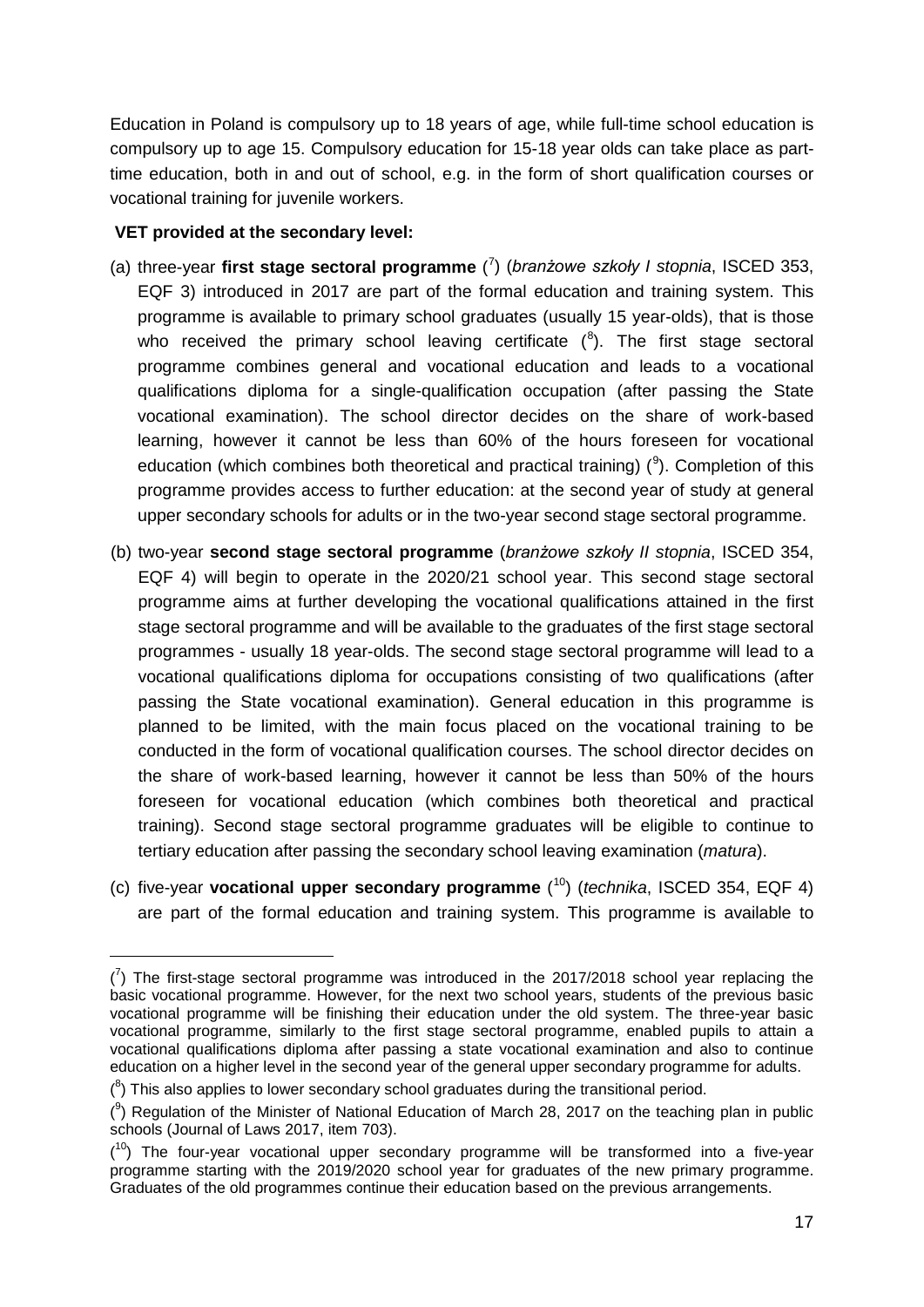primary school graduates, usually 15 year olds, that is those who received the primary school leaving certificate. The vocational upper secondary programme combines general and vocational education and leads to a vocational qualifications diploma for occupations consisting of two qualifications after passing the State vocational examination. The school director decides on the share of work-based learning, however it cannot be less than 50% of the hours foreseen for vocational education (which combines both practical and theoretical training). Graduates of these programmes, after passing the secondary school leaving examination (*matura*), are eligible to continue to tertiary education.

- (d) three-year **special job-training programme** (*szkoły specjalne przysposabiające do pracy*, ISCED 243) for learners with special education needs (SEN) leads to a jobreadiness certificate. This programme is designed for learners with moderate and severe intellectual disabilities or multiple disabilities. It provides educational activities (personal and social functioning classes; communication skills development classes, creativity development classes, physical education and job training classes) as well as revalidation activities. Job training classes constitute over a half of the hours foreseen for the educational activities  $(1)$ .
- (e) **work preparation classes** are available for SEN learners in seventh and eighth grade of primary school (lower secondary level) for pupils aged 15 years and older (*oddziały przysposabiające do pracy*, ISCED 244, EQF 2). Classes combine general education and work preparation – both adapted to the individual learner's needs and capabilities  $(^{12})$ .

#### **Post-secondary level**

-

At the **post-secondary** non-tertiary level, vocational qualifications can be attained in one- to two-and-a-half year school-based programmes (szkoły policealne, ISCED 453). Postsecondary programmes are part of the formal education and training system and are available to the graduates of general and vocational upper secondary programmes (usually 19 and 20 year-olds), as well as in the future – the second stage sectoral programmes (usually 20 year-olds).

These programmes are strictly vocational and do not include general education. The school director decides on the share of work-based learning, however it cannot be less than 50% of the hours foreseen for vocational training.

#### **Adult learning and out-of-school VET**

Adult learning and out-of-school VET is available in continuing education centres, practical training centres, further training and professional development centres  $(^{13})$  $(^{13})$  $(^{13})$ , and initial VET (IVET) schools offering:

<span id="page-18-0"></span><sup>(&</sup>lt;sup>11</sup>) Regulation of the Minister of National Education of March 28, 2017 on the teaching plan in public schools (Journal of Laws 2017, item 703).

<span id="page-18-1"></span> $(1<sup>2</sup>)$  Regulation of the Minister of National Education of 17 March 2017 on the detailed organisation of public school and public pre-schools (Journal of Laws 2017, item 649 with further amendments).

<span id="page-18-2"></span> $(13)$  The structure of institutions providing VET training will change as of September 2019.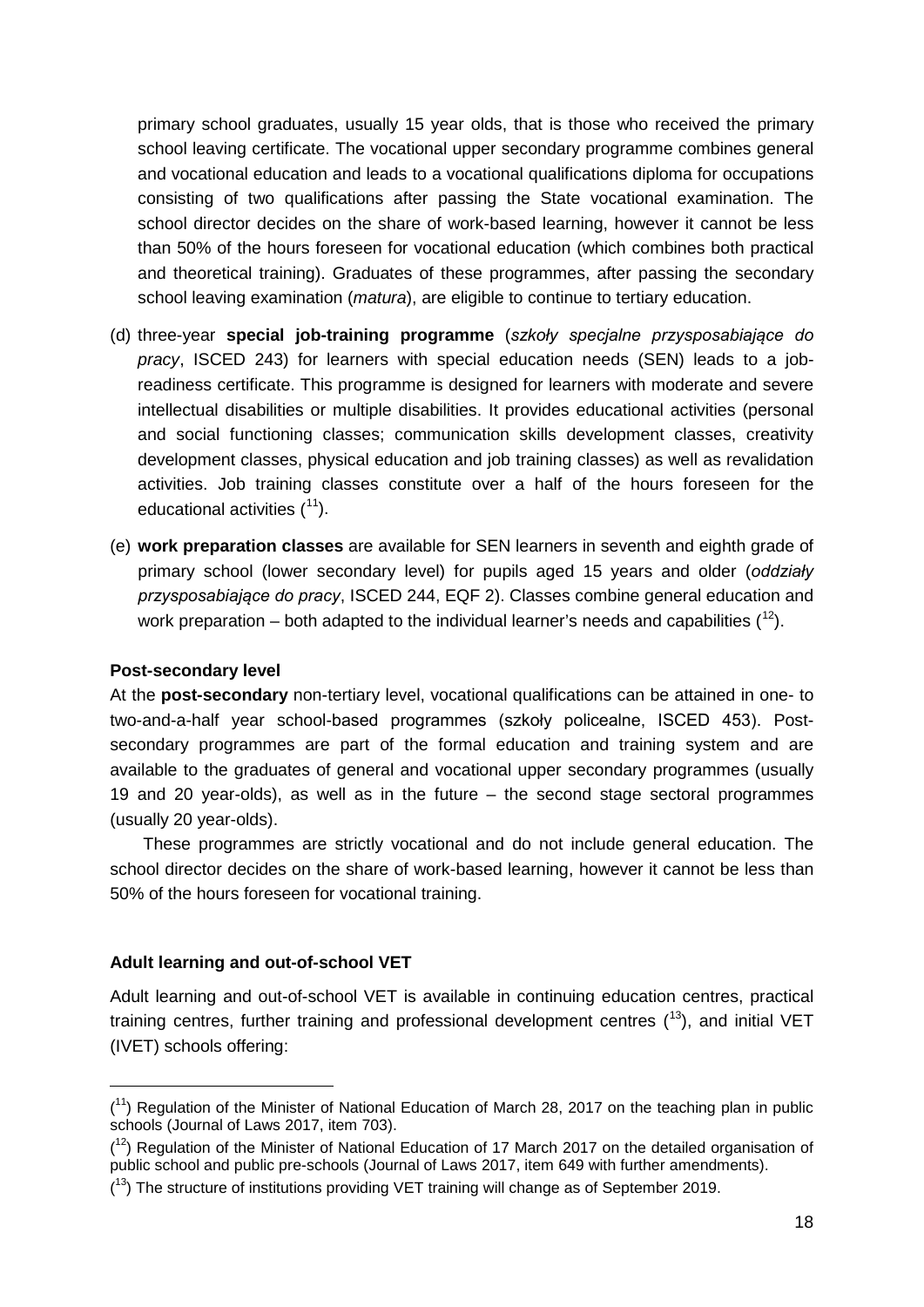- vocational qualification courses (*kwalifikacyjne kursy zawodowe* KKZ) based on the curricula for a qualification in a given occupation; they allow learners to take the State vocational examination and obtain a vocational qualification certificate;
- vocational skills courses based on the core VET curriculum, including learning outcomes for a qualification or common learning outcomes for all occupations;
- at least 30-hour general skills courses that are based on the general education curriculum;
- theoretical courses for juvenile employees.

Adults, including the unemployed, may also undertake vocational training through courses provided by training companies and other non-formal education institutions. Since 2016, the qualifications based on the curricula of such courses can be included in the national qualifications framework.

A special path for young people over 15 years of age lacking a lower secondary education who want to attain vocational qualifications and/or supplement their education is provided by the Voluntary Labour Corps (*Ochotnicze Hufce Pracy - OHP*), which offer vocational training both in their own workshops or as on-the-job training with an employer (see Section 2.2.3. and 4.1.)

#### **VET in higher education**

-

The law on higher education in Poland distinguishes different types of higher education institutions: academic, vocational and others, such as medical or military. The second type of school offers first (Licentiate degree) and second (Master's degree) cycle study programmes as well as uniform master's studies, but not doctoral programmes. Higher education vocational schools are also not obliged to conduct scientific research and educate academic staff.

|                 | 2013 | 2014 | 2015 | 2016 | 2017 |
|-----------------|------|------|------|------|------|
| <b>Schools</b>  | 54.6 | 54.4 | 54.0 | 53.6 | 54.7 |
| <b>Students</b> | 18.4 | 17.7 | 16.9 | 16.8 | 17.6 |

<span id="page-19-0"></span>**Table 6. The share of higher vocational schools and students in the total number of higher education institutions and students**

*Source:* Local Data Bank of Statistics Poland<https://bdl.stat.gov.pl/BDL/start> Accessed on September 24, 2018.

Apart from higher education institutions, colleges of social work (*kolegia pracowników służb społecznych*) exist, offering programmes at ISCED 5 level (<sup>[14](#page-19-1)</sup>). These colleges provide three-year programmes for the occupation of social worker. In the 2017/2018 school year, there were four colleges of social work with 234 student, 84% of whom are women (Statistics Poland, 2018c).

<span id="page-19-1"></span><sup>(</sup> 14) Teacher training colleges (*kolegia nauczycielskie*) and foreign language teacher training colleges (*nauczycielskie kolegia języków obcych*) were closed as of 1 October 2016.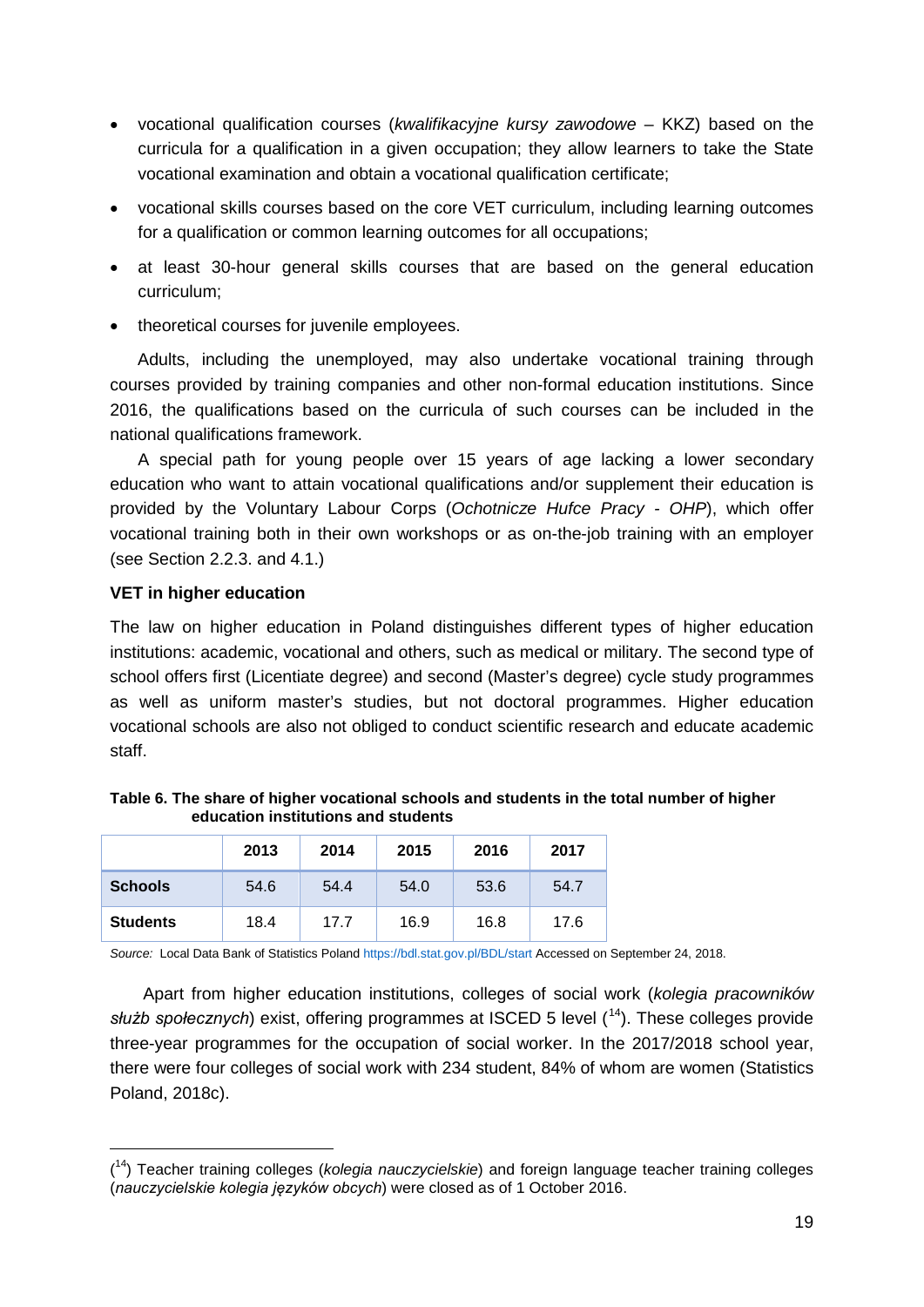#### **2.2.1. Educational pathways**

Up to the 2018/19 school year, more than half of the students chose a vocational path at age 16 after completing lower secondary education. Admission to an upper secondary programme depended on the results of the lower secondary school leaving examination and school leaving certificates. The age at which students can choose a vocational pathway was lowered by one year by the introduced reform of the structure of the education system. In the new system, a vocational path is accessible after completing primary school at the age 15. Admission to an upper secondary programme will also depend on the results of the school leaving examination and school leaving certificates.

The structure of young students by school type (Figure 8) provides more information on this issue. In 2017, over 58% of youth participated in VET programmes, with more learners in vocational upper secondary programmes than in basic vocational ones (44% in the first type and 14% in the latter). Since 2010, there has been a small rise in the share of young students in VET programmes, which is probably due to the 2011 government reform and the improving image of VET in society. This growing popularity of VET programmes is mainly visible for vocational upper secondary schools, but not so for basic vocational schools, where the share of learners is fluctuating. Recent changes in shares between vocational upper secondary schools and basic vocational schools correspond to longer-term trends (see Section 1.1.).



<span id="page-20-0"></span>**Figure 8. The distribution of youth in general upper secondary programmes and VET programmes\***

\*only schools for youth included \*\* in 2017 the first stage sectoral programme is included *Source:* own calculation based on Local Data Bank, Statistics Poland<https://bdl.stat.gov.pl/BDL/start> and (Statistics Poland, 2018b). Accessed on September 24, 2018.

The structure of learners in all age groups, including adults, differs slightly – the shares of VET and general education learners are almost equal. The difference between both structures (Figures 8 and 9) is due to the significant number of learners in the general upper secondary programme for adults.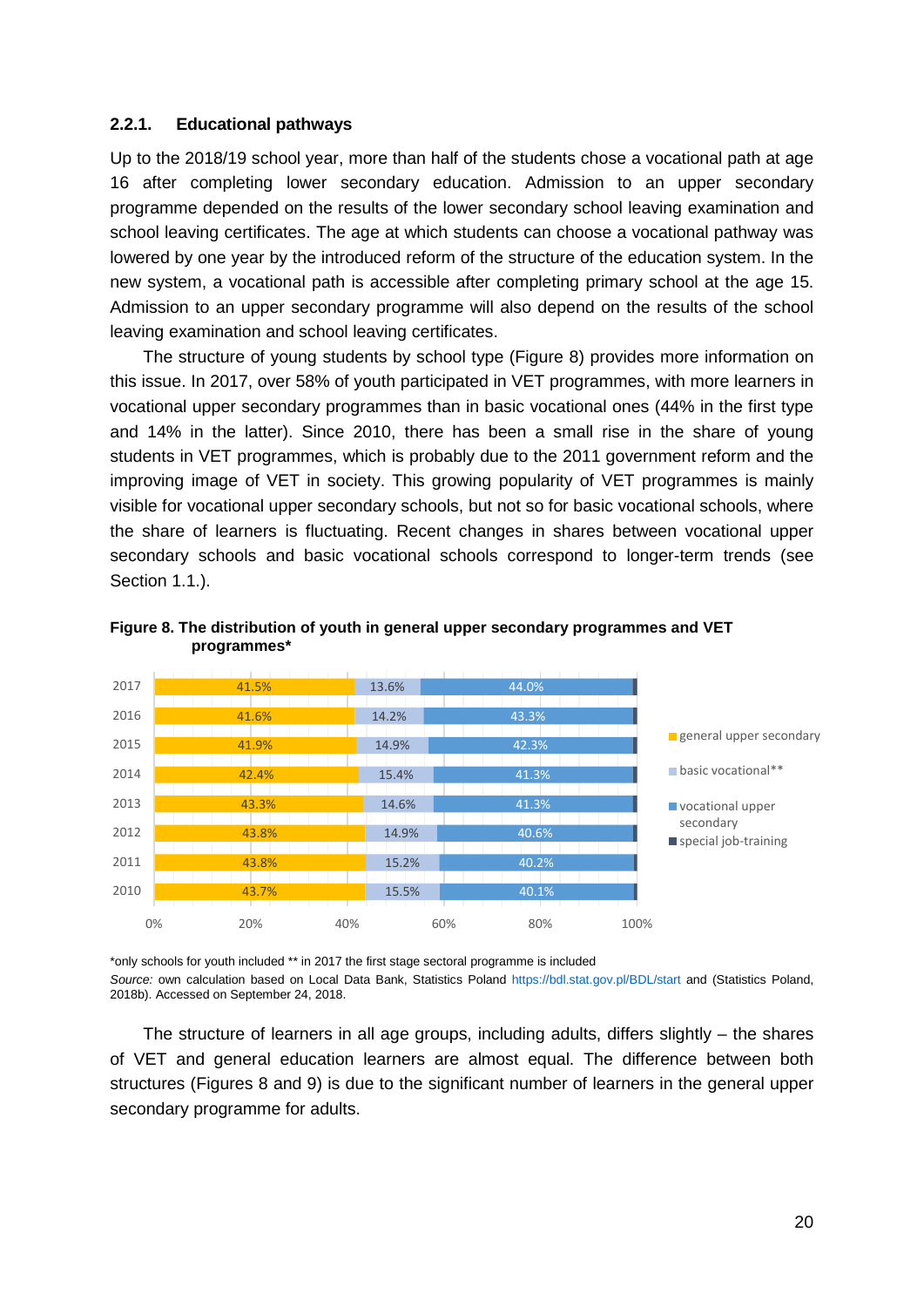#### <span id="page-21-0"></span>**Figure 9. The structure of students in all age groups in general upper secondary programmes and VET programmes in 2017**



*Source:* own calculation based on Local Data Bank, Statistics Poland [https://bdl.stat.gov.pl/BDL/start.](https://bdl.stat.gov.pl/BDL/start) and (Statistics Poland, 2018b). Accessed on September 24, 2018.

#### **2.2.2. Practical training in VET**

-

The curriculum for programmes at the upper secondary level currently combines general and vocational education; post-secondary programmes provide only vocational education. The vocational parts consist of theoretical and practical aspects. Vocational schools have a relatively high level of independence regarding the organisation of practical training. The practical training – work-based learning – can take place in school workshops, continuing education centres and practical training centres  $(^{15})$  $(^{15})$  $(^{15})$  or with an employer. Practical training with an employer can be organised in different ways, partially or fully at an employers' premises, including also dual training.

A distinctive form of practical training is "on the job training" (traineeship at an employer's premises) – mandatory for vocational upper secondary, post-secondary and – according to plans – second stage sectoral programmes. On the job training is organised to apply and deepen learners' knowledge and skills and has to last from 4 to 12 weeks, depending on the type of occupation.

A special type of practical training  $(16)$  $(16)$  $(16)$  is provided through juvenile employment for the purpose of vocational training (*przygotowanie zawodowe młodocianych pracowników*) for young people who are at least 15 years old but have not yet reached 18, with a lower secondary education or primary education. Juvenile employment is an apprenticeship based on a contract between the learner and employer. In the 2017/2018 school year, juvenile workers constituted about half of all the learners in the first stage sectoral schools (Statistics Poland, 2018c).

Juvenile employment for the purpose of vocational training can take the form of:

<span id="page-21-1"></span><sup>(&</sup>lt;sup>15</sup>) The structure of institutions providing VET training will change as of September 2019.

<span id="page-21-2"></span> $(16)$  An additional new form – the student apprenticeship – will be available as of September 2019.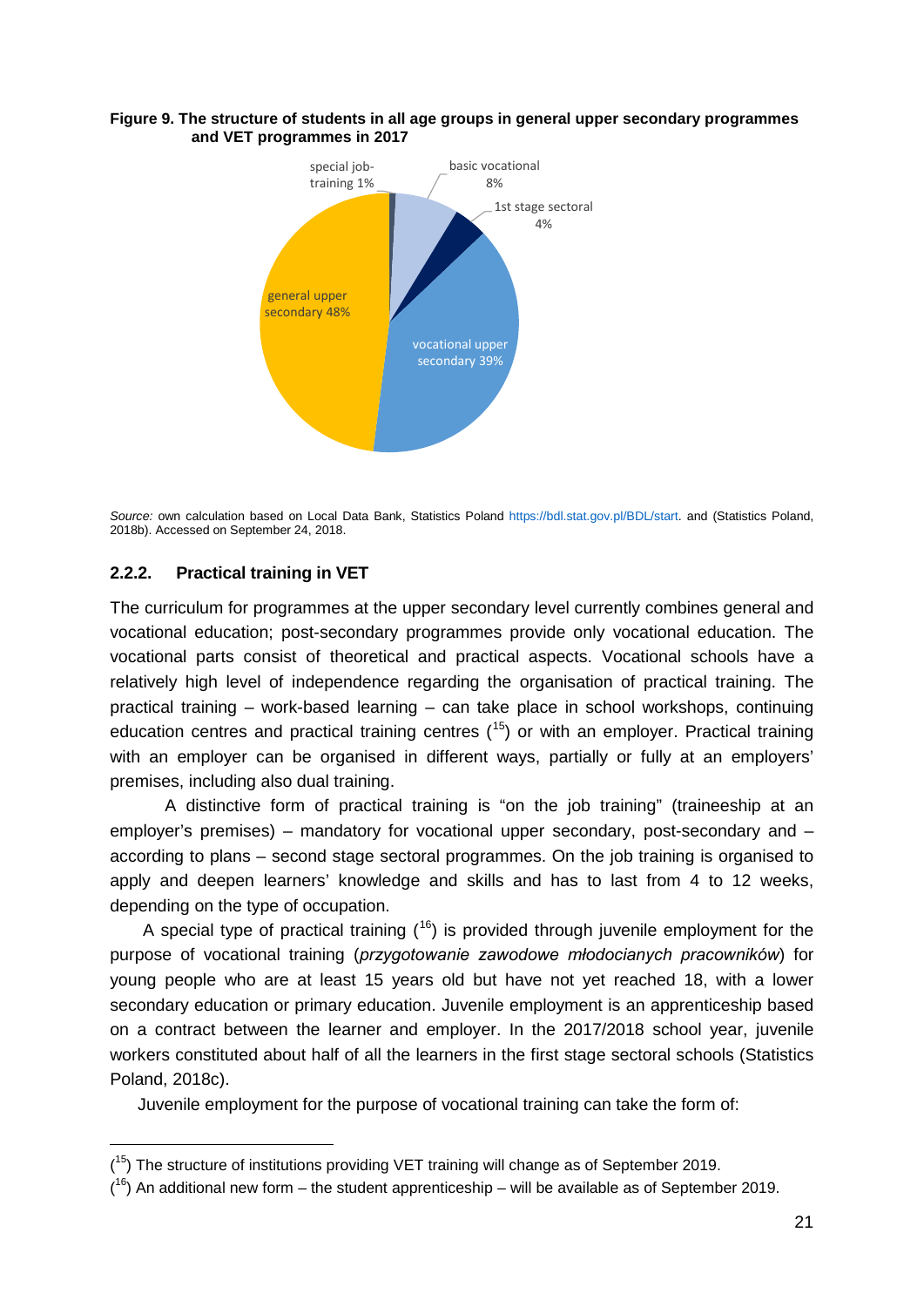- (a) Training for a profession (*nauka zawodu*) this is an apprenticeship with the theoretical education taking place at school (first stage sectoral) or in an out-of-school system (e.g. courses) and the practical training is organised by the employer on the basis of a work contract. It lasts not more than 36 months and is finalised with a State vocational examination. Practical training can also be organised by an employer in the craft trades, on the basis of a work contract. It also lasts not more than 36 months and is finalised with a journeyman's examination (*egzamin czeladniczy*).
- (b) Training for a specific job (*przyuczenie do wykonywania określonej pracy*) this rare form, limited to a small group of youth, prepares a learner to perform specific tasks in a profession. It lasts from 3 to 6 months and is finalised with a verifying examination.

During the training period, a juvenile worker is entitled to a salary (from 4 to 6 percent of the national average salary, depending on the subsequent year of training), social security benefits and holiday leave. The employer may be reimbursed for the salary and social security contribution for the juvenile worker for the period of vocational training from the Labour Fund (established to counter unemployment and financed by mandatory contributions paid by employers). Each year however, the minister responsible for labour sets financial limits on the reimbursements.

If the juvenile worker passes the examination, the employer is entitled to financial support for the training period approximately equal to 1 850 EUR in the case of 36 months of training (if the training is shorter, the amount is calculated proportionally to the training period), as well as to 58 EUR for each month of training. This financial support is financed from the Labour Fund.

#### **2.2.3. Vocational Qualifications**

-

Completing any type of VET programme is not the same as attaining a vocational qualification. The educational level is certified, but not the vocational qualification. Vocational qualifications can only be attained by passing an external State vocational examination.

| Name                                                                                                   | Managing<br>institution                                                                                                                                | Name of certificate                                                                                                                                                       | Short description                                                                                                                                                                                                                                                                                                                                                                                                                                        |
|--------------------------------------------------------------------------------------------------------|--------------------------------------------------------------------------------------------------------------------------------------------------------|---------------------------------------------------------------------------------------------------------------------------------------------------------------------------|----------------------------------------------------------------------------------------------------------------------------------------------------------------------------------------------------------------------------------------------------------------------------------------------------------------------------------------------------------------------------------------------------------------------------------------------------------|
| <b>State</b><br>vocational<br>examination<br>(egzamin<br>potwierdzający<br>kwalifikacje w<br>zawodzie) | Central<br>Examination<br><b>Board</b><br>(Centralna<br>Komisja<br>Egzaminacyjna)<br>together with 8<br>regional<br>examination<br>boards<br>(okręgowe | <b>Vocational</b><br>certificate -<br>Certificate of a<br>vocational<br>qualification in an<br>occupation<br>(świadectwo<br>potwierdzające<br>kwalifikację w<br>zawodzie) | Certifies a qualification in an occupation<br>or all qualifications in an occupation.<br>Has two parts: written and practical; the<br>candidate has to pass both in order to<br>receive a certificate or diploma.<br>It is based on uniform requirements, the<br>same examination tasks, assessed<br>according to the same criteria and<br>organised in the same way regardless<br>of where the examination is held.<br>It is free for school graduates. |

<span id="page-22-0"></span>**Table 7. Main types of vocational examinations and vocational certificates ( [17\)](#page-22-1)**

<span id="page-22-1"></span> $(17)$  Changes in some of the names of the examinations and certificates are expected as of September 2019.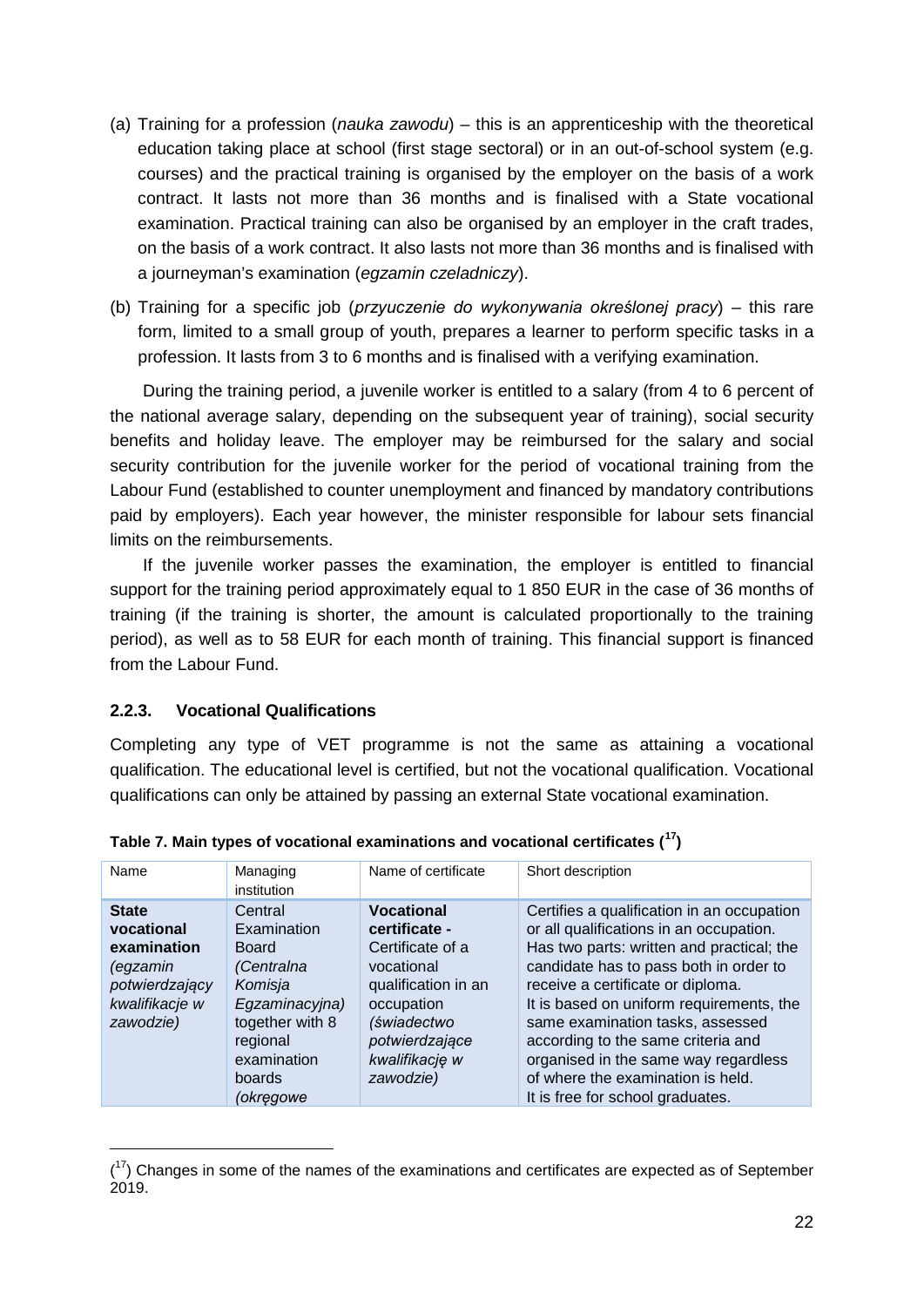|                                                                                                                                                                | komisje<br>egzaminacyjne)                                  | <b>Vocational</b><br>qualifications<br>diploma<br>(Dyplom<br>potwierdzający<br>kwalifikacje<br>zawodowe)                                                                                                                  | Awarded to holders of vocational<br>certificates for all qualifications in a<br>given occupation who also have<br>completed education at the upper<br>secondary level.                                                                                                                                 |
|----------------------------------------------------------------------------------------------------------------------------------------------------------------|------------------------------------------------------------|---------------------------------------------------------------------------------------------------------------------------------------------------------------------------------------------------------------------------|--------------------------------------------------------------------------------------------------------------------------------------------------------------------------------------------------------------------------------------------------------------------------------------------------------|
| Journeyman's<br>examination<br>(egzamin<br>czeladniczy)<br><b>Master's</b><br>examination<br>(egzamin<br>mistrzowski)                                          | Examination<br>boards of crafts<br>chambers                | Journeyman's<br>certificate<br>(świadectwo<br>czeladnicze)<br>Master's diploma<br>(dyplom<br>mistrzowski)                                                                                                                 | Has two parts: practical and theoretical.<br>The practical part consists of tasks<br>individually performed by a candidate.<br>The theoretical part is both written and<br>oral.<br>Tasks are based on common<br>examination requirements and the<br>curriculum of the occupation.<br>It is fee based. |
| Verifying<br>examination<br>for selected<br>qualifications<br>in crafts<br>(egzamin<br>sprawdzający<br>wybrane<br>kwalifikacje<br>zawodowe w<br>rzemiośle)     | Examination<br>boards of crafts<br>chambers                | Document certifying<br>that the verifying<br>examination has<br>been passed.<br>(zaświadczenie o<br>zdaniu egzaminu<br>sprawdzającego)                                                                                    | It certifies selected qualifications in an<br>occupation that correspond to a specific<br>craft.<br>Has two parts: practical and theoretical.<br>The theoretical part is oral.<br>It is fee based.                                                                                                     |
| Verifying<br>examination<br>after training<br>for a specific<br>job<br>(egzamin<br>sprawdzający<br>po przyuczeniu<br>do<br>wykonywania<br>określonej<br>pracy) | Employer or<br>examination<br>boards of crafts<br>chambers | Document certifying<br>the specific skills<br>acquired during<br>training for a<br>specific job.<br>(zaświadczenie<br>stwierdzające<br>nabycie<br>umiejętności w<br>wykonywaniu prac<br>których dotyczyło<br>przyuczenie) | This is for both adult and juveniles after<br>the training.<br>In the case of unemployed persons, the<br>form of the examination is individually<br>determined during the training in the<br>programme.                                                                                                |

*Source:* own elaboration based on legal acts

-

In the 2016/2017 school year, the State vocational examination was administered for over 200 qualifications; 76% of the participants (including graduates of VET programmes, participants of vocational qualification courses as well as extramural participants) passed both the theoretical and practical parts of the examination (CKE, 2017). Success rates differ among various types of qualifications and groups of learners and are higher for the theoretical (written) part compared to the practical one  $(^{18})$  $(^{18})$  $(^{18})$ .

<span id="page-23-0"></span> $(18)$  Passing the exam requires at least 50% of the points from the written part of the exam and at least 75% from the practical part.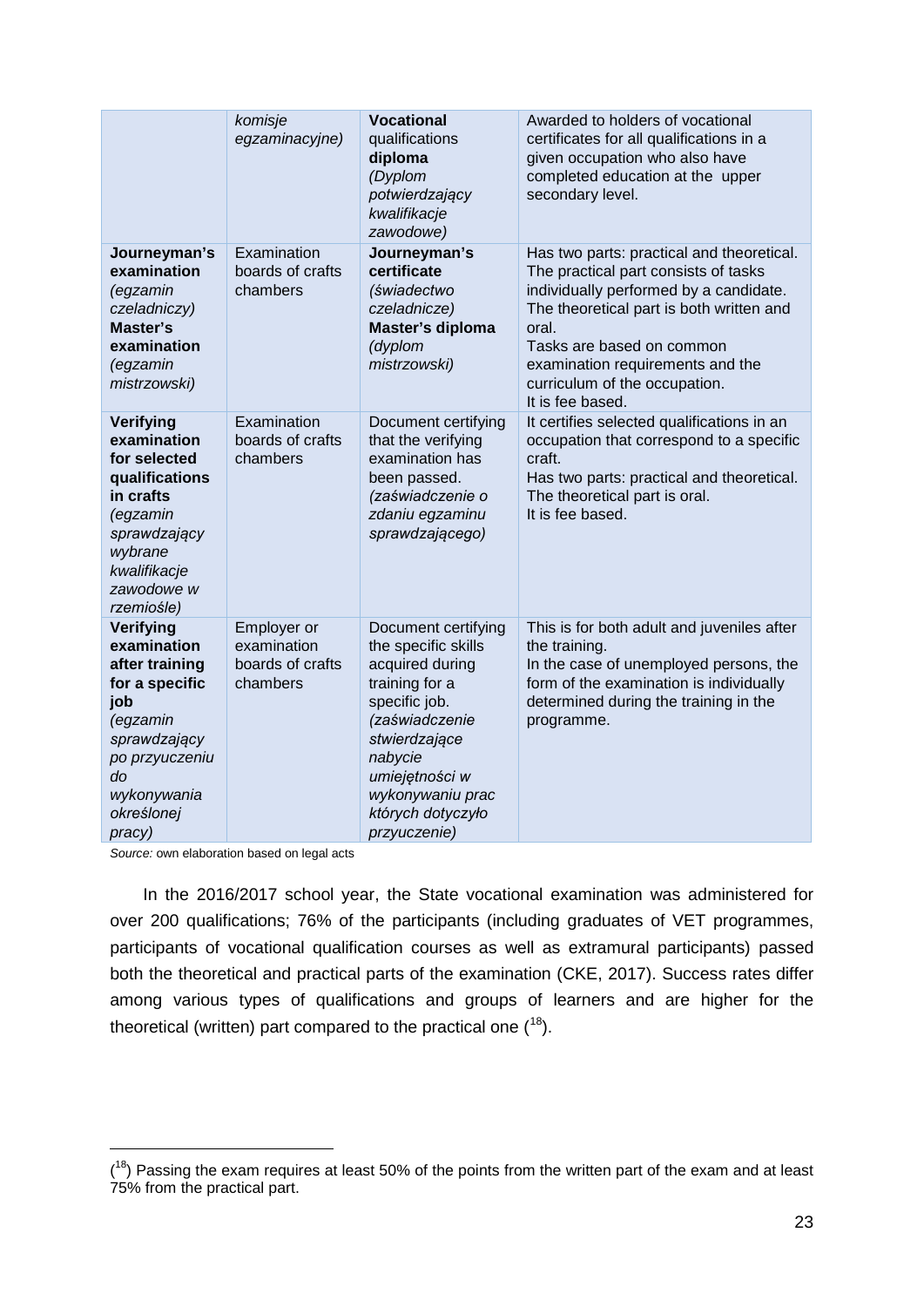| Qualification                                                                                                              | Number of<br>candidates | Share of<br>students who<br>passed the<br>examination |
|----------------------------------------------------------------------------------------------------------------------------|-------------------------|-------------------------------------------------------|
| Assembly and use of personal computers                                                                                     | 17322                   | 77.9                                                  |
| Designing and administering local computer networks                                                                        | 15672                   | 76.3                                                  |
| Organisation and monitoring of resources and information<br>flows in the processes of production, distribution and storage | 8178                    | 81.2                                                  |
| Planning and managing activities in organisations                                                                          | 7975                    | 73.4                                                  |

#### <span id="page-24-0"></span>**Table 8. The most popular qualifications for which State vocational examinations were taken in the 2016/2017 school year**

*Source:* own calculation based on Central Examination Board data, (CKE, 2017).

Adults aged 18 and older can be awarded a certificate for a vocational qualification after passing State vocational examination extramurally (*eksternistycznie*). They can be awarded a vocational qualification diploma when all the qualifications in an occupation have been certified and they have completed their education at the basic vocational, 1<sup>st</sup> stage vocational or vocational upper secondary level. A candidate for an extramural State vocational examination has to have at least a primary or a lower secondary education and at least two years of education or employment in an occupation relating to the qualification for which the examination is being taken. Adult candidates pay a fee for taking the examination.

Young people over 15 years of age without a lower secondary education can attain vocational qualifications and/or supplement their education in one of the 217 agencies of the Voluntary Labour Corps (*Ochotnicze Hufce Pracy - OHP*). This organisation provides education in over 60 professions, both in their own workshops or as on-the-job training with an employer. Each year, over 800 000 young people receive various forms of help from Corps agencies. The Voluntary Labour Corps support youth at risk of social exclusion, frequently from disadvantaged families. For more information on Voluntary Labour Corps activities, see Section 4.1.

#### **2.2.4. Educational Outcomes**

The cognitive skills level of VET students, especially those in basic vocational programmes, are significantly lower than those of general education students, which was evident in the Polish PISA (Programme for International Student Assessment) results of 2009 and also in the PIAAC (The Programme for the International Assessment of Adult Competencies) study (Federowicz, 2011; Rynko, 2013). The difference in skills levels applies both for reading and mathematics, but is a bit smaller in the latter case.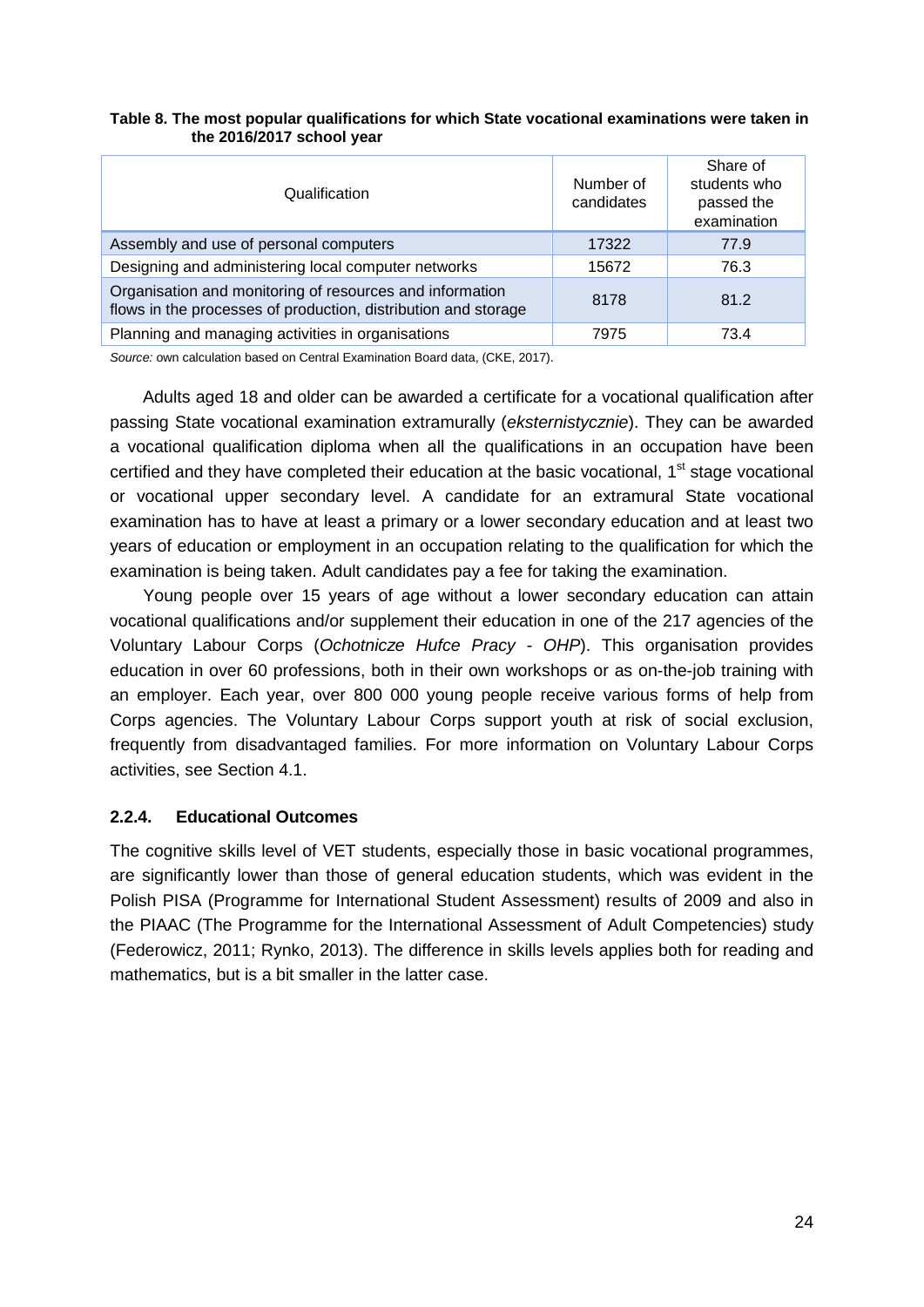

<span id="page-25-1"></span>

*Source:* Rynko, 2013

According to the Labour Force Survey (LFS), in the 1st quarter of 2017 the employment rate of recent graduates (one year after completing education) was 55.8% for post-secondary and vocational upper secondary programme graduates and 54.5% for basic vocational programme graduates (in both cases was higher than the employment rate of general upper secondary programme graduates). In comparison, the employment rate of tertiary graduates was 84.4% (Statistics Poland, 2017).

| First quarter of the year                                                  | 2010 | 2011              | 2012 | 2013 | 2014 | 2015 | 2016 | 2017 |
|----------------------------------------------------------------------------|------|-------------------|------|------|------|------|------|------|
| employment rate                                                            |      |                   |      |      |      |      |      |      |
| basic vocational<br>programmes                                             | 51.2 | 43.8              | 38.0 | 47.6 | 37   | 50.0 | 48.8 | 54.5 |
| vocational upper secondary<br>programmes and post-<br>secondary programmes | 59.6 | 49.5              | 49.5 | 52.1 | 52.3 | 62.1 | 58.6 | 55.8 |
| general upper secondary<br>programmes                                      | 50.0 | 44.2              | 37.5 | 43.8 | 28.6 | 36.6 | 49.1 | 52.8 |
| tertiary                                                                   | 72.1 | 74.0              | 73.3 | 67.9 | 70.8 | 71.7 | 75.9 | 84.4 |
|                                                                            |      | unemployment rate |      |      |      |      |      |      |
| basic vocational<br>programmes                                             | 42.1 | 50.0              | 51.3 | 47.2 | 57.1 | 41.9 | 46.2 | 34.5 |
| vocational upper secondary<br>programmes and post-<br>secondary programmes | 34.3 | 44.2              | 40.7 | 41.0 | 42.9 | 31.8 | 30.7 | 34.3 |
| general upper secondary<br>programmes                                      | 30.0 | 47.1              | 44.4 | 41.7 | 60.0 | 48.4 | 33.3 | 36.7 |
| tertiary                                                                   | 21.5 | 19.8              | 21.3 | 26.2 | 23.7 | 23.2 | 17.9 | 12.5 |

<span id="page-25-0"></span>**Table 9. Employment and unemployment rates of recent graduates (up to one year after leaving education) in the age group of 15-30**

*Source:* (Statistics Poland, 2017) and earlier issues

The share of young people aged 20-24 who are not in education, employment or training (NEET) is relatively high in Poland and amounts to 15.4%. In the last two of years, this indicator level has dropped significantly, reaching the EU 28 level. The NEET rate is almost 3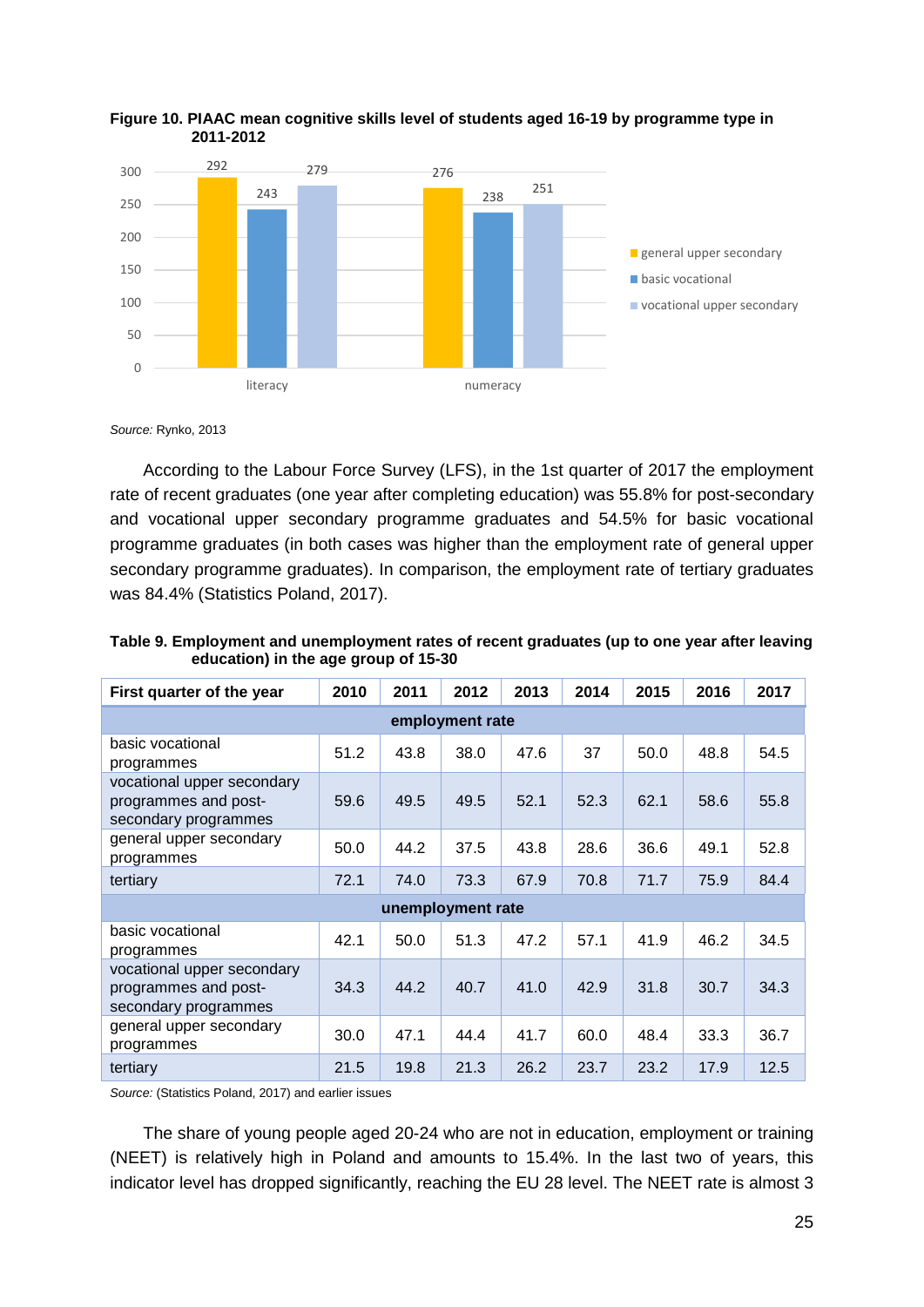times higher for vocational education graduates than for general education ones. This is because a large share of general upper secondary education graduates continues their education at higher levels, while most VET graduates enter the labour market. Chances of women being NEETs are higher, probably due to responsibilities related to motherhood.

<span id="page-26-1"></span>**Table 10. The share of young people aged 20-24 not in education, employment or training (NEET) in 2017**

| <b>Education attainment</b>                                                         | men       | women | total |
|-------------------------------------------------------------------------------------|-----------|-------|-------|
| Less than primary, primary and lower secondary education<br>$(levels 0-2)$          | 3.0%      | 3.6%  | 3.3%  |
| Upper secondary and post-secondary non-tertiary (levels 3<br>and $4$ ) – general    | 1.9%      | 3.7%  | 2.8%  |
| Upper secondary and post-secondary non-tertiary (levels 3<br>and $4$ ) – vocational | 7.7%      | 8.7%  | 8.2%  |
| Tertiary education (levels 5-8)                                                     | $0.5\%$ * | $14*$ | 0.9%  |
| <b>All education levels</b>                                                         | 13.2%     | 17.6% | 15.4% |

NB: level of education – ISCED 2011 \* low reliability

<span id="page-26-0"></span>*Source:* Eurostat [edat\_lfse\_21] Accessed on September 24, 2018.

### 2.3. VET governance

VET has three governance levels: national (ministries), regional (school superintendents, mainly in pedagogical supervision) and county (*powiat*). The education ministry is in charge of VET policy at the secondary level, supported by other ministries responsible for particular occupations. The Ministry of Science and Higher Education is responsible for higher VET. Social partners advise policy makers on necessary changes in VET.

The majority of public education institutions in Poland are managed by local government units. Municipalities (*gminy*) are responsible for establishing and managing pre-schools, primary and lower secondary schools (currently being phased out), excluding schools for learners with special needs; counties (*powiaty*) are responsible for upper secondary schools, including vocational schools, and schools for children with special needs; the regions (*województwa*) are responsible for schools of regional and trans-regional significance (e.g. groups of schools or vocational schools important for the regional economy). The chart below illustrates the structure of the educational expenditures of counties in 2017.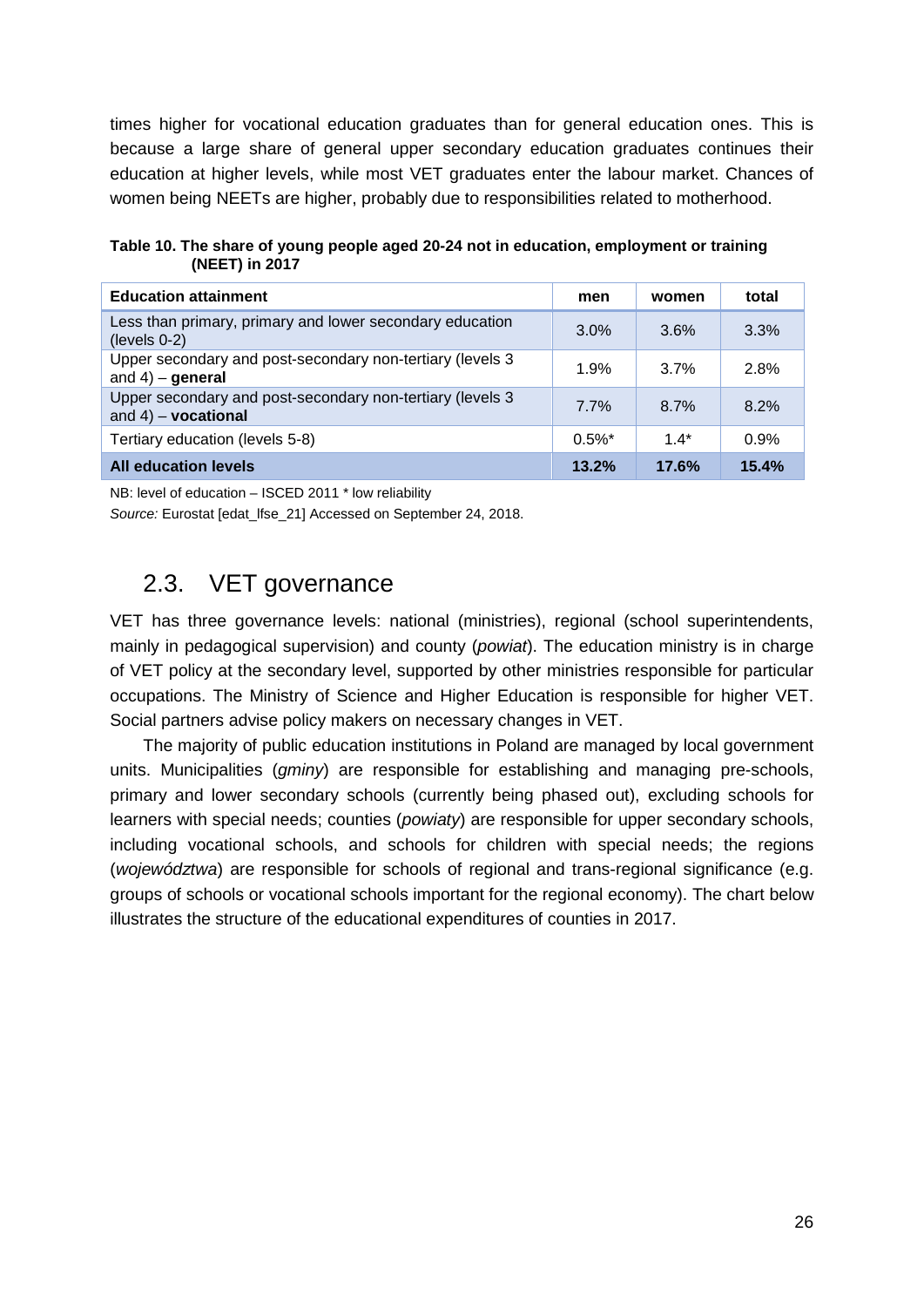

<span id="page-27-0"></span>**Figure 11. The structure of the educational expenditures of counties in 2017 by school type**

*Source:* own calculation based on Local Data Bank, Statistics Poland<https://bdl.stat.gov.pl/BDL/start> Accessed on September 24, 2018.

Central government units (usually ministries) also manage schools, typically vocational and fine arts schools, but also schools for prisoners. All types of schools can also be established and managed by non-public institutions, such as religious and social associations, etc. The chart below presents the structure of vocational schools by type and management institution in 2016. Generally, in Poland, the higher the education level, the higher the share of non-public institutions (Federowicz, Choińska-Mika and Walczak, 2014).



<span id="page-27-1"></span>**Figure 12. The structure of VET schools by type and managing institution in 2016**

*Source:* own calculation based on Local Data Bank, Statistics Poland<https://bdl.stat.gov.pl/BDL/start> Accessed on September 24, 2018.

In the 2017/2018 school year, there were 6 071 VET schools in Poland. The majority (36%) of them were post-secondary vocational schools, followed by vocational upper secondary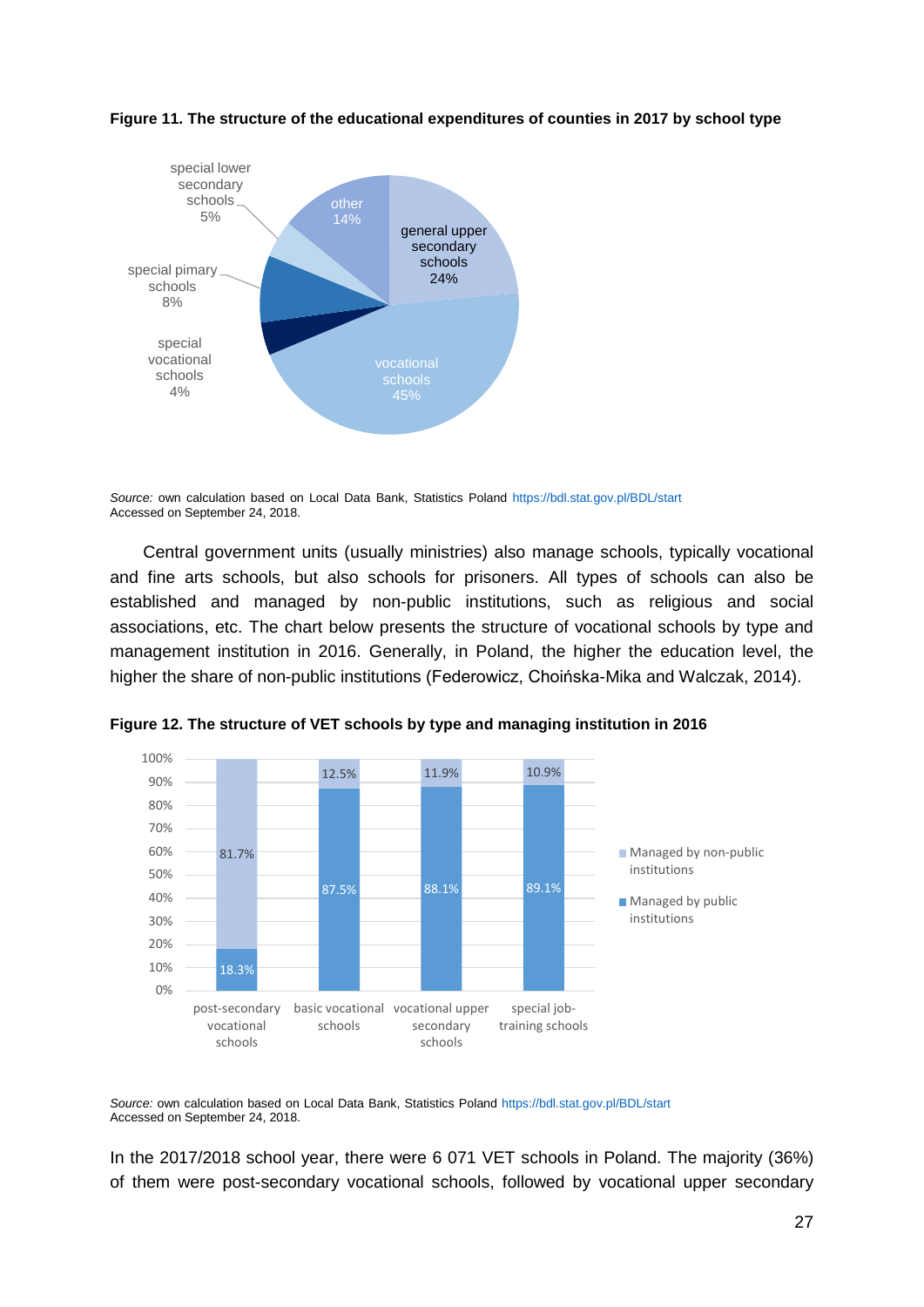schools (31%), 25% constituted the first stage sectoral schools and 8% special job-training schools (Statistics Poland, 2018b). Since 2010, the total number of all VET schools has decreased from 8 864 to 6 071. The decreasing number of VET schools is primarily due to government reforms, which have gradually closed adult VET schools and supplementary VET schools. These types of schools are being replaced by vocational qualifications courses, which enable students to attain certification in a single vocational qualification after passing the State vocational examination. The first courses started in September 2012 and can be provided by public or non-public schools, as well as continuing education centres and practical training centres.

#### **2.3.1. Teachers**

-

Teachers  $(19)$  $(19)$  in public schools and pre-schools comprise 87% of all teachers and are employed on the basis of the Teacher's Charter ( [20](#page-28-1)) (*Karta Nauczyciela*), which specifies working conditions, duties, rights, professional development requirements, and teachers' salaries – providing this profession with greater legal protection and a unique position in terms of employment. In non-public schools, teachers are employed only on the basis of labour and civil law regulations.

The entry requirement for general education teachers in vocational programmes is at least a master's degree. Different regulations concern vocational education teachers. The minimum requirement for theoretical vocational education teachers is a licentiate degree, while for practical training teachers – the title of master in a craft or pedagogical technical college (currently non-existing) diploma or a *matura* examination together with vocational qualifications certificate and two years of work experience. All teachers are also required to have a pedagogical qualification  $(^{21})$  $(^{21})$  $(^{21})$ . Moreover, specialists who are not teachers can be employed by vocational schools.

The Teacher's Charter specifies four categories of job positions in the profession of teaching, which among others, have direct impact on a teacher's basic salary level. Promotion to the next position requires a given number of years of school work experience, completion of an internship and a positive assessment of professional achievements during the internship, as well as additional conditions:

- (a) trainee teacher first stage in a teacher's career;
- (a) contractual teacher awarded after one year and nine months of internship and passing an examination given by an examination commission;
- (b) appointed teacher awarded after two years and nine months of internship and after passing an examination given by an examination commission;

<span id="page-28-0"></span> $(19)$  This chapter refers to non-academic teachers. The requirements for academic teachers are governed by separate legislation.

<span id="page-28-1"></span> $(20)$  Act of 26 January 1982 - Teacher's Charter (Journal of Laws 1982, No. 3, item 19 with further amendments).

<span id="page-28-2"></span> $(2<sup>1</sup>)$  Regulation of the Minister of National Education of 1 August 2017 on the detailed qualification requirements for teachers *(*Journal of Laws 2017, item 1575)*.*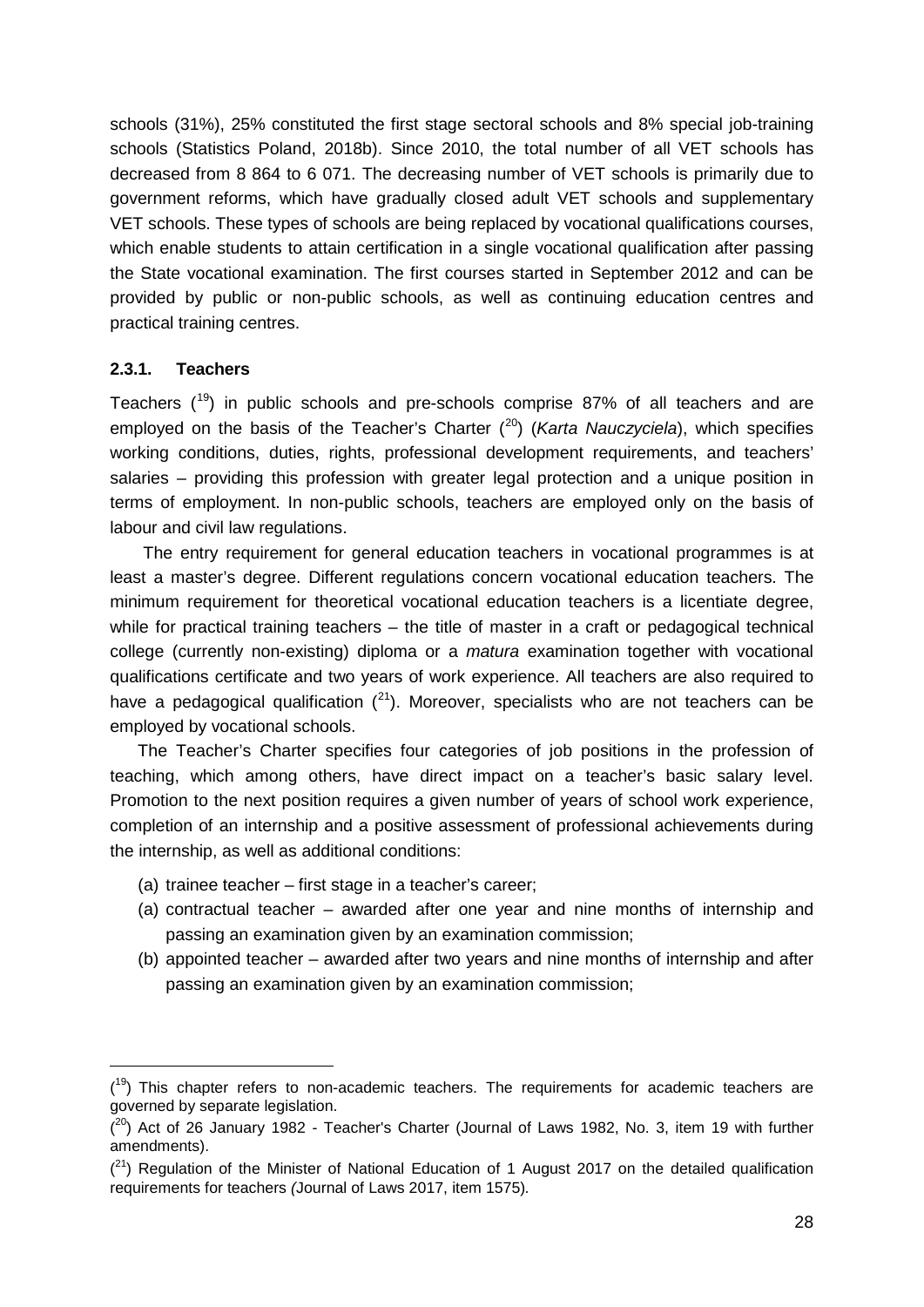(c) chartered teacher – awarded after two years and nine months of internship, after having their professional achievement accepted by a qualification commission, and an interview.

Teachers with outstanding performance may also be awarded the title of honorary school education professor  $(^{22})$  $(^{22})$  $(^{22})$ .

In the 2017/2018 school year, the majority of teachers were chartered teachers, making up 55% of all teachers, and in the case of first stage sectoral schools, vocational upper secondary schools and special job-training schools this share was even higher (61%, 65% and 63% respectively). The situation is different in post-secondary schools, where the share of chartered teachers is only 23% (Statistics Poland, 2018c).

Continuous professional development (CPD) is required from teachers on the path to a higher position, as – during internships - they implement agreed professional development plans. Additionally, all teachers are also formally required to undertake CPD by the Teacher's Charter.

There are also requirements for in-company trainers (practical vocational training instructors), who are not teachers. In-company trainers – employers or employees designated by them - are required to have both adequate preparation in a given occupation (e.g. title of master of crafts or equivalent – as defined in the regulations - a combination of the various formal qualifications and years of work experience) and the pedagogical qualification (<sup>23</sup>).

#### **2.3.2. Financing education in Poland**

-

The main resources for educational expenditure are: the educational part of the State budget's general subsidy for local government units, central government targeted grants, the local government unit's own income, and foreign funds (mainly EU funds).

The educational part of the general subsidy from the State budget is the major source of funding of the education system in Poland. The amount of this part of the general subsidy for local government is defined annually in the Budgetary Act, and then the education ministry prepares an algorithm to distribute the educational funds among the local government units, based on the responsibilities ascribed to the different levels of local government – basically the number of students in each type of school  $(24)$  $(24)$ . Weights for vocational and postsecondary schools are part of the algorithm. Since January 2018, the weights for vocational secondary schools are different for four sets of categories of occupations. The distinction is based on the cost of the vocational part of the education. Additional weights were added for students of post-secondary programmes who obtained a vocational qualifications diploma and for participants of vocational qualifications courses who passed the State vocational

<span id="page-29-0"></span> $(2^2)$  Regulation of the Minister of National Education of 26 July 2018 on the attainment of advanced professional levels by teachers (Journal of Laws 2018, item 1574).

<span id="page-29-1"></span> $(23)$  Regulation of the Minister of National Education of 24 August 2017 on practical vocational training (Journal of Laws 2017, item 1644).

<span id="page-29-2"></span> $(24)$  Number of adjustment weights are ascribed to different groups of students (e.g. SEN students, ethnic minorities, students in small schools, in rural regions, in sport classes); teacher qualifications are also included in the algorithm.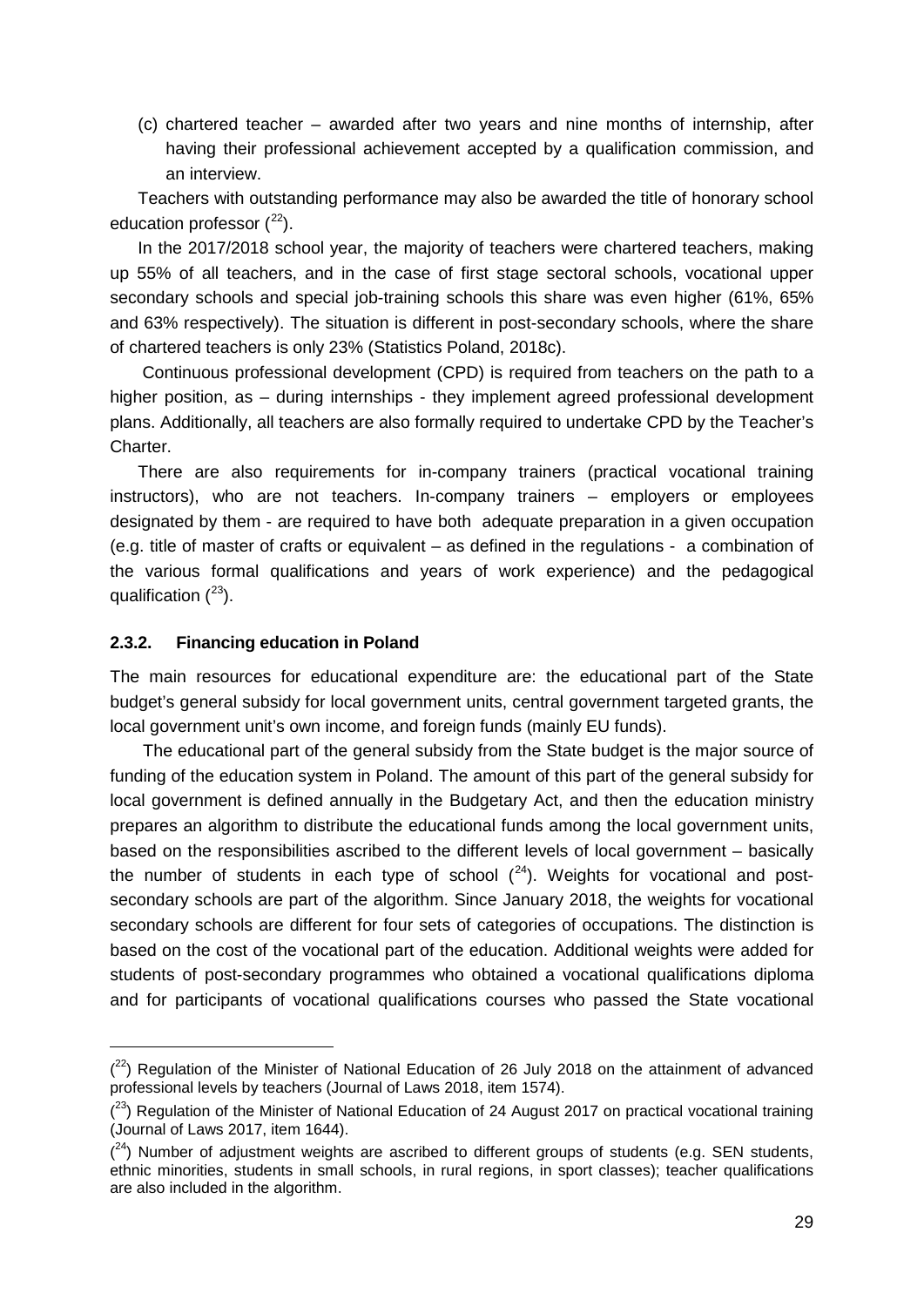examination  $(^{25})$  $(^{25})$  $(^{25})$ . Further modifications of VET education financing (e.g. increased state subsidies for VET schools educating in the special demand occupations indicated by the forecast of the demand for employees in vocational education occupations) are planned to be introduced as of 2020.

Local governments have the power to decide how to use the subsidy – they can decide not only how to allocate the funds to respective schools, but also to use them for other than educational expenditures. As the chart below illustrates, municipalities and regions spend more on education than they receive as subsidy, but counties, which are mainly responsible for vocational schools, do not use the entire amount on education expenditures. The visible increase in expenditures in 2017 on all local government levels may be due to the structural reforms of the education system.



<span id="page-30-0"></span>

The higher the ratio the greater the share of local spending. Value over 100 means that local government spends more than it receives from the central government.

-

In addition to the subsidy, local government units can apply for targeted grants to implement specific public tasks, which usually require co-funding by the unit.

Non-public schools with a public school status are entitled to public funding equal to that of public schools.

In 2017, public (local and central government) expenditures for the education system reached PLN 71.9 billion (around EUR 16.8 billion), of which 10.4% was spent on vocational schools. Public spending on education as a share of GDP was 3.6%, which is slightly lower than in previous years (Statistics Poland, 2018c).

*Source:* own calculation based on Local Data Bank, Statistics Poland<https://bdl.stat.gov.pl/BDL/start> Accessed on September 20, 2018*.*

<span id="page-30-1"></span> $(25)$  Regulation of the Minister of National Education of 15 December 2017 on the distribution of the school education part of the general subsidy for local government units in 2018 (Journal of Laws 2017, item 2395).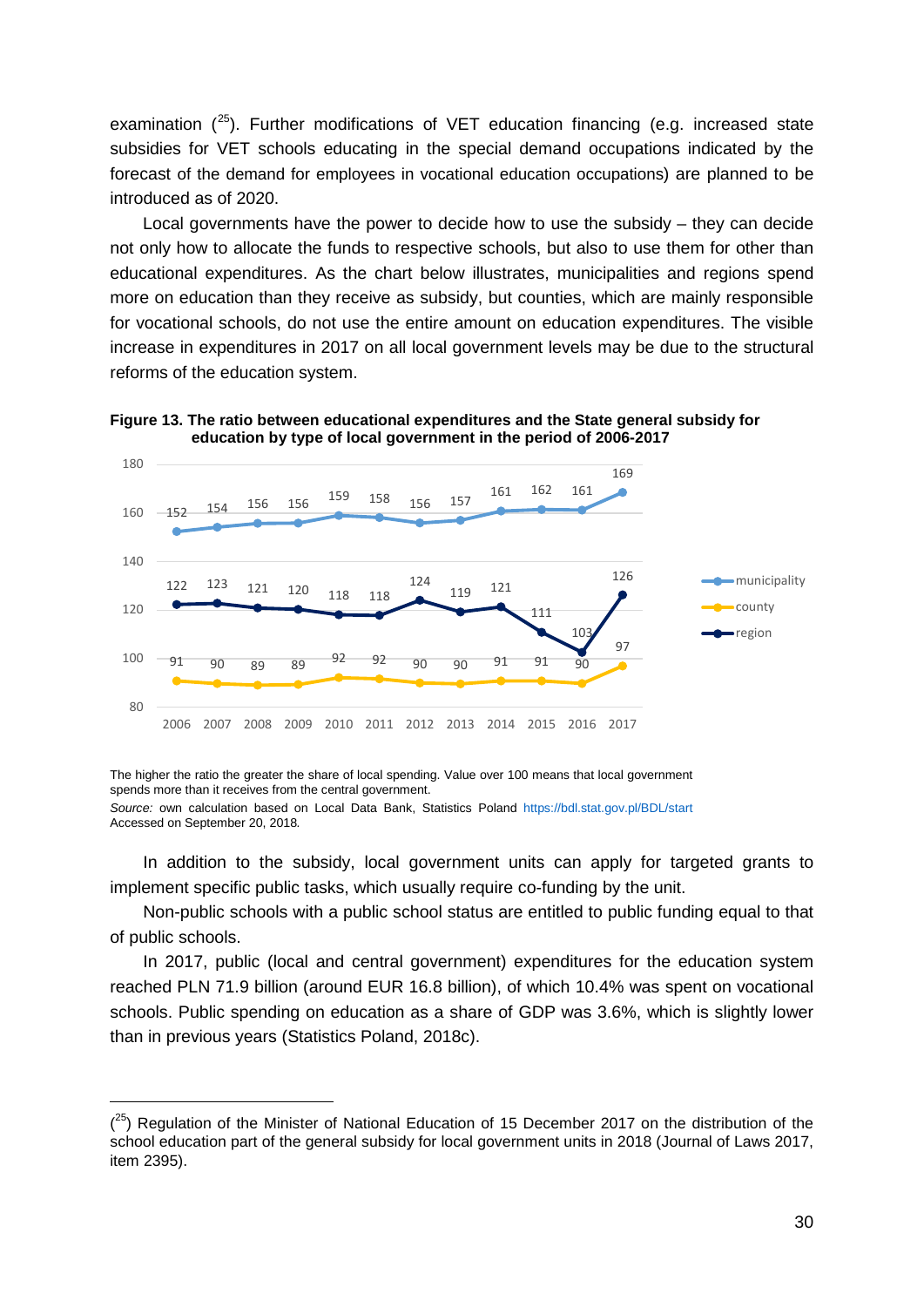## <span id="page-31-0"></span>2.4. Other forms of training

Public and private training providers offer various forms of continuing vocational training (CVET), e.g. courses, seminars, lectures and workshops. In Section 4.1, vocational training offered by public employment services is described.

#### **2.4.1. Adult participation in non-formal education**

Many surveys (Statistics Poland, 2013a; Statistics Poland, 2013b; Turek and Worek, 2015) show that non-formal education is in most cases work-related and vocation oriented. According to the Labour Force Survey participation in non-formal education in Poland has been decreasing since 2010. In 2017, only 4.0% of adults aged 25-64 participated in some form of organised training (during the 4 weeks before the survey); this percentage remains at about the same level for more than a decade. The EU average is 10.9%, while in some countries it is 30% or more. If the last 12 months are taken into account, the rate rises to 25.5%, but the comparison with the EU mean (45%) is still not favourable. Most people in Poland also do not plan on participating in training activities in the next 12 months – only 21% of people aged 24 to 59/64 declared that they plan to participate in some form of educational activity (Turek and Worek 2015).

Data show that a traditional model of education activity is dominant in Polish society, where education is mostly concentrated in the early stages of life preceding a person's professional career.

|                                                  | 2007 | 2008 | 2009 | 2010 | 2011 | 2012 | 2013 | 2014 | 2015 | 2016 | 2017 |
|--------------------------------------------------|------|------|------|------|------|------|------|------|------|------|------|
| Labour Force<br>Survey (last 4<br>weeks)         | 5.1  | 4.7  | 4.7  | 5.2  | 4.4  | 4.5  | 4.3  | 4.0  | 3.5  | 3.7  | 4.0  |
| Adult<br>Education<br>Survey (last 12<br>months) | 21.8 |      |      |      | 24.2 |      |      |      |      | 25.5 |      |

<span id="page-31-1"></span>**Table 11. Adult participation in lifelong learning, age group: 25-64 (%)**

*Source:* Eurostat <https://ec.europa.eu/eurostat/data/database> [trng\_aes\_100] and [trng\_lfs\_01] Accessed on September 20, 2018.

Education level, age and labour market activity are the factors differentiating the rate of participation in training – persons who are unemployed and have a low level of education often do not participate in educational activities.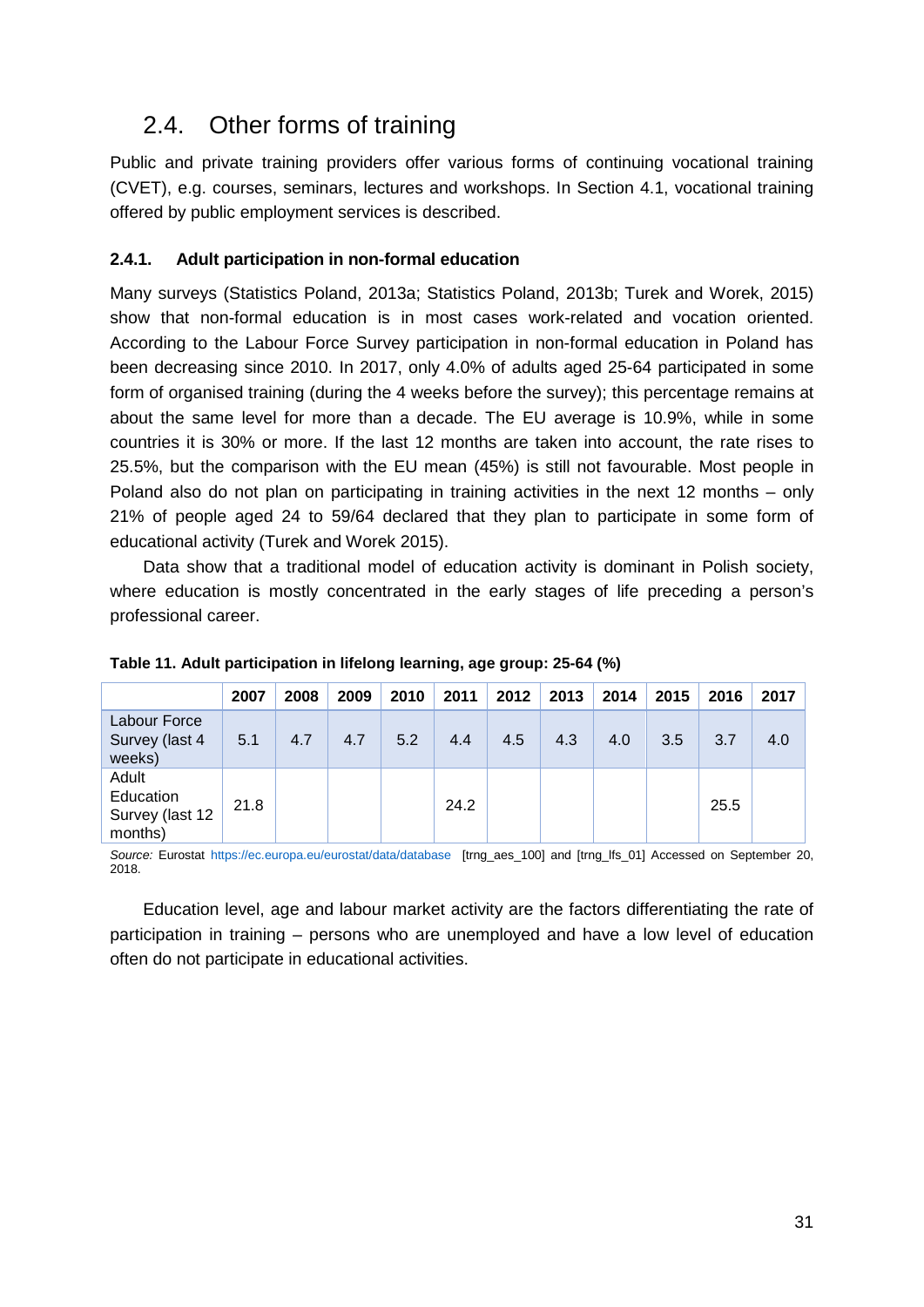

<span id="page-32-0"></span>

*Source:* own elaboration based on the Determinants of Educational Decisions Panel Study IBE. No newer editions of the study available.

Age is a strong determinant of participation in education – people in older age groups not only participate in training less often, but also study less on their own (informal learning). In the Polish SHARE study (Survey on Health, Ageing and Retirement in Europe), the main reason given by people 55 and older for not participating in non-formal education was the lack of need. It appears that for older people, training in the traditional form is not attractive and therefore perceived as not needed (Chłoń-Domińczak, 2014).



<span id="page-32-1"></span>**Figure 15. The share of 25 to 64 years old participating in non-formal training in 2016 by age**

*Source:* Eurostat <https://ec.europa.eu/eurostat/data/database> [trng\_aes\_101] Accessed on September 28, 2018*.*

The majority of learners in non-formal education are employed (90%). In comparison, only about 5% of unemployed persons participate in some kind of training. The topic of the training undertaken usually relates to the learner's current job (73% of non-formal education participants) (Statistics Poland, 2013b), with the employer financing this training in most cases (62%) (Turek and Worek, 2015). The most popular form of non-formal education is traditional school classroom education (Statistics Poland, 2013b). It is not surprising, then,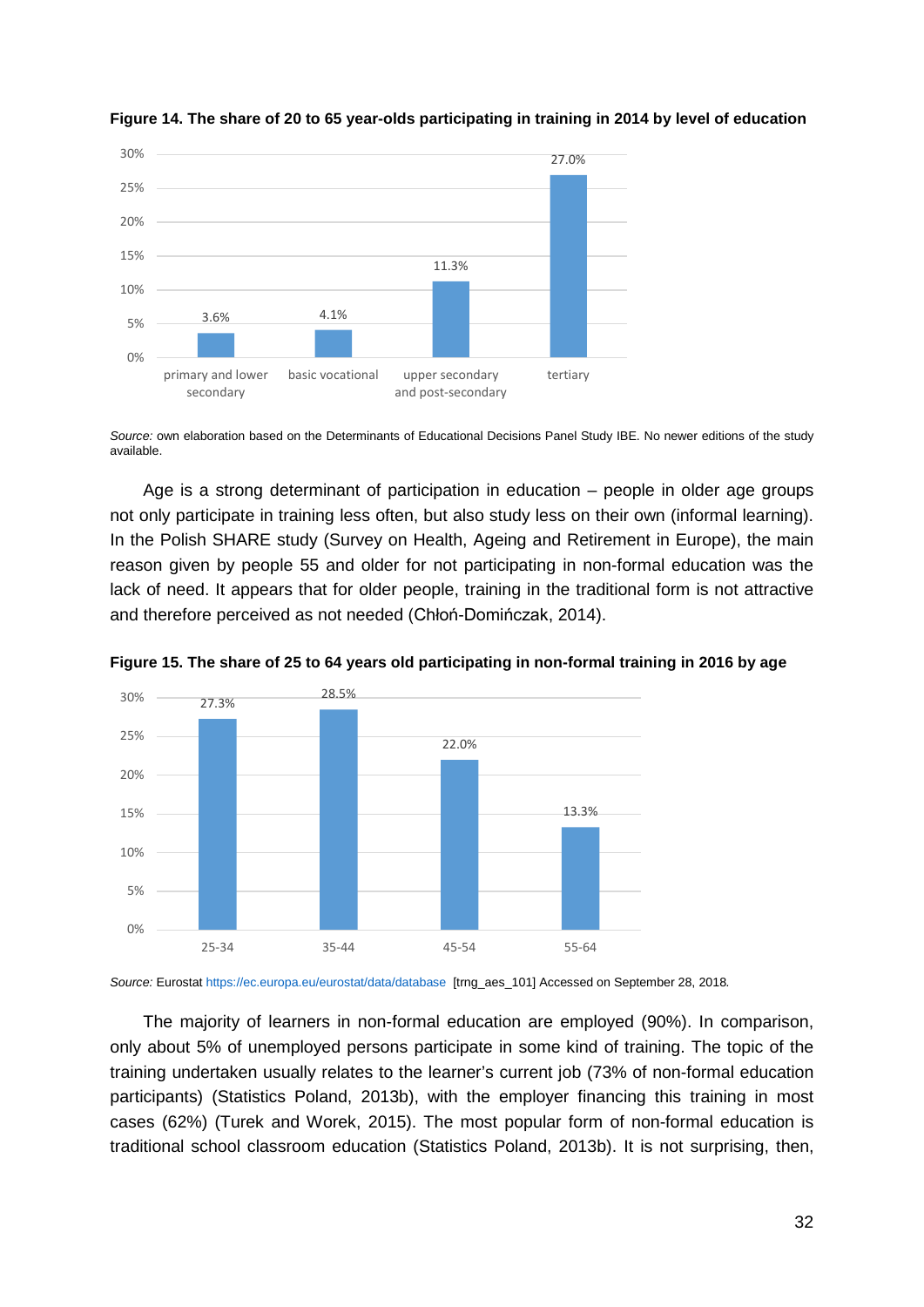that the respondents of many surveys indicate the lack of need as the reason for not participating in training (Chłoń-Domińczak, 2015; Turek and Worek, 2015).

#### **2.4.2. Employers**

Employers can support their employees' vocational development by financing/co-financing their education at all levels, including higher education, short courses, seminars, workshops, etc. Large companies offer training more frequently than small ones, and the training offered is more diverse. The most popular form of human resource development were courses; 42% of employers invested only in external training, 18% offered in-house training and 40% a mix of both (Turek and Worek, 2015). In 2013, training related to construction and other industries were most popular among employers, followed by law and sales courses. In the majority of cases, employers used their own resources to finance training – only 15% used public funds (Turek and Worek 2015).

Employers can also apply for financial support from the National Training Fund (*Krajowy Fundusz Szkoleniowy*), which uses the strategy of employee professional development to counter layoffs (see Section 4.1).

#### **2.4.3. Training institutions**

The market for training services is fragmented and dominated by small and micro companies, which accounted for 86% of training institutions in 2014. 87% of training operators are private. The majority of training institutions specialise in personal development training (Turek and Worek, 2015). Training companies are usually located in large regional cities – Warsaw has the greatest share of training institutions (14%). There is a high rotation of institutions in the training market, thus they have had a short working experience.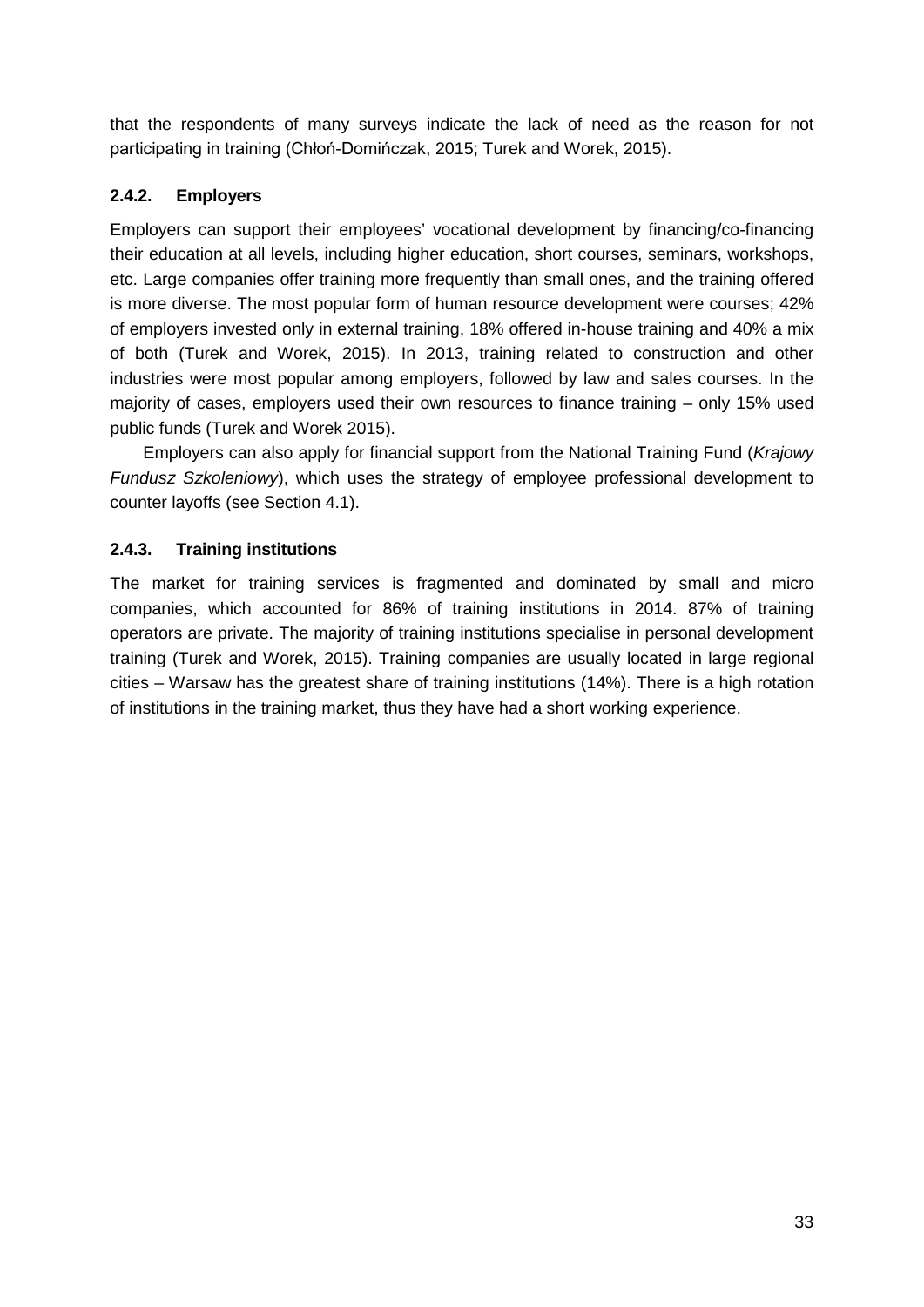## <span id="page-34-0"></span>CHAPTER 3. Shaping VET qualifications

## <span id="page-34-1"></span>3.1. Designing qualifications

The VET programmes available at the national level are developed on the basis of three regulations of the education ministry  $(^{26})$ :

- the classification of occupations for vocational education (KZSZ)  $(^{27})$  $(^{27})$  $(^{27})$ ;
- the core curriculum for vocational education (PPKZ)  $(^{28})$ :
- the core curriculum for general education (PPKO)  $(^{29})$ .

KZSZ includes the list of occupations for which VET programmes can provide education. Qualifications  $(30)$  $(30)$  are distinguished within occupations. In the new system, each occupation can be made up of either one or two qualifications.

Prior to the 2016/2017 changes in VET, the KZSZ relating to VET schools included 209 vocational occupations and 264 vocational qualifications. The new regulation, signed in March 2017, defines 213 vocational education occupations in which education may be conducted as of September 1, 2017. It covers learning in first stage sectoral programmes, vocational upper secondary programmes, and post-secondary programmes. The regulation introduced two new occupations  $(^{31})$  $(^{31})$  $(^{31})$ , there are also five new so-called ancillary occupations for people with minor intellectual disabilities  $(32)$  $(32)$  $(32)$ . The new occupations were developed in response to labour market needs. Other regulations introducing the new classification of occupations and the new core curriculum for vocational education are expected to come into force in September 2019.

<span id="page-34-2"></span><sup>-</sup> $(2^6)$  A new, streamlined process of introducing new occupations to the system (ministry introducing a new occupation to the classification of professions will simultaneously determine its core curriculum) will come into force in 2019. Other planned changes include, among others, a new occupational classification structure, an increased number of entities entitled to propose a new profession, changes in the application procedure.

<span id="page-34-3"></span> $(27)$  Regulation of the Minister of National Education of 13 March 2017 on the classification of occupations for vocational education (Journal of Laws 2017, item 622).

<span id="page-34-4"></span> $(28)$  Regulation of the Minister of National Education of 31 March 2017 on the core curriculum for training in individual occupations (Journal of Laws 2017, item 860).

<span id="page-34-5"></span> $(29)$  Regulation of the Minister of National Education of 14 February 2017 on the core curriculum for pre-school education and the core curriculum for general education in primary schools, incl. for pupils with moderate and severe intellectual disabilities, and for general education in stage I sectoral vocational schools, general education in special schools preparing for employment, and general education in post-secondary schools (Journal of Laws 2017, item 356).

<span id="page-34-6"></span> $(30)$  The term 'qualification' is defined in the School Education Act, similarly as in the European Qualifications Framework Recommendation (2008).

<span id="page-34-7"></span> $(3)$  Finishing works technician in construction and warehouse logistician (constituting the foundation for training in the profession of logistics technician).

<span id="page-34-8"></span> $(32)$  Tailor's assistant, auxiliary mechanic, locksmith's assistant, carpenter's auxiliary worker and hairdresser's assistant.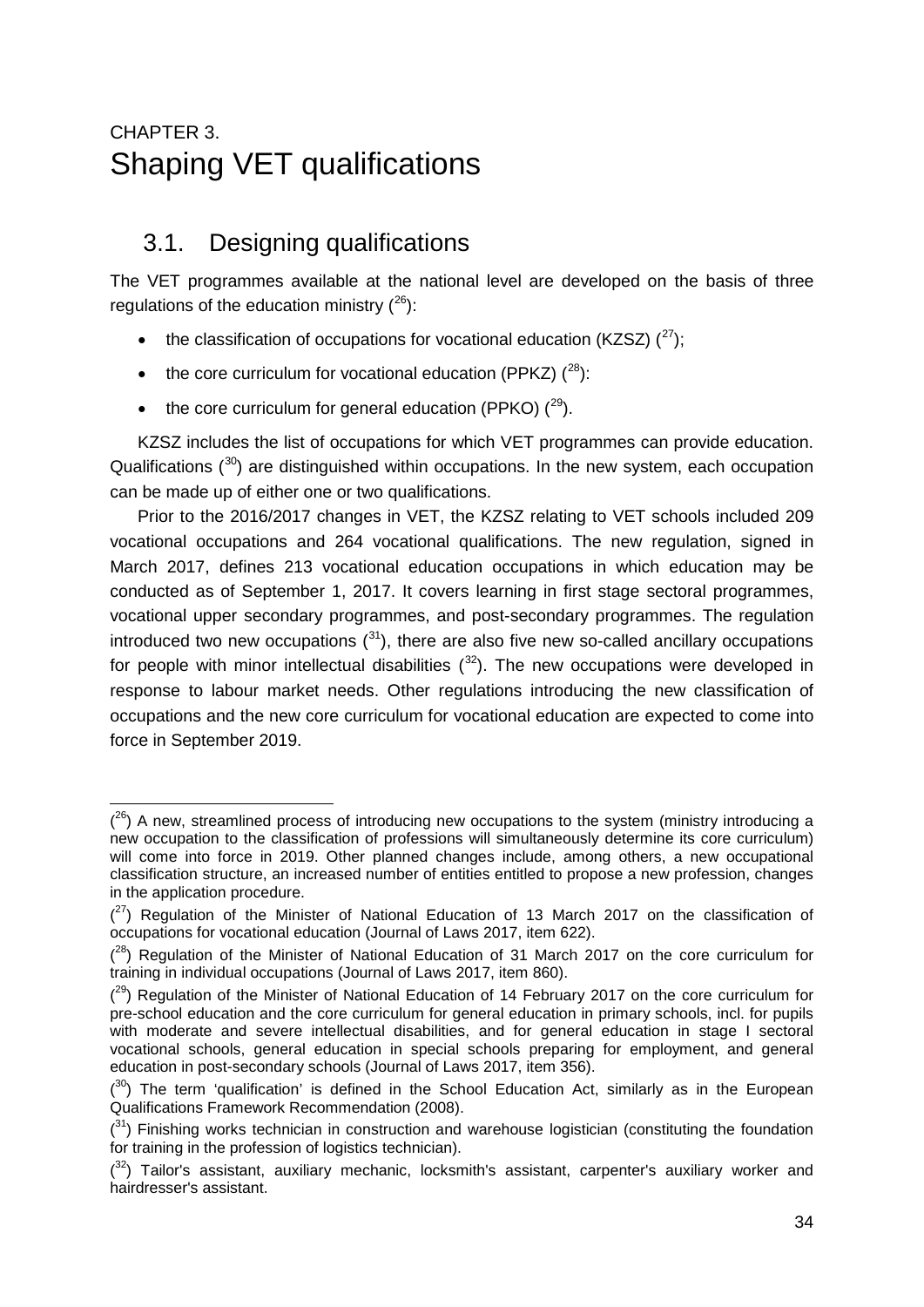Following the KZSZ, learners in the formal vocational education and training system can be awarded two types of documents confirming attained learning outcomes (see Figure 17.): vocational certificates (*Certificate of a vocational qualification in an occupation)* and vocational diplomas *(Vocational qualifications diploma)*. Attaining qualifications (vocational certificates) together with holding a school leaving certificate enables a learner to obtain a vocational diploma  $(^{33})$  $(^{33})$  $(^{33})$ .



<span id="page-35-0"></span>

To be awarded a vocational diploma, a learner must achieve all the qualifications distinguished in the given occupation (vocational certificates) and the certificate of completing an appropriate type of school. The qualifications (vocational certificates and school completion certificate) can be attained at different times and through the validation of non-formal and informal learning.

*Source:* Based on Dębowski and Stęchły, 2015.

Each qualification includes specific sets of learning outcomes defined in the core curriculum for vocational education (PPKZ). Learning outcomes are grouped in units, which typically contain from several to over a dozen learning outcomes and reflect specific professional tasks. The core curriculum for general education (PPKO) determines the learning outcomes related to the general education component and key competences provided by VET programmes  $(^{34})$ .

The decision to provide education for a particular occupation listed in the KZSZ is made at the local level by the school principal in agreement with local authorities (see more in Section 3.1.1 below). Thus, the KZSZ classification serves as a 'menu' for the choices made by schools and local authorities about which occupations to teach. Teaching programmes can be developed individually by schools. The school principal is responsible for incorporating the learning outcomes in the teaching programme and providing the organisational requirements as defined in the core curricula.

#### **3.1.1. Developing occupations within the KZSZ**

The introduction of new occupations to the KZSZ is regulated by the Education Law. The KZSZ is determined by the education minister in cooperation with the relevant ministers

<span id="page-35-1"></span><sup>-</sup> $(33)$  Changes in the names of some examinations and certificates are expected as of September 2019.

<span id="page-35-2"></span> $(34)$  For vocational upper secondary programmes, it also defines the learning outcomes that must be achieved by a person in the process of attaining the qualification of the *matura* certificate.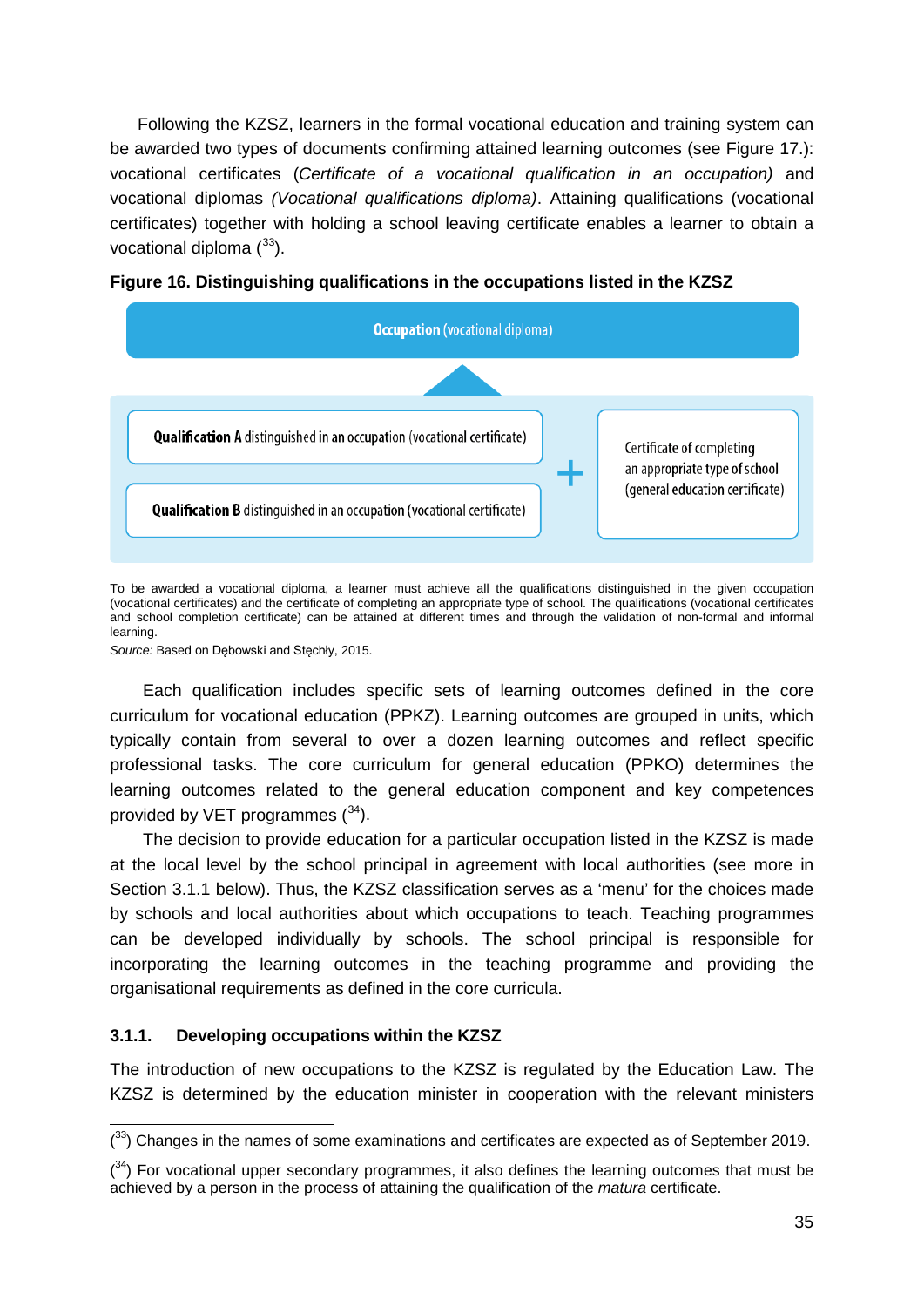responsible for a given sector of the economy, who can submit their requests to include particular occupations in the KZSZ. To anticipate labour market needs, representatives of employers and employees are consulted during the development stage of the KZSZ.

Professional associations, social partners and other stakeholders' organisations can submit their proposals to the relevant minister to establish a new occupation; in this way they shape the educational offer of the formal VET system. After the proposal has been approved, the education minister includes the occupation into the KZSZ and appoints a working group to design the core curriculum for vocational education (PPKZ) for that occupation.

The working group contacts the institution which submitted the proposal for the new occupation to determine the learning outcomes, and then undertakes consultations with other experts in the field. At this stage, occupational standards, which are developed by the labour ministry, are considered.

It is assumed that this procedure of introducing a new occupation in the classification will guarantee that developments in the labour market are accounted for and that the KZSZ as well as the PPKZ incorporate employers' expectations.

The decision on the occupations offered by a given VET school is made by the school principal in agreement with local authorities (at the county level of government). The decision of the principal must be made after asking the county and regional labour market councils for their opinion concerning compliance with labour market needs. The councils are advisory bodies to the county and regional labour offices. It is assumed that this procedure will guarantee that VET schools are providing the type of education that will meet local labour demands and stimulate cooperation between VET schools and local enterprises  $(^{35})$  $(^{35})$  $(^{35})$ .

#### **3.1.2. Modernising VET curricula**

-

There were two waves of modernising the initial VET system in recent years. First, a reform of the VET system was introduced in 2012/13. Among the key instruments of the reform were: a learning-outcomes-based curriculum, new form of external assessment (external examination), new procedures for validating non-formal and informal learning, and the out-ofschool system of vocational education courses. The core curriculum for vocational education was developed as the result of an ESF project  $(36)$  $(36)$  implemented by the National Centre for Supporting Vocational and Continuing Education  $(^{37})$  $(^{37})$  $(^{37})$  – an agency supervised by the education ministry. Broad consultations were conducted with representatives of different stakeholders. Work on the new core curriculum involved around 600 persons (authors and reviewers), including more than 270 employers and representatives of higher education institutions.

The second wave of modernisation is linked to the reform of the VET system implemented as of the 2017/18 school year, which introduced first stage sectoral

<span id="page-36-0"></span> $(35)$  New regulations regarding the procedure of launching new occupation by school will come into force in September 2019.

<span id="page-36-1"></span> $(36)$  Project title: 'Improvement of core curricula as the key for modernisation of vocational education'. Implemented in 2008-2013. Human Capital Operational Programme.

<span id="page-36-2"></span> $(3)$  As of July 2016, the National Centre for Supporting Vocational and Continuing Education was merged with the Centre for Education Development, a national agency supervised by Ministry of National Education.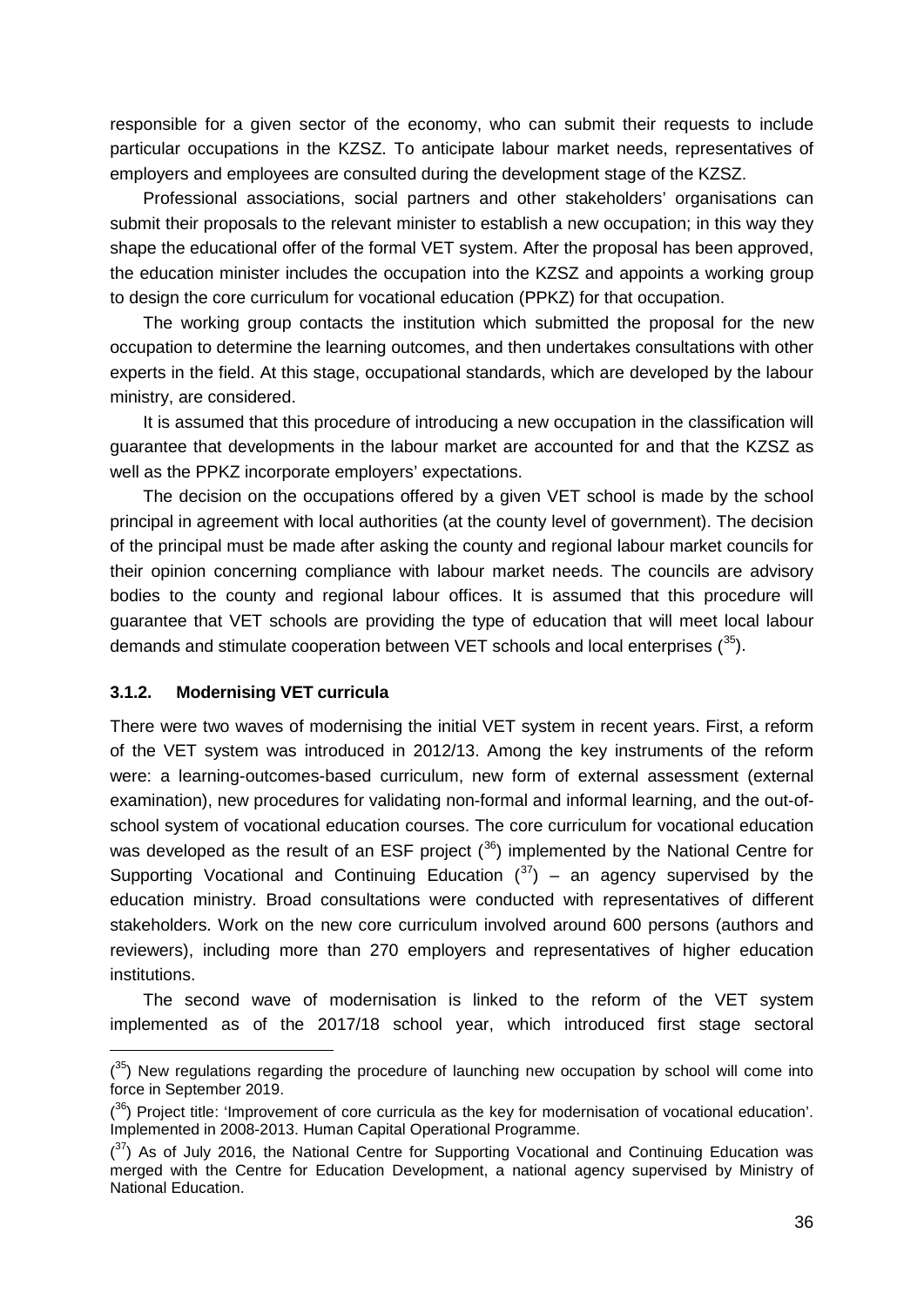programmes, followed by second stage sectoral programmes and extended the vocational upper secondary programmes to five years instead of four. The new programmes required new core curricula.

In order to improve the labour market relevance of VET education, the education ministry together with the Education Development Centre, initiated a project focusing on developing partnerships in vocational education and training. The three stages of the ESFfunded project 'Partnership for Vocational Education and Training' are being implemented between January 2016 and February 2019. The aim of the project is to adapt vocational education and training to the needs of the labour market. These activities are conducted in cooperation with employers and other social partners.

The first stage of the project established a Social Partners Forum (until February 2018). At this stage, 25 sectoral teams were created, representing occupations in the IVET system. During this stage, 12 seminars for 25 sectors were organised by the ministry together with the Education Development Centre, in cooperation with the Educational Research Institute and the Central Examination Board. In the end, 60 curricula for VET occupations were proposed, including: 53 modernised curricula, 2 new curricula for new occupations (warehouse logistician and technician of finishing work in construction) and 5 curricula for supporting professions addressed to students with minor intellectual disabilities).

The second stage of the project, implemented until June 2018, focused on developing qualifications and occupations corresponding to the needs of the labour market. A total of 75 curricula for VET occupations were prepared, including supplements to diplomas and recommendations for programme content.

The third stage was completed in February 2019 and adapted VET to the needs of the labour market by involving representatives of employers and employees at all stages of its programming. The main expected results of the third stage of the project are: 73 curricula, supplements to diplomas and qualifications developed on the basis of 73 modified curricula, career development paths for 73 occupations with modernised core curricula, recommendations for teaching programmes for 73 occupations, plans and teaching programmes for 202 occupations.

New regulations introducing the new classification of occupations and the new core curriculum are expected to come into force in September 2019.

#### **3.1.3. National qualifications framework**

-

The Act on the Integrated Qualifications System ( [38](#page-37-0)) (*Zintegrowany System Kwalifikacji -* ZSK) that established the Polish Qualifications Framework (PRK – *Polska Rama Kwalifikacji*) and the Integrated Qualifications Register (ZRK – *Zintegrowany Rejestr Kwalifikacji*) came into force in January 2016. The main aim of the Integrated Qualifications System is to support lifelong learning. The integrated qualifications system is open to all types of qualifications (school and outside-of-school, sectoral, state regulated and non-regulated (market) qualifications). All qualifications included in the ZSK have an assigned PRK level.

<span id="page-37-0"></span> $(38)$  Act of 22 December 2015 on the Integrated Qualifications System (Journal of Laws 2016, item 64 with further amendments).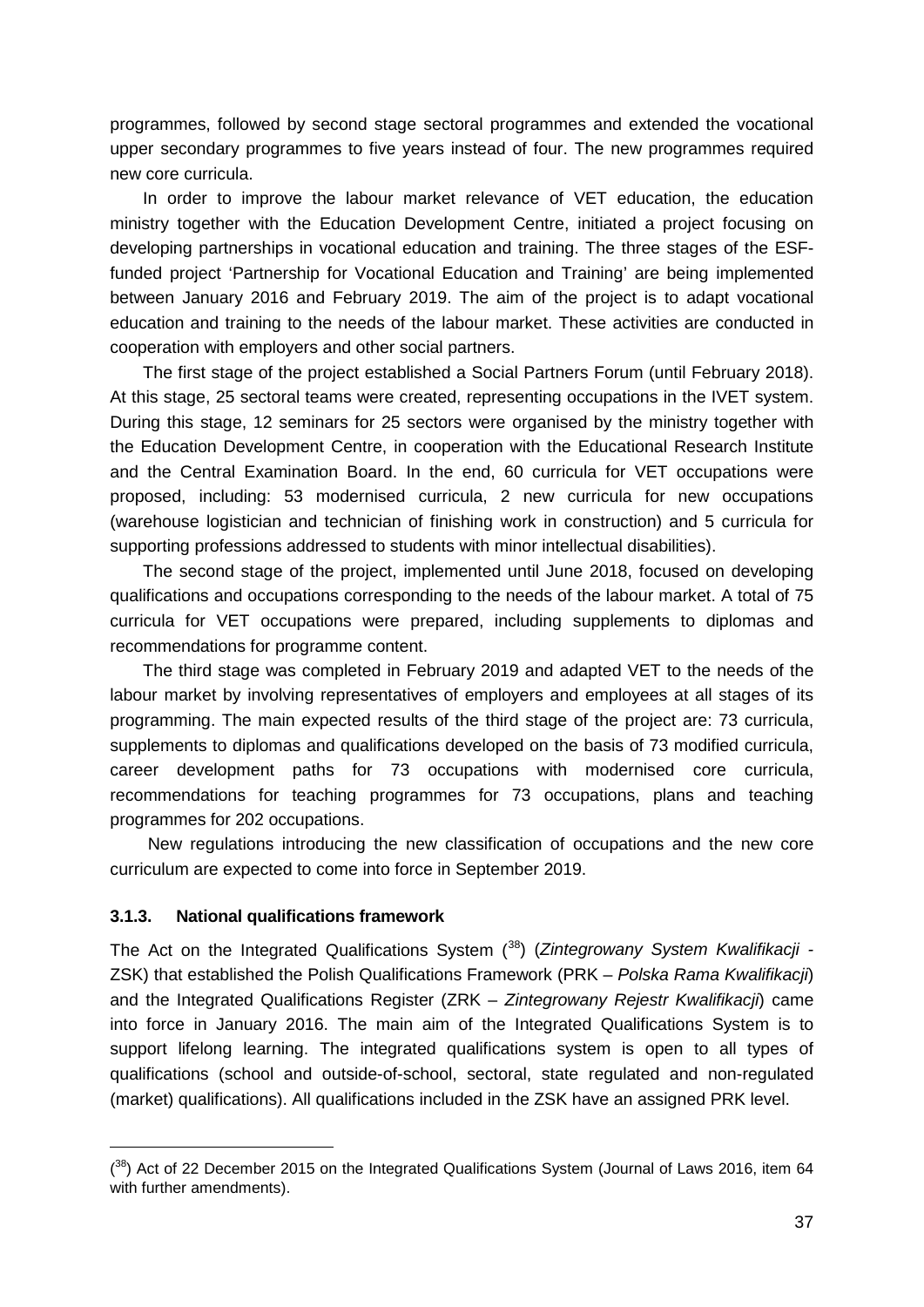The PRK was developed on the basis of reforms in higher education, general education and VET. As a result, the approach of developing qualifications that takes into account learning outcomes, the accumulation and transfer of credits, validation and quality assurance in accordance with European standards became part of the entire formal education system (general, vocational and higher) before the PRK was adopted.

The implementation of the PRK, which includes all types of qualifications, is therefore seen as an action that concludes the series of reforms in the formal education system. It provides a new impetus for change in non-formal education and enables the greater integration of Poland's qualifications system.

Every qualification included in the integrated qualifications system and referenced to the PRK will have to follow regulations regarding:

- the description of qualifications (common description template):
- quality assurance (internal and external);
- the quality of validation/examination;
- the quality of the process of assigning a PRK level to a qualification.

Every qualification included in the ZSK will be registered in the ZRK. All information about qualifications included in the ZSK is publicly available via an internet portal  $(39)$  $(39)$ . The portal was launched in July 2016, and as of 2018, the ZRK is operated by the Educational Research Institute in Warsaw.

<span id="page-38-0"></span>Currently, the register includes predominantly qualifications in higher and IVET education. As of September 2018, eight non-statutory market-based qualifications were included in the ZRK. Further qualifications are in the process of being assessed by the relevant ministers.

-

<span id="page-38-1"></span><sup>(&</sup>lt;sup>39</sup>) [www.rejestr.kwalifikacje.gov.pl](http://www.rejestr.kwalifikacje.gov.pl/)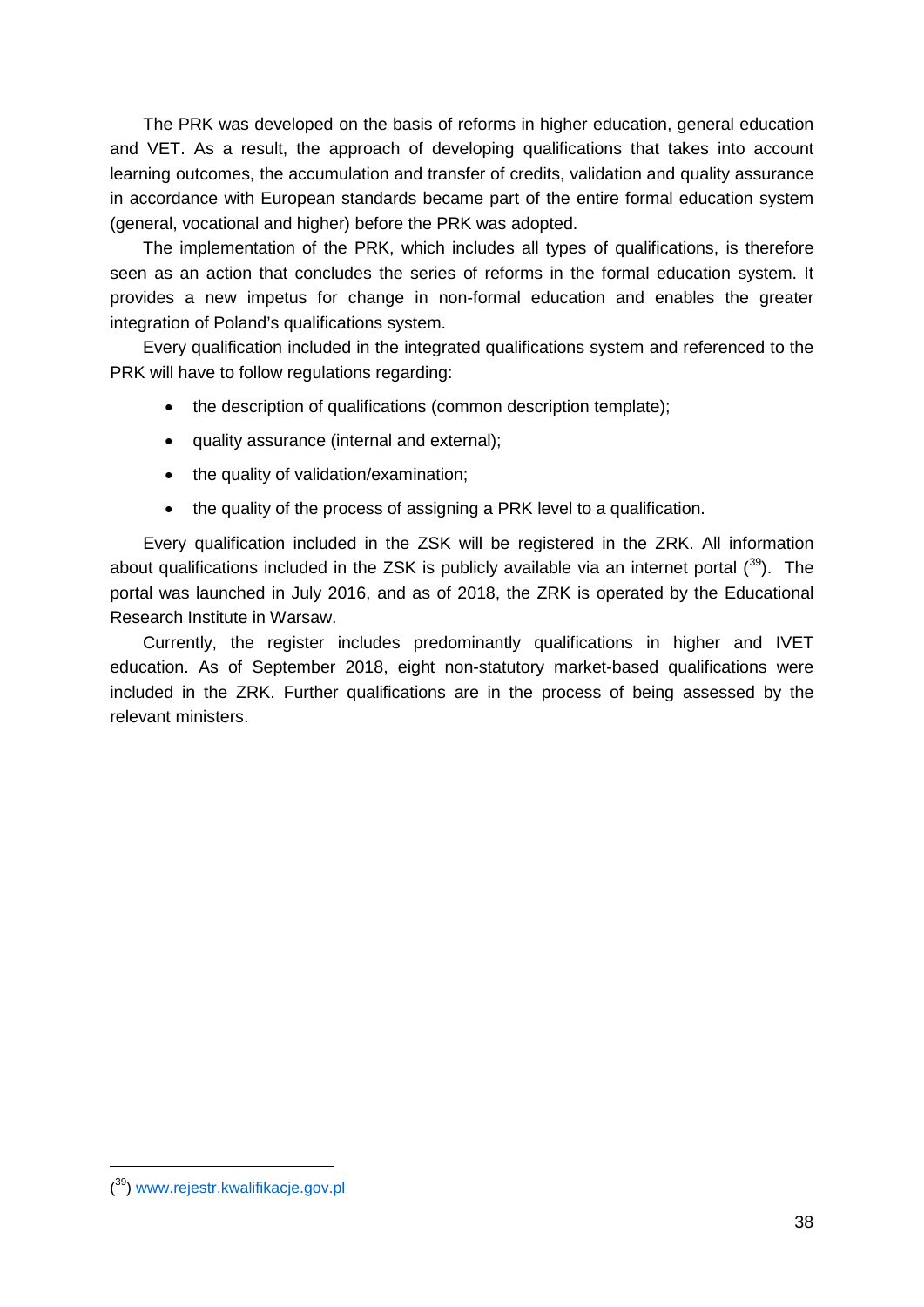



*Source:* IBE

-

*The first two types are qualifications awarded within formal education and higher education systems. The stateregulated category refers to other qualifications established on the basis of legal regulations outside the formal and higher education systems. Non-regulated, otherwise referred to as 'market qualifications', are developed by various entities (e.g. professional associations, corporations, training institutions) and are not regulated by national legislation.*

## <span id="page-39-0"></span>3.2. Anticipating skills needs

The institutional and legal regulations adopted in the Polish formal VET system are to meet the needs of the labour market by ensuring communication with employers' and employees' organisations. This channel of information exchange is used both at the central level (when defining the KZSZ, PPKZ and quality assurance principles) and the local level (when a VET school chooses the occupations which will be offered and develops their teaching programmes).

#### **3.2.1. System of Sector Skills Councils**

The system of Sector Skills Councils, launched in 2016, is being further developed within an ESF project managed by the Polish Agency for Enterprise Development (PARP) ([40\)](#page-39-1). The system of Sector Skills Councils consists of three components, indicated in Figure 18.

<span id="page-39-1"></span> $(40)$  Project title: "Increasing knowledge about the demand for qualifications and occupations". Operational Programme Knowledge Education and Development.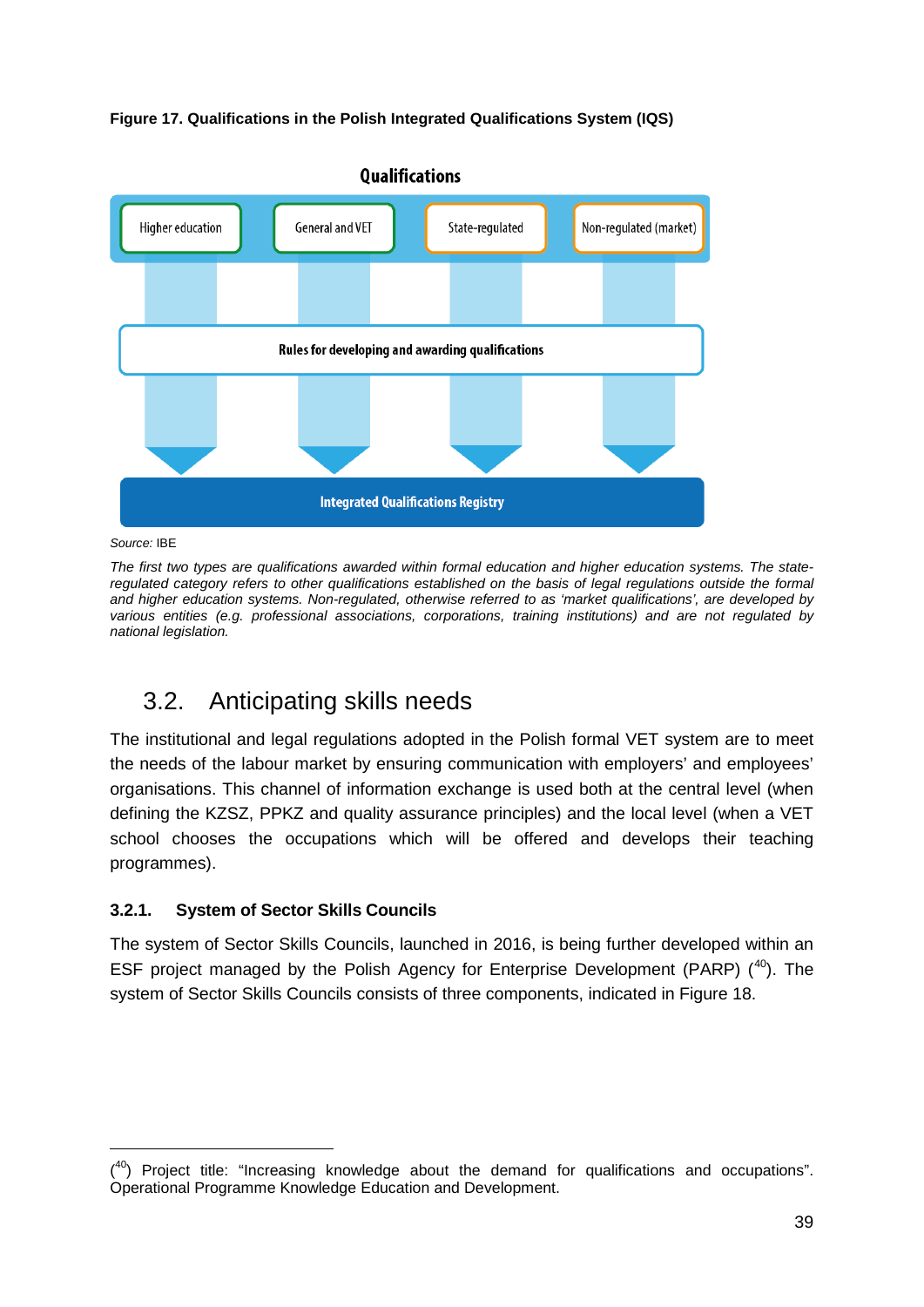<span id="page-40-0"></span>



Source: Polish Agency for Enterprise Development (<sup>41</sup>)

The Programme Council on Competences (*Rada Programowa ds. Kompetencji* – RPK) was appointed by the ministry responsible for the economy in 2018. The RPK consists of representatives of the ministries of economic development, education, higher education and science, training institutions, labour market stakeholders, as well as representatives of social partners, universities and non-governmental agencies. The RPK is the main part of the system of building cooperation between the education community and entrepreneurs. The main task of the RPK is to encourage the development of sector councils, including the involvement of relevant sectoral stakeholders and to implement recommendations in the areas of science and education.

Sector Skills Councils are the central part of the system. Within the scope of the project, PARP plans to establish 15 sector councils. Currently, there are seven that are already active in the following sectors:

- (a) health and social care;
- (b) construction;
- (c) finances;
- (d) tourism;
- (e) motorisation and electromobility;
- (f) fashion and innovative textiles;
- (g) ICT.

-

The main aims of the Sector Skills Councils are:

- (a) to collect information from various labour market stakeholders and recommend systemic solutions and changes in the area of education;
- (b) to stimulate cooperation between education providers and employers;
- (c) to provide support in identifying and anticipating competency needs in a given sector.

The work of the Programme Council on Competences and the Sector Skills Councils is complemented by a research component. This is a continuation of the Human Capital Study

<span id="page-40-1"></span> $(4)$  For more on the system of Sector Skills Councils see:

<http://power.parp.gov.pl/power212elektromobilnosc/sektorowe-rady-ds-kompetencji>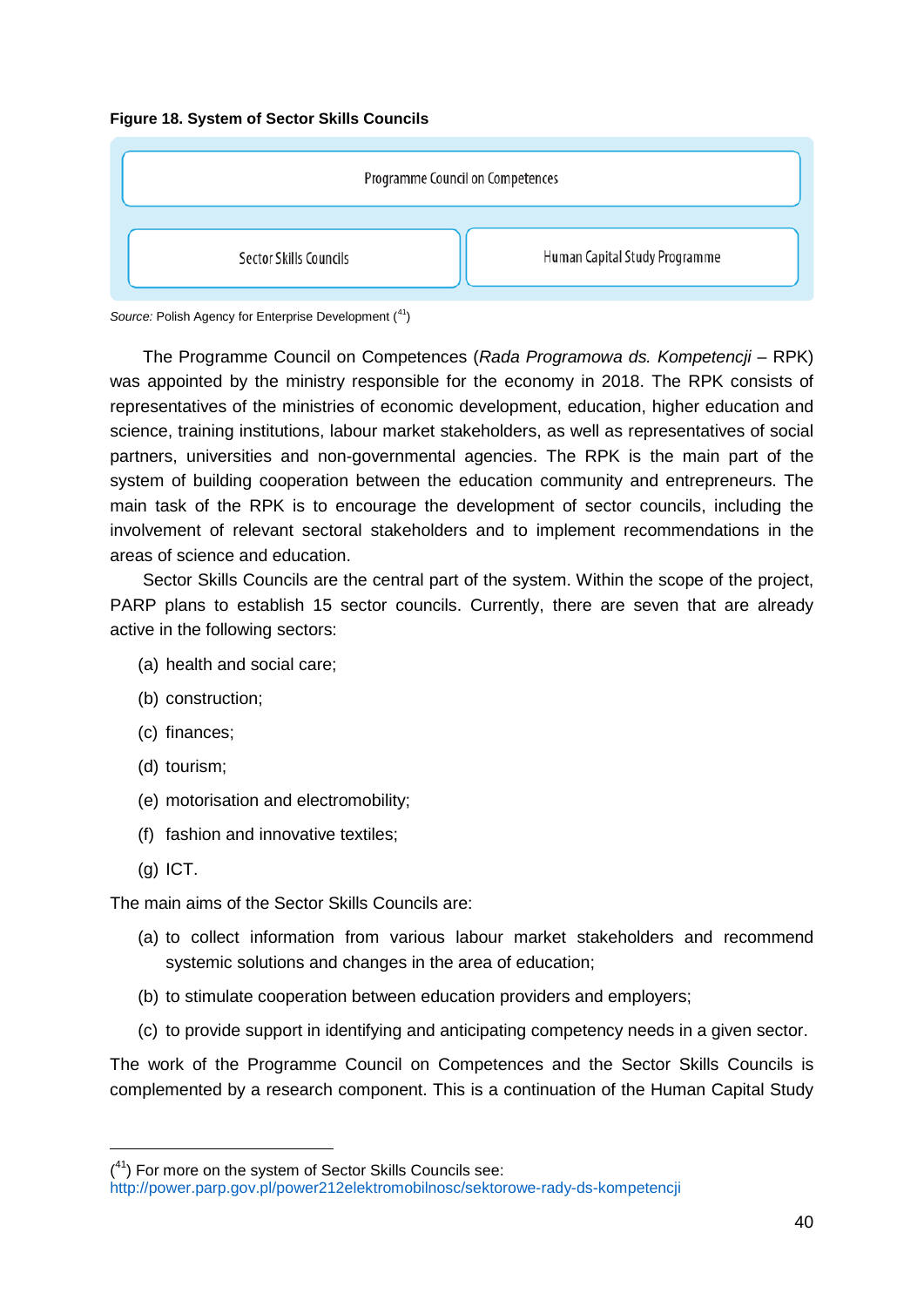that has been conducted since 2010 by the Jagiellonian University and PARP  $(42)$  $(42)$ . The aim of conducting this study in collaboration with entrepreneurs and experts from the Sector Skills Councils is to increase knowledge about current needs in various sectors and enable the demand for competences and qualifications to be anticipated. The information collected in the study provides, among others, deeper insight about the skills gaps in the economy.

Results of the 2017 wave of the Human Capital Study (Czarnik, Jelonek and Kasparek, 2017) indicate that among young people (18-35 years old) with basic vocational or secondary education, the share of those who believe that their job corresponds to their education is around 43% and 39%, respectively. It is much lower than among those with higher educational attainment (65%). Moreover, around half of basic vocational or secondary education graduates assess that the skills they acquired at school are useful in their jobs, which is much lower compared to those with a higher education level – 75% of higher education graduates believe that the skills they gained at university are useful in their jobs.

#### **3.2.2. Integrated Skills Strategy**

The education ministry is currently working on creating an Integrated Skills Strategy (Zintegrowana Strategia Umiejętności - ZSU) for Poland. ZSU development is financed by the European Social Fund under the framework of the Partnership agreement on European structural and investment funds. The strategy will focus on building, maintaining and using the country's human capital to increase employment and economic growth and promote social inclusion.

The main goals of the ZSU are to:

-

- (a) design a coherent skills development policy;
- (b) coordinate stakeholders' activities;
- (c) provide equal access to information on skills demand and supply, vocational counselling and education services;
- (d) increase knowledge on the benefits of developing skills for individuals, society and economic growth;
- (e) increase education and labour market activity among all social groups, especially among those at risk of poverty.

The ZSU will cover the entire education and training system, including general and vocational education, initial, continuing and higher education. It refers not only to formal education, but also to non-formal and informal learning. The starting point for developing the strategy is the diagnosis of the strengths and weaknesses of the skills formation system in Poland. This led to the identification of the challenges and priorities of future interventions in the skills development area  $(^{43})$  $(^{43})$  $(^{43})$ .

<span id="page-41-0"></span><sup>(&</sup>lt;sup>42</sup>) For more on the Human Capital Study programme see:<https://bkl.parp.gov.pl/>

<span id="page-41-1"></span><sup>(43)</sup> www.cedefop.europa.eu/en/news-and-press/news/poland-developing-integrated-skills-strategy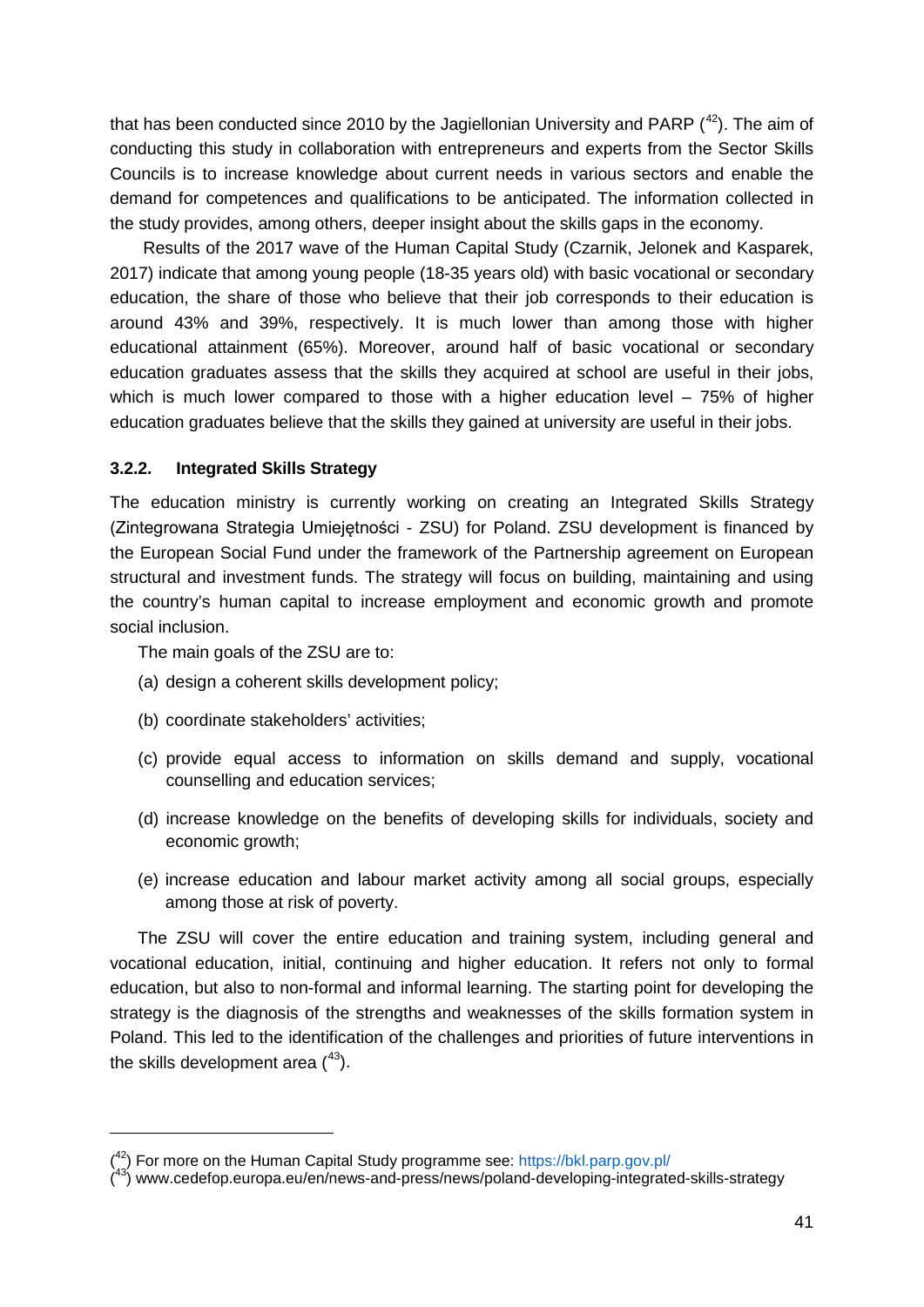Since January 2018, the Educational Research Institute's experts have been responsible for the analytical part of drafting the strategy  $(^{44})$  $(^{44})$  $(^{44})$ . In August 2018, a proposal of a strategy (general part) was presented for public consultation  $(^{45})$  $(^{45})$  $(^{45})$ .

#### **3.2.3. Forecasting skills needs**

Another potential source of information on future skills needs will be the ESF-funded project "System for forecasting the Polish labour market". The aim of the project is to develop an innovative forecasting method for the main labour market indicators for Poland.

The main challenge is to develop projections of labour market demand and supply and to calculate the resulting gap. The projections will be developed at a high level of disaggregation (spatial, by educational attainment and others) up to the year 2050. The resulting forecasting model will be made available to labour market institutions through a web-based graphic user interface, which will aid them in planning effective labour market policies.

The project is being implemented by a consortium of the Institute for Structural Research, University of Łódź and the Institute for Labour and Social Studies. The results of the project are expected in February 2020.

The main steps of the project are to:

-

1. Evaluate and update existing forecasting, created in the early 2010s. The assessment covers the assumed methodology and the accuracy of the forecasts. It will also be updated with the latest data, so that labour market institutions will have access to up-to-date forecasts until the new model is developed.

2. Create a new labour market forecasting system, expanded along several dimensions:

- (a) separate forecasts of labour demand, labour supply and the resulting gap between the two; the forecasts will be conducted for a finer disaggregation: for types of counties, classification of economic activities (based on Nace Rev. 2), level and field of education of the workforce;
- (b) macroeconomic module the module will allow the simulation of custom macroeconomic scenarios through the use of a Dynamic Stochastic General Equilibrium model - it will be possible for the user to generate forecasts for different assumptions about the future trends of selected economic indicators;
- (c) integration with existing tools and databases the model will be integrated with other existing tools and databases used by the labour ministry, such as the CeSAR platform (analytical platform of the Ministry) and the wortal of the Public Employment Services (psz.praca.gov.pl);

<span id="page-42-0"></span> $(^{44})$  For more on ZSU see: [http://www.ibe.edu.pl/pl/projekty-krajowe/zintegrowana-strategia](http://www.ibe.edu.pl/pl/projekty-krajowe/zintegrowana-strategia-umiejetnosci)[umiejetnosci.](http://www.ibe.edu.pl/pl/projekty-krajowe/zintegrowana-strategia-umiejetnosci)

<span id="page-42-1"></span> $(45)$ 45) Integrated Skills Strategy – proposal [www.bip.men.gov.pl/wp](http://www.bip.men.gov.pl/wp-content/uploads/sites/2/2018/08/zintegrowana-strategia-umiejetnosci-do-uzgodnien-i-konsultacji.pdf)[content/uploads/sites/2/2018/08/zintegrowana-strategia-umiejetnosci-do-uzgodnien-i-konsultacji.pdf](http://www.bip.men.gov.pl/wp-content/uploads/sites/2/2018/08/zintegrowana-strategia-umiejetnosci-do-uzgodnien-i-konsultacji.pdf) [accessed on September 20, 2018].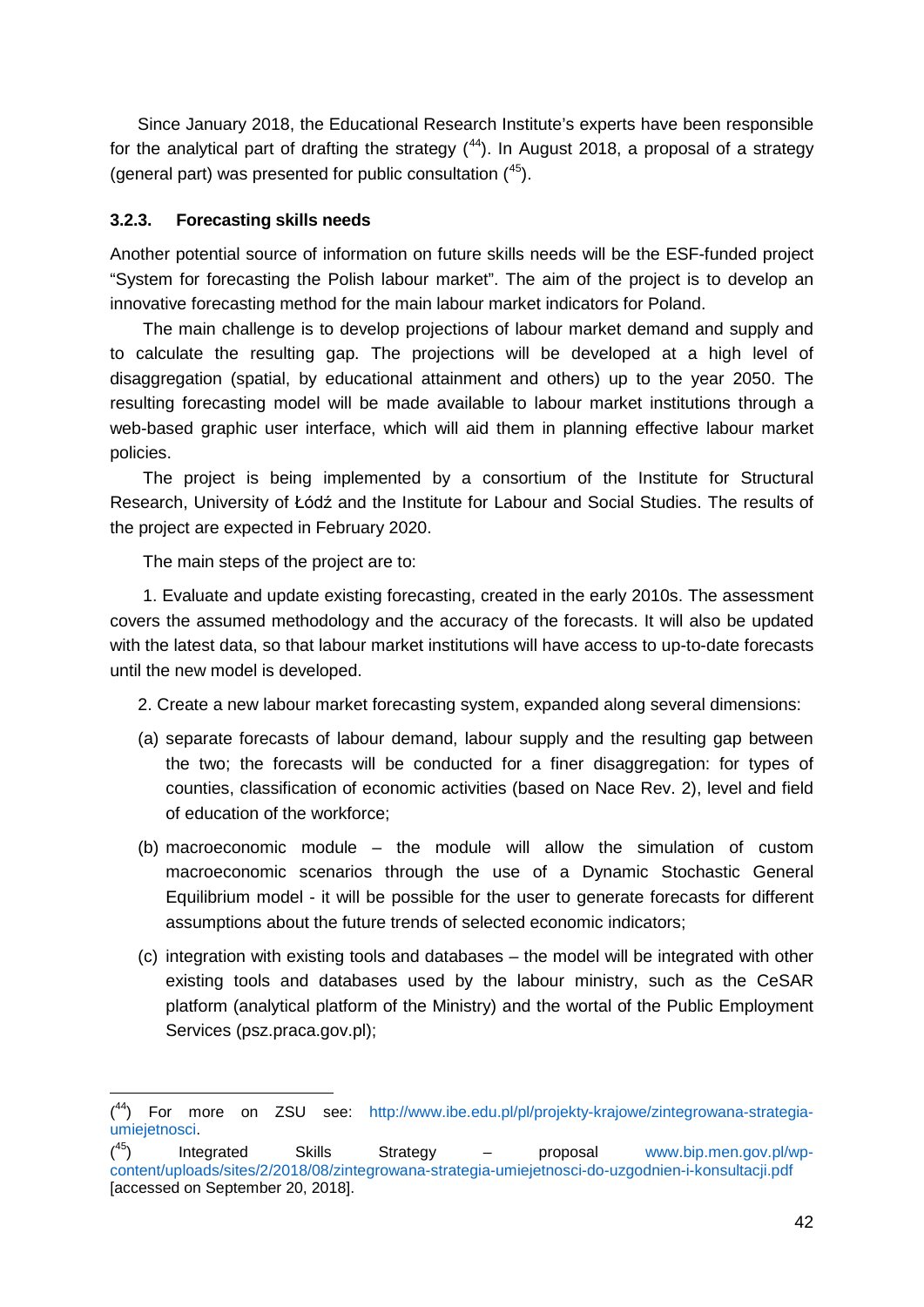(d) internet job offers module, which will automatically browse, analyse and classify job offers advertised online.

A new approach to analysing the demand for professions, qualifications and skills is also being developed by the Educational Research Institute. This new tool will use data from various sources, including the School Information System (SIO), Statistics Poland and social insurance institution data, opinions of Sectoral Skills Councils and the Programme Skills Council, as well as the opinions of ministers responsible for the professions taught within the VET system. The analyses conducted by the Educational Research Institute will constitute the basis for an annual forecast of the demand for employees in vocational education occupations on the national and regional labour markets, announced by the education ministry. It is planned that the forecast of the demand will be announced annually starting from 2019. The forecast will impact, among others, VET financing. For example, state subsidies for learners of special demand occupations in VET schools, as indicated by the forecast, will be increased, as will be funding available for employers involved in training VET learners in special demand occupations.

#### **3.2.4. Monitoring the labour market entry of vocational programmes graduates.**

The education ministry is also working on developing a national system to monitor the school-to-work transition of VET students that would be based on a mix of survey-based methods and matching administrative information from the school information system to social insurance data.

The development of this system is conducted under an ESF-funded project in the Educational Research Institute. In December 2017, the Educational Research Institute (IBE) prepared a first report from the pilot monitoring round. It covered graduates from the 2014/2015 school year, who were surveyed as part of the initial project implemented in IBE. In 2016/2017, interviews were conducted with students from the last year of vocational programmes and follow-up interviews were conducted in the spring of 2018 (the first round of monitoring). In 2018, additional information from administrative data will be tested. The report from the pilot round and the first round together with recommendations regarding legal changes is planned for 2019.

In addition to activities organised at the national level, regional authorities are also developing various programmes to assess the current demand for skills of vocational programme graduates, e.g. the Małopolska region is comprehensively monitoring the schoolto-work transition of VET students  $(46)$  $(46)$ .

-

<span id="page-43-0"></span> $(46)$  $^{46}$ ) For more information and the reports see: [http://www.obserwatorium.malopolska.pl/raporty/badanie-losow-absolwentow-szkol-zawodowych-](http://www.obserwatorium.malopolska.pl/raporty/badanie-losow-absolwentow-szkol-zawodowych-2015-podsumowanie-glownych-wynikow)[2015-podsumowanie-glownych-wynikow](http://www.obserwatorium.malopolska.pl/raporty/badanie-losow-absolwentow-szkol-zawodowych-2015-podsumowanie-glownych-wynikow) [accessed on August, 20 2018].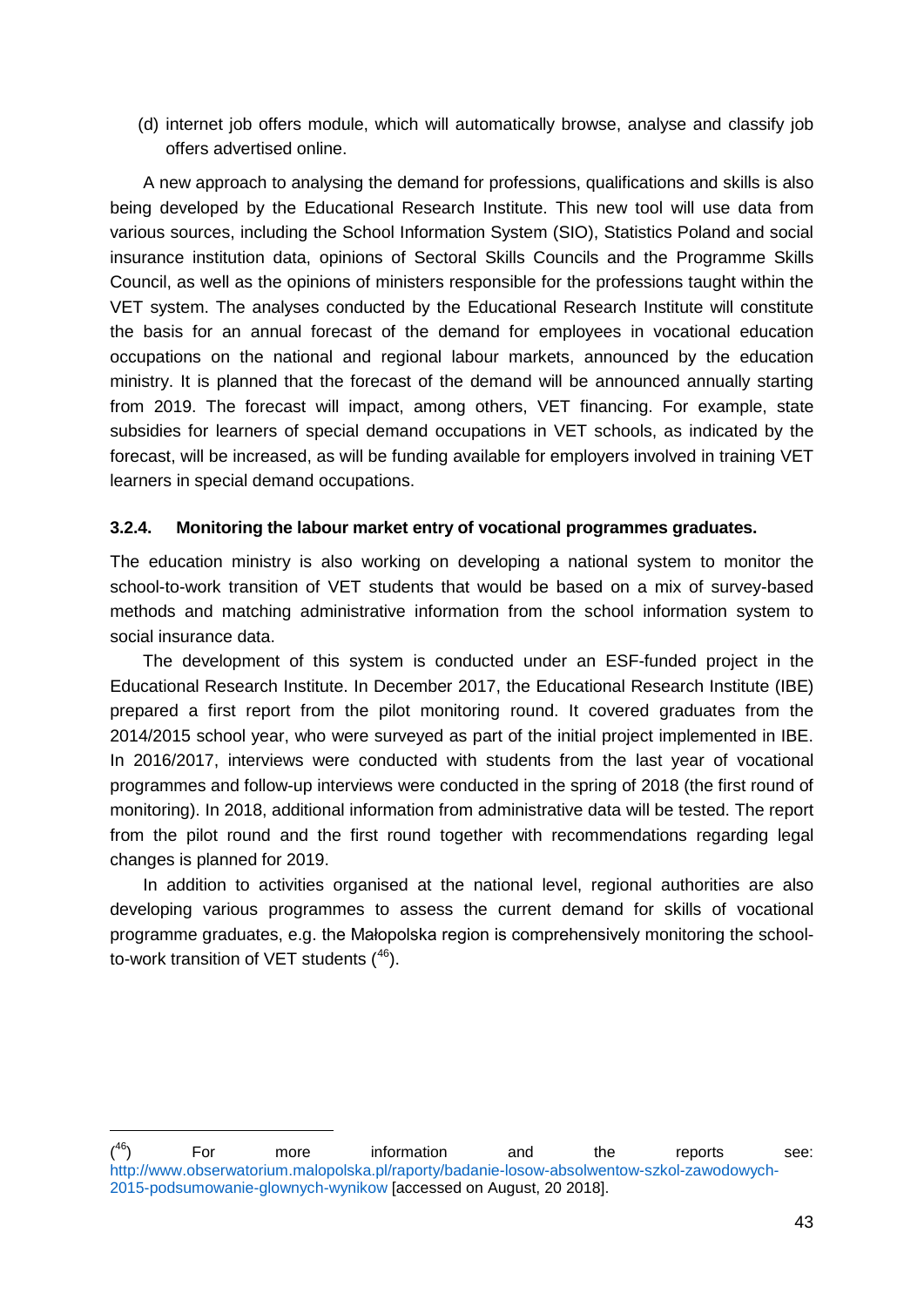### <span id="page-44-0"></span>3.3. Recognition of prior learning

The VET system allows learners to attain qualifications (certificates) through the validation of non-formal education and informal learning  $(4)$ . Persons can take extramural State vocational examinations carried out by the regional examination boards if they are over 18 years of age, have completed a lower secondary programme or an eight-year primary school and have at least two years of learning or work in an occupation related to the targeted qualification  $(48)$  $(48)$  $(48)$ . If they do not have two years of learning or work experience, they can enrol in a vocational qualifications course (*KKZ*). As of September 2018, the curriculum of the KKZ is based on the new curriculum for VET. Completion of a vocational qualification course entitles students to take the State vocational examination  $(49)$  $(49)$  $(49)$ .

After successfully passing the State vocational examination, learners obtain the same vocational certificate as regular VET students. The fee paid by the applicant for the extramural examination is rather low, approximately 40 EUR (13 EUR for the written part and 27 EUR for the practical part)  $(50)$  $(50)$  $(50)$ .

### <span id="page-44-1"></span>3.4. Quality assurance in VET

#### **3.4.1. External and internal quality assurance systems**

All VET schools are included in external and internal quality assurance systems. External quality assurance is provided by the system of pedagogical supervision. External pedagogical supervision is conducted by the Regional Education Authorities (*kurator oświaty*) overseen by the Minister of Education. Pedagogical supervision covers four aspects: evaluation, an audit of legal compliance, monitoring and support  $(^{51})$  $(^{51})$  $(^{51})$ .

The Head of the Regional Education Authority prepares an annual report on the results of the educational supervision conducted and presents it to the Minister for Education.

School principals are obliged by law to design and implement an internal quality assurance system. They should do this in cooperation with their teachers. School principals

-

<span id="page-44-2"></span> $(4)$  By taking extramural exams adults might also acquire certificate of completion of the general education schools (primary and secondary).

<span id="page-44-3"></span> $(48)$  Documents confirming the fulfilment of these requirements are, in particular, school certificates, indexes, education certificates or employment certificates related to work in a specific occupation, including those obtained abroad.

 $(49)$  Exactly as regular VET learners do.

<span id="page-44-5"></span><span id="page-44-4"></span> $(50)$  Regular VET school students and participants of vocational qualifications courses are exempted from having to pay the examination fee (unless they fail to pass the exam for two times, then for taking the exam for the third time (and subsequent times) students pay the fee which is equal to the fee for the extramural exam.

<span id="page-44-6"></span><sup>(&</sup>lt;sup>51</sup>) *Evaluation* of schools is conducted according to certain uniform requirements set in the legislation which concern (1) organisation of educational processes: (2) acquiring by students skills and knowledge defined in the national core curriculum; (3) active participation of students; (4) shaping social attitudes, and respect for social norms; (5) support to student's development taking into account their individual circumstances (6) cooperation with parents (7) cooperation with local community (8) including of findings from analyses of external exams' results as well as external and internal evaluations (9) school management. Legal compliance auditing aims to check whether the activities of schools comply with legislation. See more: Eurydice Report for Poland 2018 (2018).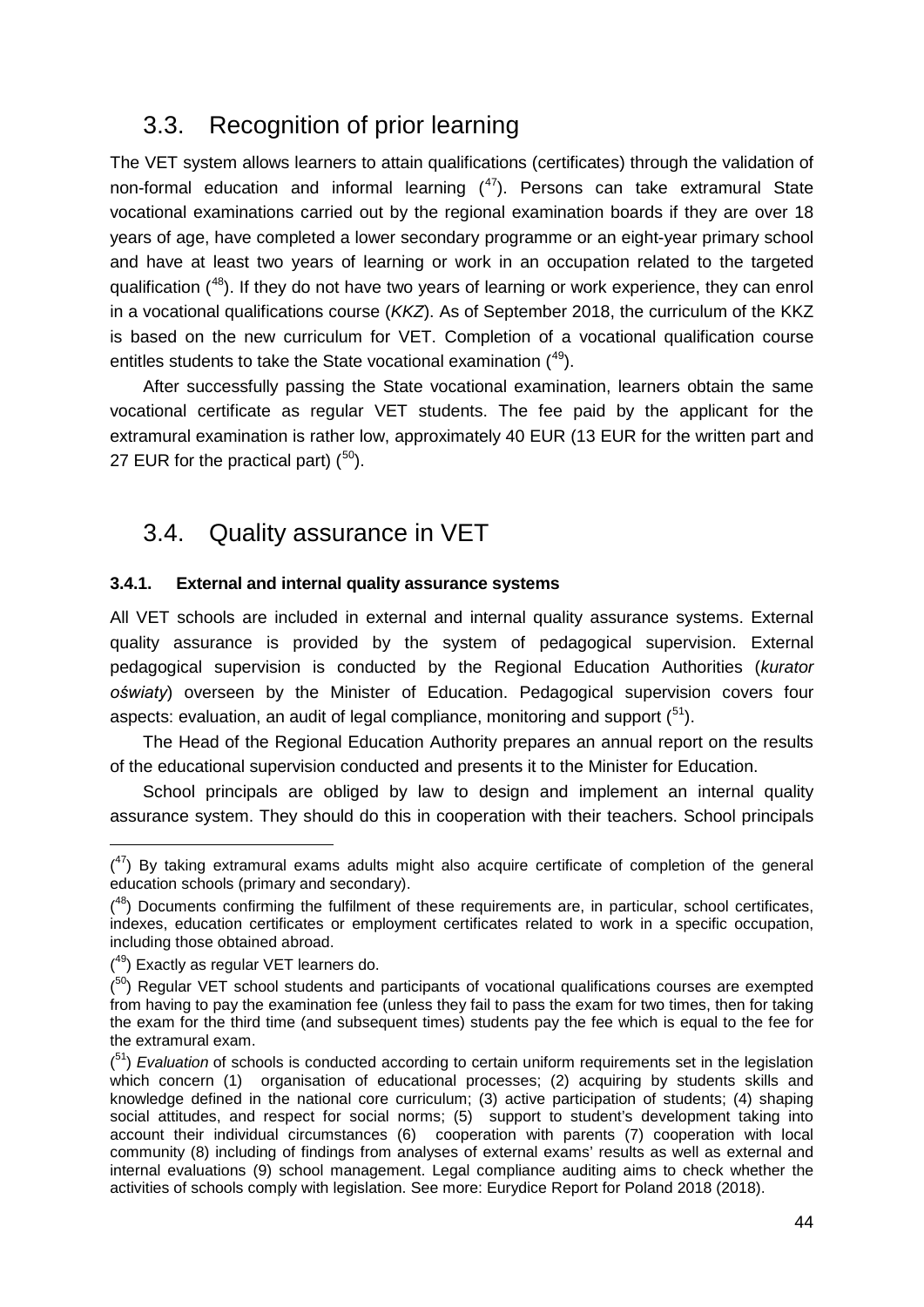are relatively free in how they design and implement these systems, but are obliged to include the four aspects of pedagogical supervision mentioned above: evaluation, compliance audit, monitoring and support. Internal evaluation is conducted annually and needs to include issues important for each particular school. Its results are taken into consideration in the external evaluation.

In order to help school principals in developing and implementing internal quality assurance procedures, the National Centre for Supporting Vocational and Continuing Education (KOWEZiU) prepared 'Quality Standards for VET' (2013), a document covering ten thematic areas related to quality assurance in VET  $(^{52})$ , which are in line with the 2009 EQARF/EQAVET Recommendation. This document can be voluntarily used by schools. Poland's EQAVET Reference Point is located at the Centre for Education Development (*Ośrodek Rozwoju Edukacji*).

In the case of non-statutory qualifications included in the ZRK, quality assurance is provided by external quality assurance entities (*Podmioty Zewnętrznego Zapewniania Jakości – PZZJ*). The external quality assurance entity for a qualification is assigned by the relevant minister from the list of institutions selected for a given area of qualifications. There are also internal quality assurance mechanisms for institutions awarding qualifications; they are required to perform internal evaluations.

#### **3.4.2. The system of external examinations**

The system of external examinations is a key element for ensuring and improving the quality of education and qualifications attained in schools. The central examination board and eight regional examination boards are responsible for organising external examinations. The external examination system is supervised by the education minister. In the external examination system, all examinees solve the same tasks and assignments to verify whether they have achieved the learning outcomes defined in the core curriculum. Trained examiners registered at the regional examination boards assess examination results. The central examination board analyses aggregate test and examination results and initiates research in the field of assessment. The results of external examinations are taken into consideration in both external and internal quality assurance as part of pedagogical supervision.

#### **3.4.3. School Information System**

-

The collection and dissemination of information on the formal general and vocational education system by the School Information System (SIO) is an important element in ensuring the quality of qualifications. The system is maintained in electronic form and uses internet to provide information collected  $(^{53})$ . Every school and education institution has to submit data regarding the number and categories of students, teachers, facilities, expenses, etc. Schools submit data through a web application. Information is collected regionally and

<span id="page-45-0"></span> $(52)$  The ten thematic areas of the quality standards are: (1) teaching programmes; (2) school staff; (3) school material resources; (4) organisation of teaching; (5) students with special needs; (6) cooperation with employers: (7) cooperation with domestic and international partners; (8) assessment and validation of learning outcomes; (9) counselling; (10) strategic management of the school.

<span id="page-45-1"></span><sup>(&</sup>lt;sup>53</sup>) Act of 15 April 2011 on the school information system (Journal of Laws 2011, no. 139, item 814).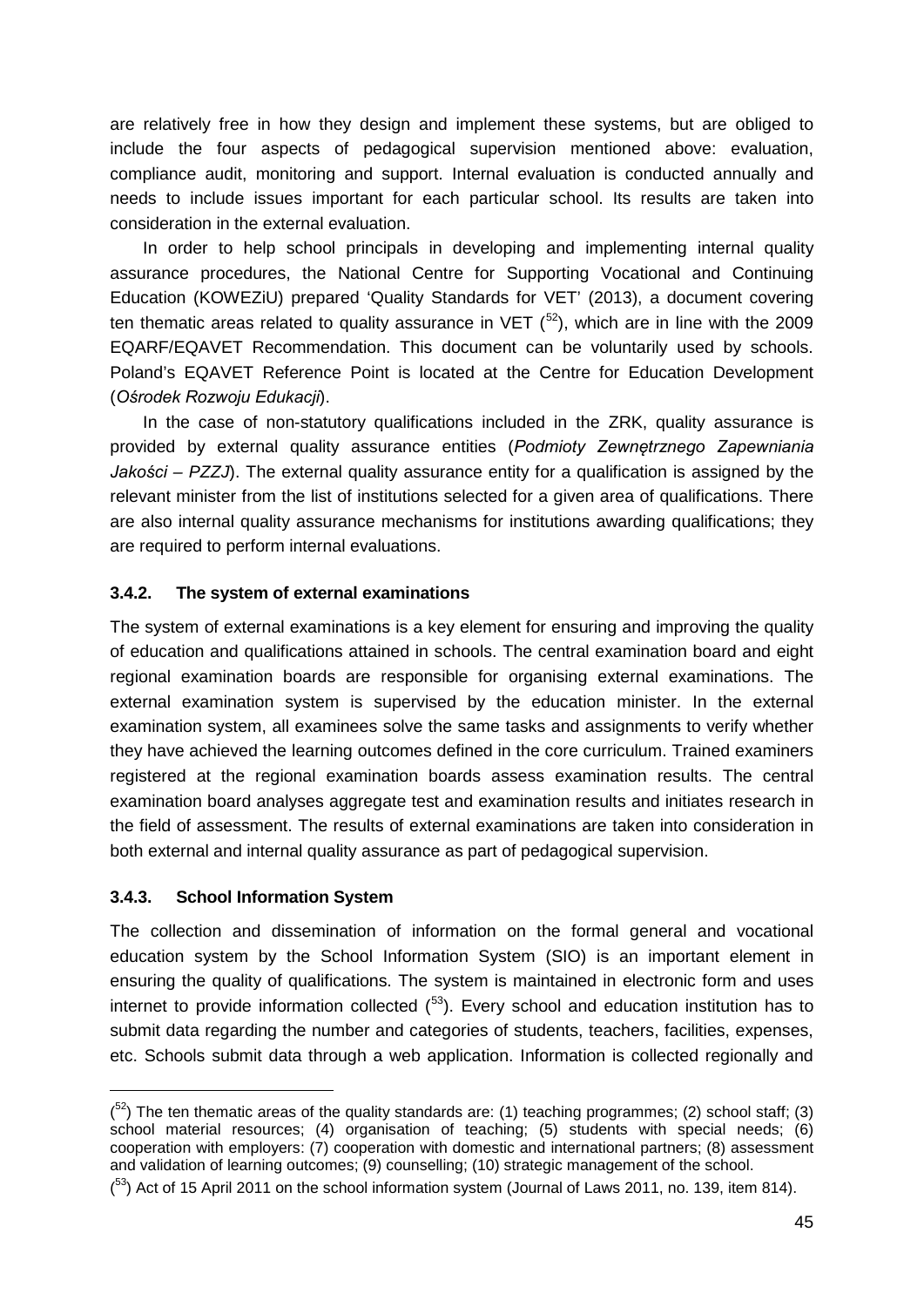then exported by regional education authorities to the Ministry of National Education. Each user group (ministries, Central Statistical Office, local authorities, etc.) has access to its relevant part of the data base, and some of this information is available to the public. The system has functioned in this way since 2012.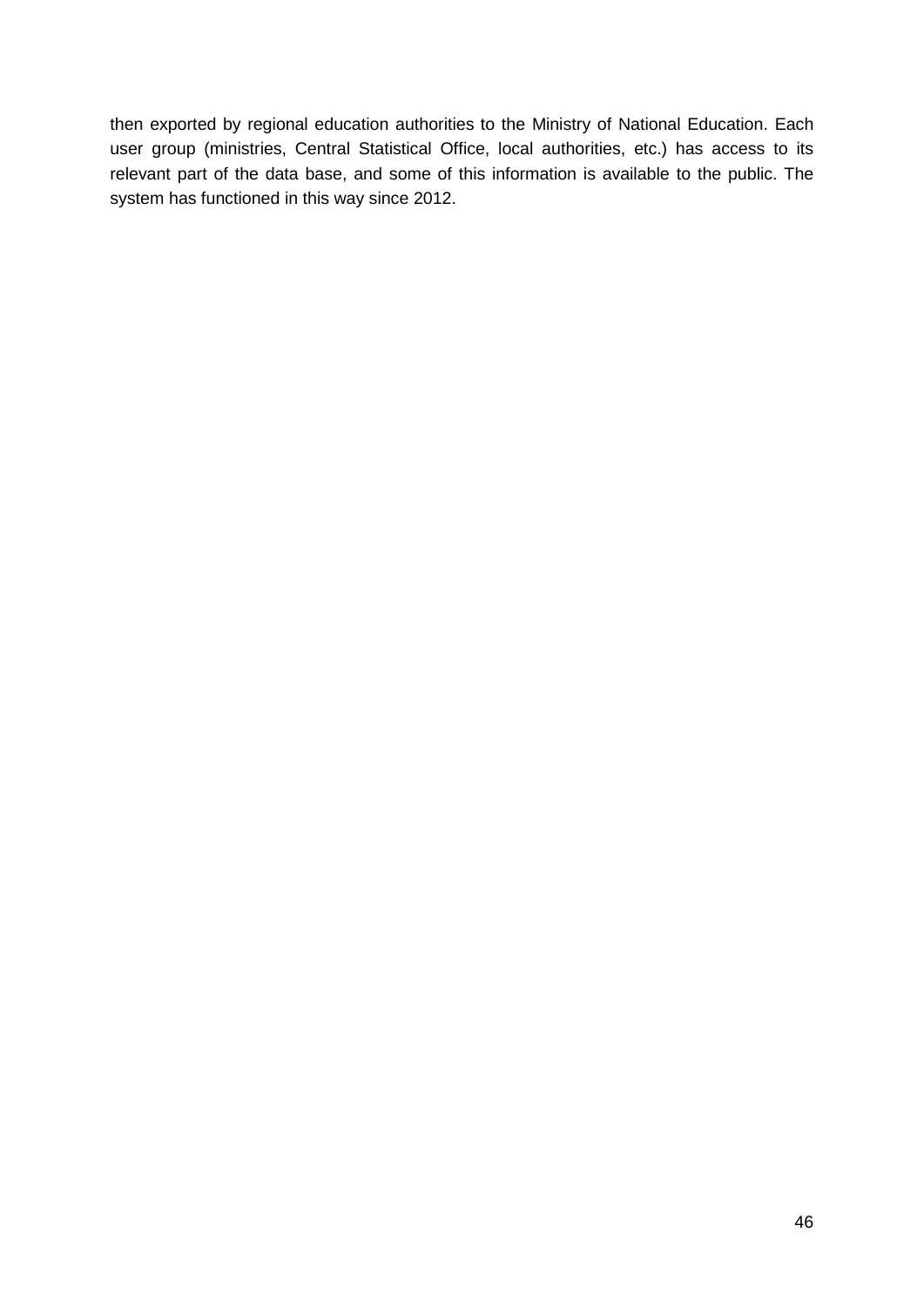## <span id="page-47-0"></span>CHAPTER 4. Promoting participation in VET

Participation in IVET, as shown in Chapters 1 and 2, remains low, but is slightly rising in recent years. The recent reforms of vocational education (in 2012 and 2017) introduced changes in the organisation of the didactical content and the evaluation of the outcomes of basic vocational, vocational upper secondary and post-secondary VET. The revision of the vocational education system in 2017 aimed to further increase incentives for participation in VET, including the development of vocational guidance, the broad introduction of a dual system in VET programmes and promoting better co-operation between schools and employers. As discussed in Chapter 3, the Ministry of National Education together with the Education Development Centre and Educational Research Institute continue to work on updating the IVET core curriculum.

## <span id="page-47-1"></span>4.1. Incentives for learners, education providers and enterprises

There are two main areas of VET policy that include incentives for participation in VET. In IVET, these incentives are included in the education policy area coordinated by the Ministry of National Education. Some of the activities targeting youth from disadvantaged backgrounds and NEETs are also provided by the Voluntary Labour Corps (OHP). Adult participation in continuing VET is supported mainly through active labour market policies implemented by the public employment services and financed from the Labour Fund. This area of VET policy is coordinated by the Ministry of Family, Labour and Social Policy.

#### **4.1.1. Incentives for learners**

In IVET**,** incentives include:

-

(a) scholarships for IVET students

In 2018, school scholarships range from PLN 99.20 to PLN 248 (from 23 to 57 EUR) per month depending on the decision of local authorities. The period of receiving a scholarship can range from one to ten months in one school year, depending on the decision of the school. The support can also take the form of full or partial coverage of participation in education activities or in-kind support, such as purchasing textbooks. VET students can also receive financial support when studying away from their community.

The criteria for school scholarships include a low income (that is less than a net income of PLN 514 – around 119 EUR) per capita in the family<sup>[54](#page-47-2)</sup> combined with social problems that the family is facing, such as the existence of unemployed parents or guardians, long-term illness, single parent family.

<span id="page-47-2"></span> $(54)$  This is the threshold for receiving social assistance benefits in Poland.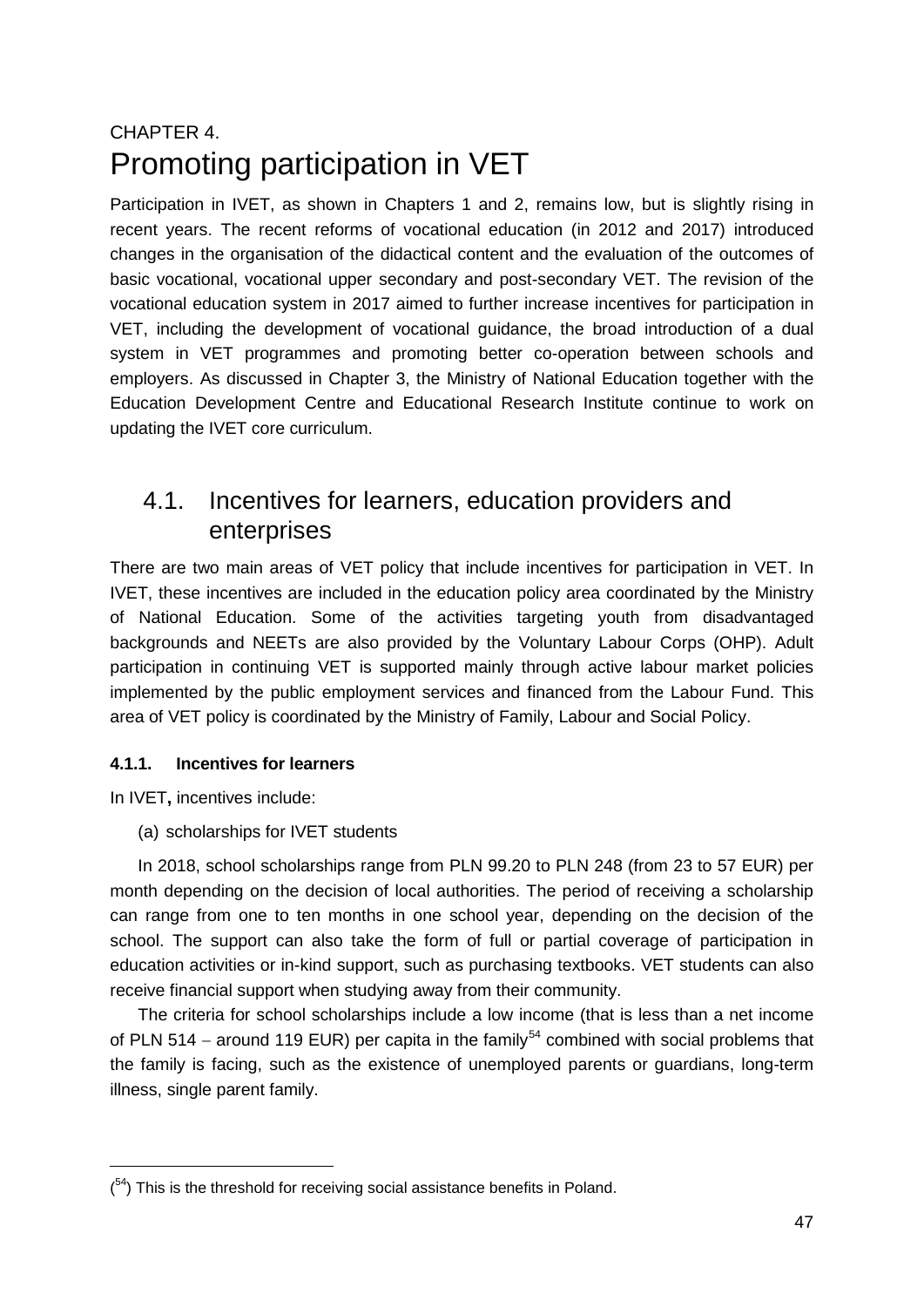Scholarships for good grades can also be granted to VET learners (e.g. scholarships from county governments, scholarships from the Prime Minister) (<sup>55</sup>).

Apart from the country level, there are also regional initiatives aiming to promote participation in VET, including scholarships and other incentives for VET learners. For example, the Mazovian region is offering scholarship programmes for IVET students (<sup>56</sup>).

(b) salary for juvenile workers

Students who are juvenile workers (i.e. they have a contract with employers) are entitled to a salary. The amount of their salary cannot be less than  $4\%$  (in the 1<sup>st</sup> year of training) 5% (in the  $2^{nd}$  year of training) and 6% (in the  $3^{rd}$  year of training) of the average monthly salary. The employer may decide on another salary amount for the trainee, which should not be lower than the amounts indicated above. Employers also pay mandatory social insurance on the basis of the salary paid to the juvenile worker. The minimum salaries for juvenile workers in 2018 are shown in the Table 12.

| Period                 | 1 <sup>st</sup> year of training | $2nd$ year of training | 3 <sup>rd</sup> year of training |
|------------------------|----------------------------------|------------------------|----------------------------------|
| 1.09.2018 - 30.11.2018 | 180,84 PLN                       | 226,05 PLN             | 271,26 PLN                       |
|                        | 42 EUR                           | <b>52 EUR</b>          | <b>63 EUR</b>                    |
| 1.06.2018 - 31.08.2018 | 184,91 PLN                       | 231,14 PLN             | 277,37 PLN                       |
|                        | 43 EUR                           | <b>54 EUR</b>          | 64 EUR                           |
| 1.03.2018 - 31.05.2018 | 180,67 PLN                       | 225,83 PLN             | 271,00 PLN                       |
|                        | 42 EUR                           | <b>52 EUR</b>          | <b>63 EUR</b>                    |
| 1.01.2018 - 28.02.2018 | 170,22 PLN                       | 212,78 PLN             | 255,34 PLN                       |
|                        | <b>39 EUR</b>                    | <b>49 EUR</b>          | <b>59 EUR</b>                    |

<span id="page-48-0"></span>**Table 12. Minimum salaries for juvenile workers (2018)**

*Source:* own calculations based on legal acts.

-

#### (c) Vocational training and support by the Voluntary Labour Corps

The Voluntary Labour Corps  $\binom{57}{7}$  $\binom{57}{7}$  $\binom{57}{7}$  (Ochotnicze Hufce Pracy - OHP) is an organisation specialised in supporting youth at risk of social exclusion and unemployed under 25 years of age, overseen by the Ministry of Family, Labour and Social Policy. The organisation offers young people over 15 years of age without lower secondary education, the possibility to attain vocational qualifications and/or to supplement their education. Currently it has over 200 Corps agencies providing young people with the opportunity to complete their education and acquire professional qualifications before entering adult life. The Voluntary Labour Corps

<span id="page-48-1"></span><sup>(&</sup>lt;sup>55</sup>) Regulation of the Council of Ministers of 14 June 2005 on scholarships granted by the President of the Council of Ministers, minister in charge of education and minister in charge of culture and national heritage (Journal of Laws No. 106, item 890).

<span id="page-48-2"></span><sup>(&</sup>lt;sup>56</sup>) For more, see www.ceziu.pl/plan/stypendium/stypendium.html

<span id="page-48-3"></span><sup>(&</sup>lt;sup>57</sup>) For more, see [www.ohp.pl](http://www.ohp.pl/) as well as Chłoń-Domińczak, A., Holzer-Żelażewska, D., & Maliszewska, A. (2018). *Guidance and outreach for inactive and unemployed - Poland* (Cedefop ReferNet thematic perspectives series.).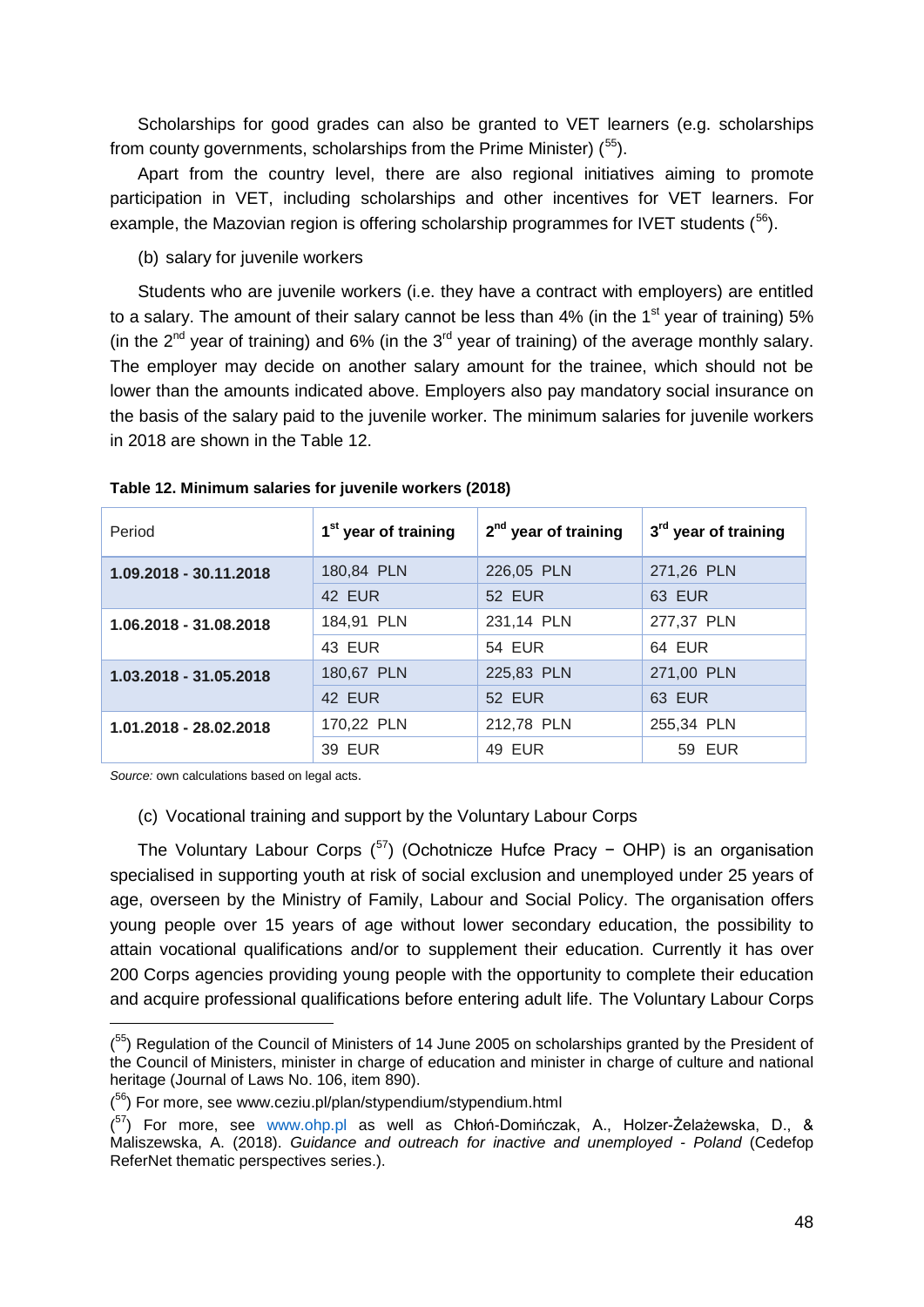provides training in more than 60 professions, both in their own workshops or as on-the-job training with an employer.

All students with low/no income receive free meals and accommodation during the education period. Students also receive guidance and pedagogical support.

Each year, over 800,000 young people receive various forms of help from Corps agencies.

The Voluntary Labour Corps is one of the key institutions implementing the 'Youth Guarantee' programme. It is a part of the National Reform Programme (NPR) and includes individual psychological support, group workshops for active job-seeking, vocational courses, vocational courses offering certified qualifications, language courses, European Computer Driving Licence (ECDL) course, driving course, entrepreneurship course, assistance in finding jobs and organising traineeships, as well as traineeships offered by employers (Chłoń-Domińczak, Holzer-Żelażewska and Maliszewska, 2018: 13).

In the area of continuing VET (CVET), support is organised mainly through the employment services and financed from the Labour Fund, as well as from the European Social Fund. This support includes:

- (a) vocational training;
- (b) loans for financing of the cost of training;
- (c) training vouchers;

-

- (d) vocational practice vouchers;
- (e) scholarships for youth from low income families for the period of education;
- (f) financial support for examination fees and vocational licence fees;
- (g) statutory training leave for employees.

The Labour Fund (<sup>[58](#page-49-0)</sup>) plays an important role in delivering state support for VET. It promotes participation by granting resources for vocational training initiatives. The grants are distributed through the Labour Offices – UP (*Urząd Pracy*). The training is mainly offered to unemployed people, but it can also be provided to other job seekers, such as, for example, people with disabilities. The training is offered in the form of group training in courses offered by Ups, or individual training, where the unemployed person receives financing to cover the cost of the training.

The participants of group training have the right to receive a monthly training grant that amounts to 120% of the unemployment benefit. The number of training hours per month should exceed 150. The cost of individual training cannot exceed 300% of the national average monthly salary.

In 2017, more than 49 000 unemployed and other eligible persons participated in various forms of training offered by the Labour Offices. The most popular form of training (more than 12 000 participants) was driver's licence courses. There was a decline in participation compared to 2015, when the number of participants in training was almost 67 000. The decline is mainly caused by the lower number of unemployed and declining unemployment rate.

<span id="page-49-0"></span><sup>(</sup> 58) The Labour Fund (*Fundusz Pracy*) is a state special purpose fund operating under the Act of 20 April 2004 on the promotion of employment and labour market institutions (Journal of Laws 2004, No. 99, item 1001 and later amendments)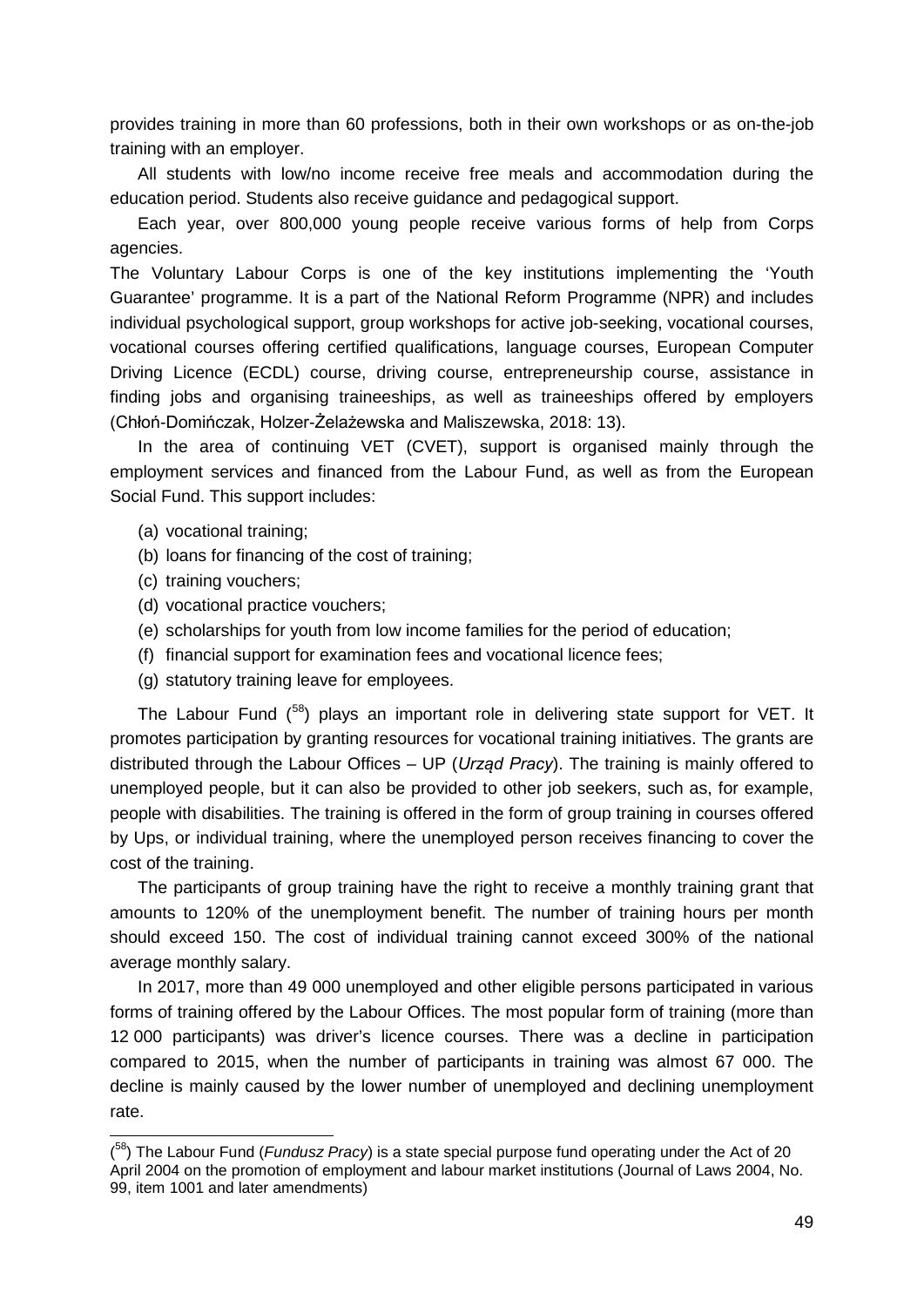The most popular type of support is financing for training courses chosen by participants and participation in group training offered by UPs (see Table 13.). Other forms of support are much less popular. Between 2015 and 2017, the largest decline in the type of training support is noted for training loans as well as group training planned by UPs, while the financing of post-graduate studies had the smallest decline. The only form of support that increased between 2015 and 2017 is the financing of the cost of an exam or licence, which may indicate that focusing on obtaining qualifications or licences has been increased.

|                      | Training<br>chosen by<br>the<br>participant | Group<br>training<br>planned by<br>the UP | Training<br>voucher | Training<br>loan | Financing<br>of post-<br>graduate<br>studies | Financing<br>the cost of<br>an exam or<br>licence |
|----------------------|---------------------------------------------|-------------------------------------------|---------------------|------------------|----------------------------------------------|---------------------------------------------------|
| 2015                 | 24 5 8 5                                    | 19 055                                    | 6 3 9 3             | 234              | 2 4 5 9                                      | 986                                               |
| 2017 (number)        | 18 558                                      | 9644                                      | 5070                | 6                | 2 1 8 1                                      | 1 0 1 0                                           |
| 2017<br>$(2015=100)$ | 75,5                                        | 50,6                                      | 79,3                | 2,6              | 88,7                                         | 102,4                                             |

<span id="page-50-0"></span>**Table 13. Participants in various forms of training support offered by UPs (Number of persons who applied for some type of training)**

*Source:* (MRPiPS, 2018) and earlier editions

-

UPs support the organisation of vocational training for employees, but only at the initiative of employers (the condition of obtaining such support is that the employer must have a special training fund in his / her company). Up to 50% of the costs of the training can be refunded from the Labour Fund, but not more than the amount of the average monthly salary per participant. In the case of people over 45 years of age, the limit of the refund is 80% of the training costs, but not more than 300% of the average salary.

Another form of support offered by UPs is the funding of apprenticeships organised in companies. After the amendment of the Act on the promotion of employment and labour market institutions in 2009 (<sup>[59](#page-50-1)</sup>), apprenticeships were made available to all unemployed, not only to young people without a job, as it had been before the change. In 2017, over 140 000 people participated in an apprenticeship scheme, including 46 000 youth under 25 years of age (33%). The number of participants in apprenticeship schemes, as well as the share of youth in all forms of training declined significantly between 2015 and 2017.

Training leave is provided to an employee. The leave can be used to prepare for and take an examination or defend a thesis. The training leave can be up to 6 days in the case of upper secondary school completion examinations *(matura)* and the State vocational examination. More training leave (21 days) can be granted to an employee who is a student in the last year of studies and is preparing a thesis or for an examination. Training leave is payable (to cover lost income) to an employee if an employer requires or agrees to the need for the training before it starts. Training leave cannot be provided if an employee is already using another form of leave, e.g. unpaid extended post-maternity leave.

<span id="page-50-1"></span><sup>(&</sup>lt;sup>59</sup>) Act of 20 April 2004 on the promotion of employment and labour market institutions (Journal of Laws 2004, No. 99, item 1001 and later amendments).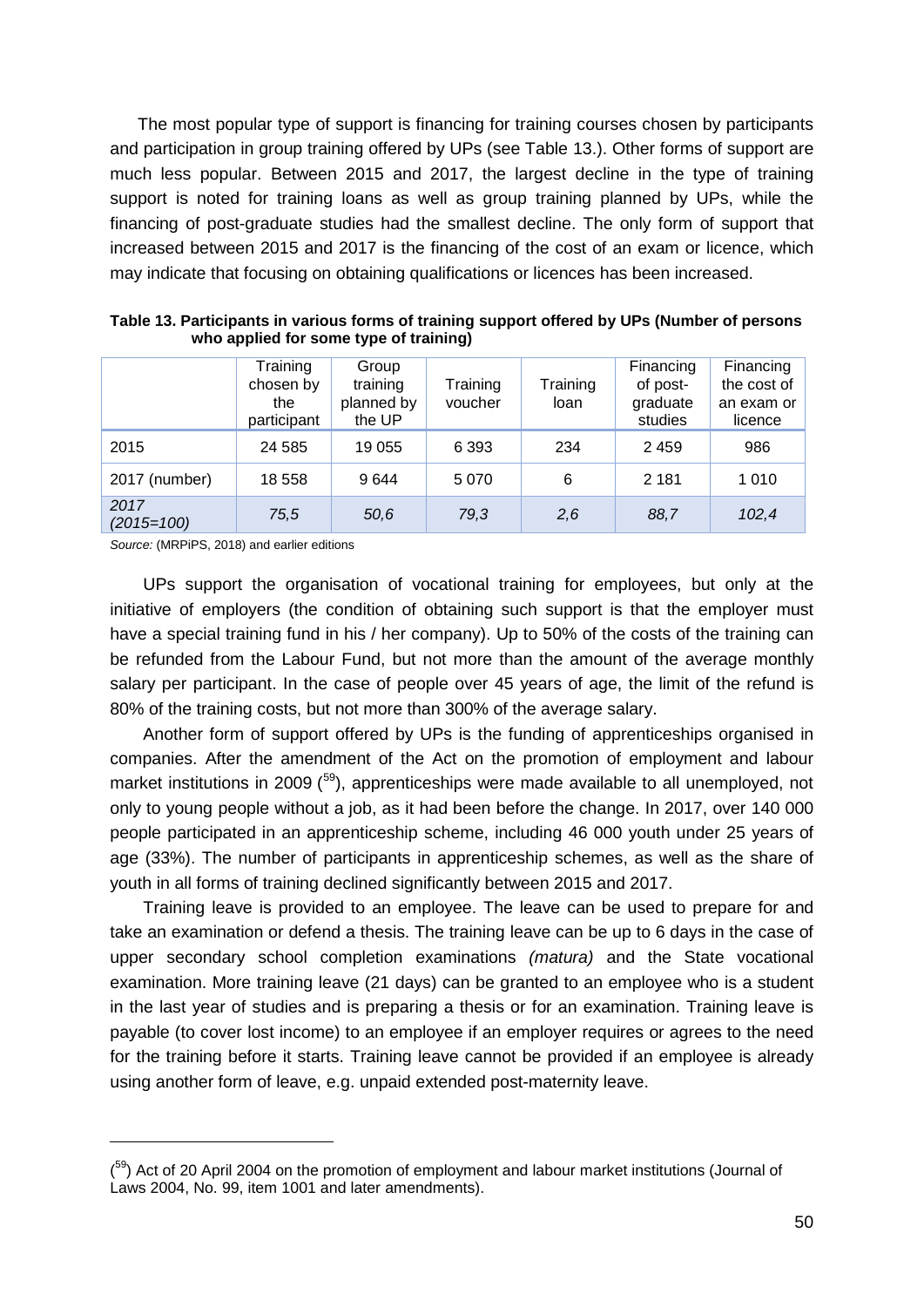#### **4.1.2. Support for education providers**

Vocational schools can receive support from Regional Operational Programmes for their modernisation and education offer development. Based on regional grant competitions, such support can be granted for the following activities:

- (a) vocational counselling;
- (b) organisation of extracurricular activities that serve the acquisition of additional knowledge and vocational skills;
- (c) organisation of preparatory courses for higher education;
- (d) supporting students in achieving additional qualifications that increase their employability on the labour market;
- (e) out-of-school forms of vocational training;
- (f) raising competences and qualifications of VET teachers;
- (g) development of vocational training conditions similar to natural working conditions;
- (h) organisation of vocational practice;
- (i) development of the new VET educational offer.

Furthermore, schools can receive support to develop their infrastructure, such as:

- (a) building new didactical facilities;
- (b) reconstructing, adapting, modernising practical training facilities;
- (c) purchasing IT equipment;
- (d) purchasing equipment to support vocational training;
- (e) purchasing equipment and software that enable the development of key competencies on the labour market.

In the area of continuous VET, training companies can offer training to unemployed persons or employees, in accordance with the rules specified above.

The database of development services (*Baza Usług Rozwojowych*) managed by PARP provides access to information on the available training offer and enables such opportunities to be registered in the National System of Services (*Krajowy System Usług – KSU*), which is a network of institutions supporting the regional development of entrepreneurship.

#### **4.1.3. Support for enterprises**

(a) supporting employers in their involvement in VET practical training

Employers who provide VET training to students of vocational programmes can receive the following support: refund of trainers' salaries, refund of the extra salary paid to instructors, refund of the cost of work clothes and necessary protective measures, training allowance, and refund of the bonus for work placement supervisors.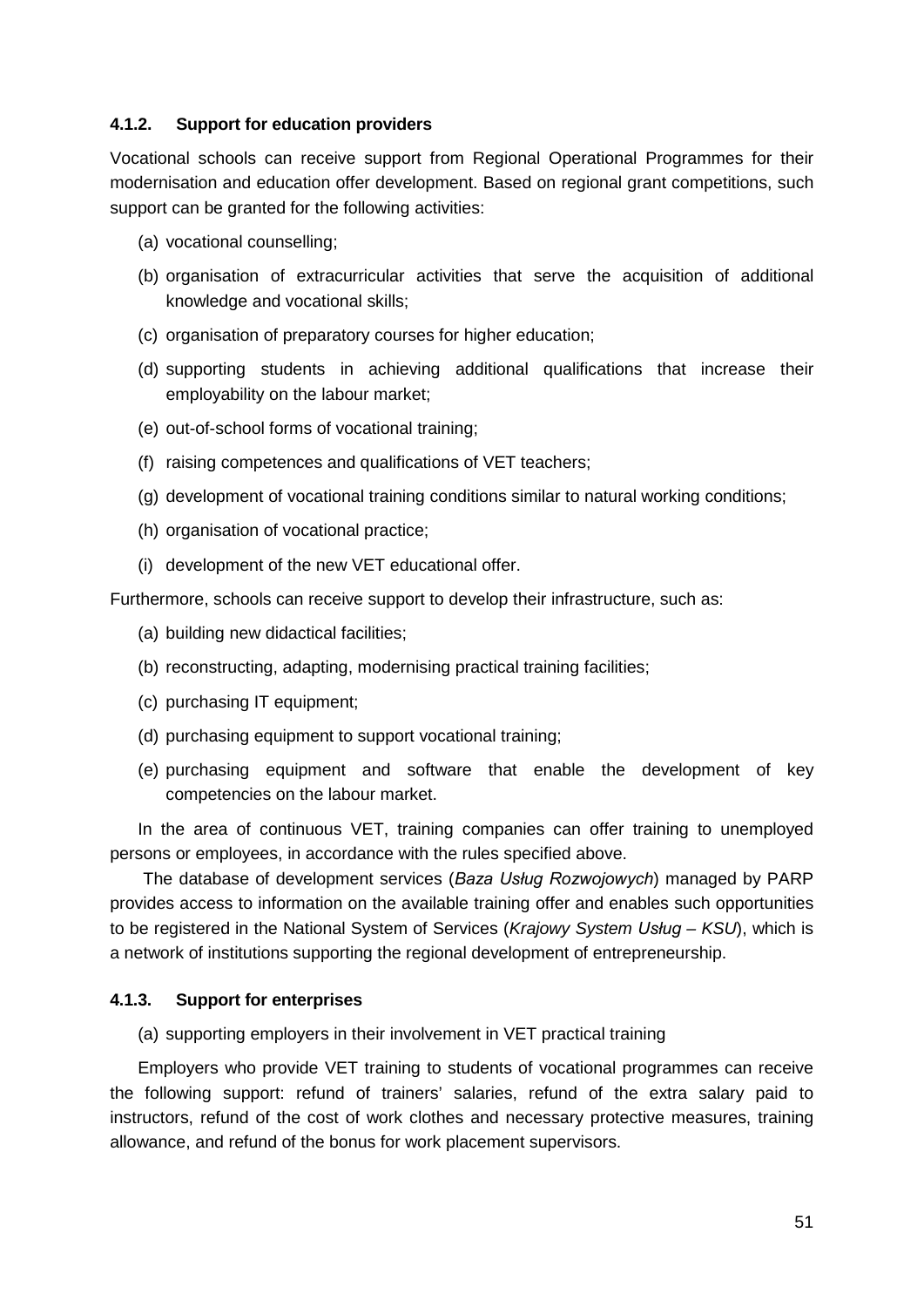An assessment of the co-operation between schools and enterprises in the area of work placements (Fila et al., 2014) indicates that employers believe that the financial support offered is not fully adequate to the resources devoted to such training. The period of vocational practice is seen as being too short, which means that students are not providing added value to the company's performance.

The organisational details of practical training are specified in the regulation on practical training from 24 August 2017 ( $^{60}$ ). The regulation specifies the conditions and mode of organising practical vocational training in school workshops, lifelong learning establishments, practical training institutions, workplaces and individual farms. It also specifies requirements for in-company trainers (practical vocational training instructors) and the content of the contract for practical training.

(b) promoting the involvement of local social partners in adapting VET to the needs of the local labour market

The European Social Fund projects in the 2014-20 programming period further promote the involvement of employers, social partners and support for VET programmes in the development of curricula adapted to labour market needs. Within the project "Partnership for vocational education development", representatives of social partners are involved in working groups that are updating VET curricula.

(c) National Training Fund supporting the financing of training organised by employers

Since 2014, employers have been able to use the National Training Fund *(Krajowy Fundusz Szkoleniowy)*, part of the Labour Fund (*Fundusz Pracy*), to finance their employees' training. It mainly finances courses and post-graduate studies attended by employees at the request of the employer; examinations enabling the attainment of vocational qualifications; medical and psychological examinations required for a job position; and personal accident insurance. The application for funding can be submitted to the UP by any employer who employs at least one employee. In the case of microenterprises, the funding can cover 100% of the costs of continuing education, whereas in other types of enterprises, the employer covers 20% of the training cost. The training cost per employee cannot exceed 300% of the average salary in a given year. In 2017, 18 715 employers received support from the National Training Fund, resulting in training or other forms of assistance for 105,300 employees (MRPiPS, 2018), which is an increase by around one-third compared to 2015.

### <span id="page-52-0"></span>4.2. Guidance and counselling

As with the financial and other incentives supporting VET participation, vocational guidance and counselling is also under the remit of the Ministry of National Education, which is responsible for providing guidance and counselling services to young people in schools and

<span id="page-52-1"></span><sup>-</sup> $(60)$  Regulation of the Minister of National Education of 24 December 2017 on the practical vocational training (Journal of Laws 2017, item 1644)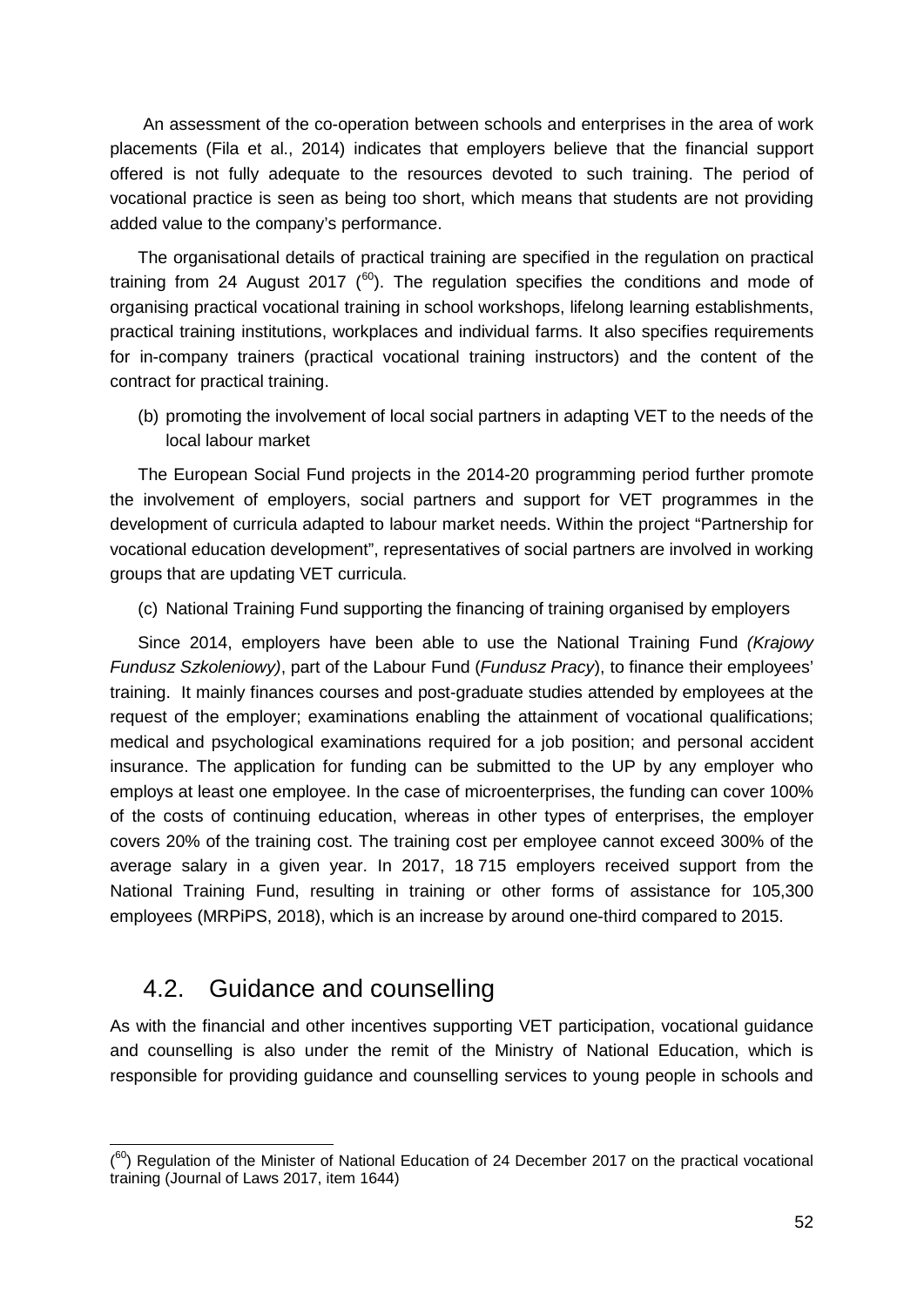the Ministry of Family, Labour and Social Policy, responsible for guidance and counselling services to adults.

#### **4.2.1. Vocational guidance and counselling in schools**

According to the 2013 rules on providing and organising psychological and pedagogical assistance in public schools and other educational institutions  $(^{61})$  $(^{61})$  $(^{61})$ , schools and other educational institutions are obliged to provide students and teachers with pedagogical and psychological support, including vocational information and guidance to help students in choosing their educational paths and careers. The tasks of the vocational counsellors include:

- (a) systematically diagnosing students' needs for educational information and vocational training and help in planning education and career;
- (b) collecting, updating and sharing of education and occupational-specific information, relevant for the level of education;
- (c) conducting activities relating to the choice of further education and occupation, as well as education and career planning;
- (d) coordinating the information and counselling activities conducted by the school and the institution;
- (e) cooperating with other teachers in developing activities and ensuring their continuity in the field of education and vocational counselling;
- (f) supporting teachers, educators, educational groups and other specialists in providing psychological and pedagogical support.

Should there be no vocational counsellor employed at a school, the school director appoints a person (usually a teacher) to be responsible for these activities. All schools are obliged to have an interschool system of counselling, adopted in the school statute.

Counsellors provide students with information relating to vocational development and the labour market, including information on which occupations are in demand on the labour market and which are not.

An assessment by the Educational Research Institute (Podwójcic, 2015) showed that professional counsellors were employed in 15.4% of schools, while in 78.6% of the schools, other persons were responsible for counselling. A small share (5.4%) of schools declared that they do not provide counselling services to their students. Professional counsellors worked in about 20% of VET schools.

Until 2018, vocational guidance was implemented on the basis of the above-mentioned regulation on providing and organising psychological and pedagogical assistance. However, no specific programme content existed for the vocational guidance required at particular stages of education.

<span id="page-53-0"></span><sup>-</sup> $(61)$  Regulation of the Minister of National Education of 30 April 2013 on the rules on providing and organising psychological and pedagogical assistance in public pre-schools, schools and other educational institutions (Journal of Laws 2013, item 532).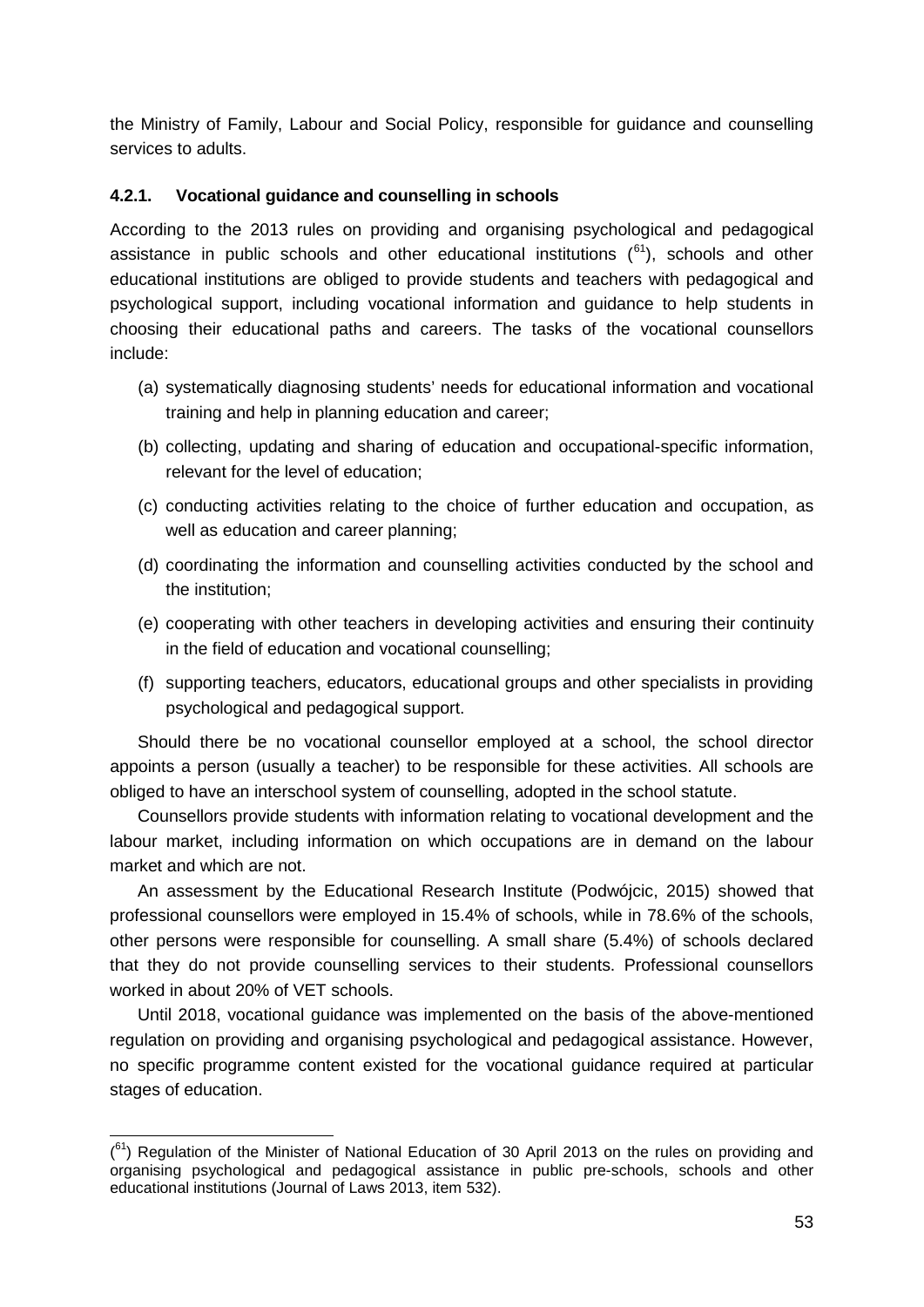On September 1, 2018, a new regulation on vocational guidance and counselling in Polish schools entered into force. According to the regulation, occupational counselling/vocational guidance is to be implemented in a planned and systematic way, in all types of schools, including VET schools.

The new regulation is intended to change the way of thinking about career guidance/vocational counselling, which is supposed to be perceived as a process starting in pre-school and continuing at subsequent stages of education. It defines the terms and manner of implementing and organising vocational guidance, including forms of vocational guidance and programme content, which vary depending on the school level. In the secondary programmes [ISCED 3], including IVET schools, vocational guidance activities support students in the process of preparing them to make conscious and autonomous decisions on selecting the next stage of their education and occupation, taking into account their interests, talents and vocational predispositions, as well as information about the education system and the labour market.

According to the regulation, schools are expected to develop their own programme to implement the intra-school vocational guidance system for each new school year. The programme should include: activities to implement vocational guidance (including the content of the activities, methods and forms of implementation, time frame of implementation, persons responsible for implementation) as well as entities with which the school cooperates in this area.

The programme should consider the needs of students and parents as well as local or regional activities relating to vocational guidance.

In organising vocational guidance, schools can cooperate with various institutions – employers, practical education institutions and centres for further education and training, vocational education schools, psychological and pedagogical counselling centres, teacher training centres and labour market institutions.

#### **4.2.2. Vocational guidance and counselling for adults**

In 2016, there were 2 214 vocational counsellors in UPs; 235 were employed at the regional level and 1 979 at the county level (MRPiPS, 2017).

The number of counsellors employed at county UPs had been increasing until 2014, as shown in Figure 20. As a result of this increase, but also due to a reduction in the number of unemployed persons, the number of clients per one counsellor has been decreasing. In 2016, this number fell to 676 persons, which is more than ten times less compared to 2001.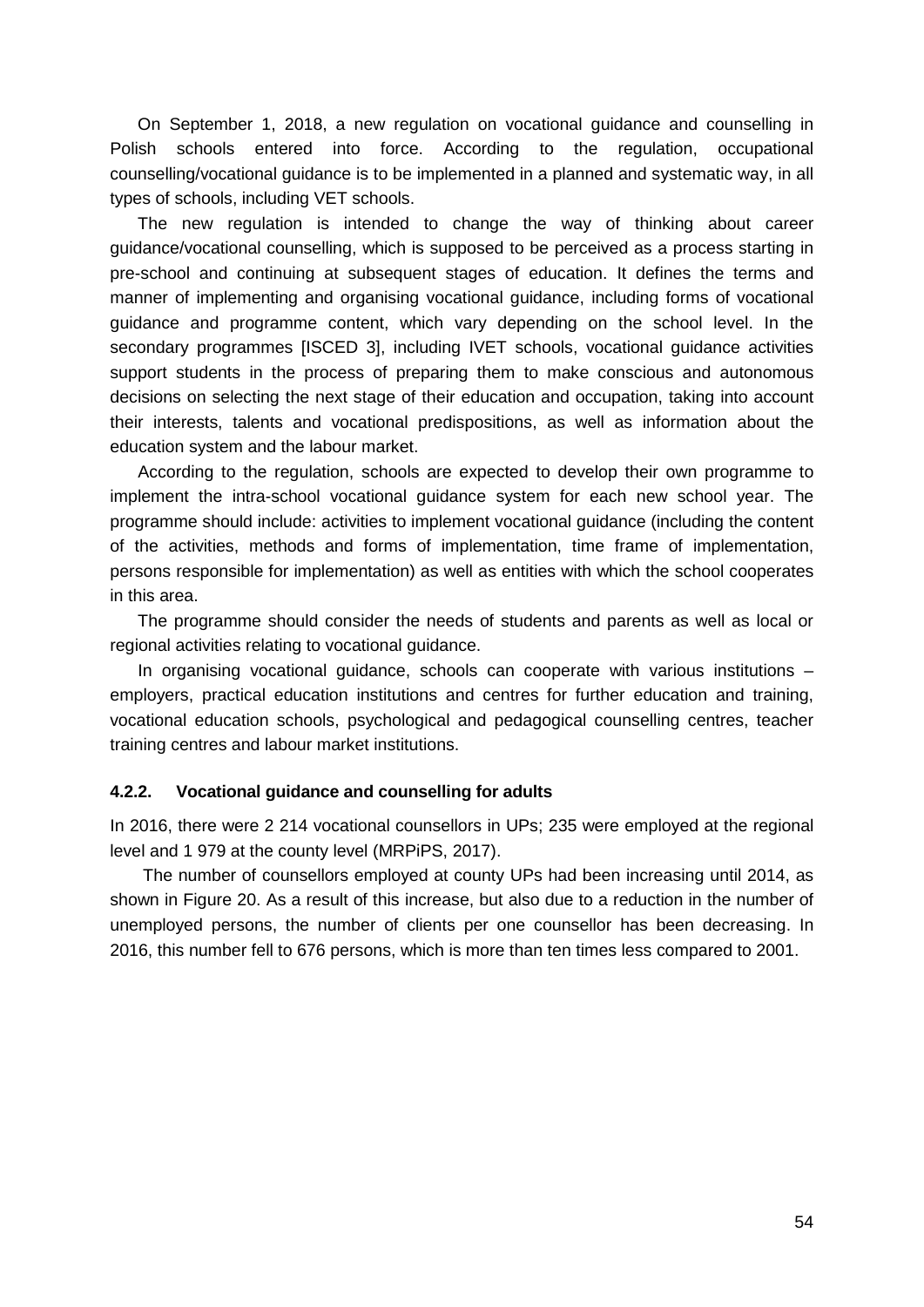

<span id="page-55-0"></span>

Counselling and guidance services for adults are available in the UPs to unemployed persons who are actively searching for a job. The scope of vocational counselling includes individual and group counselling and guidance. Individual counselling aims to motivate the client to discuss and solve problems relating to occupations. Group vocational counselling relates to such issues as: occupations, labour market, possibilities of vocational training, services in the labour market, etc. Vocational information is also provided individually or in groups. Unemployed persons can be tested for their competences and receive job-seeking skills training. The number of persons who received such support in 2015 and 2017 is shown in Figure 21. The most popular forms used by unemployed persons and UPs are individual information and guidance.

*Source:* (MRPiPS, 2017) and earlier editions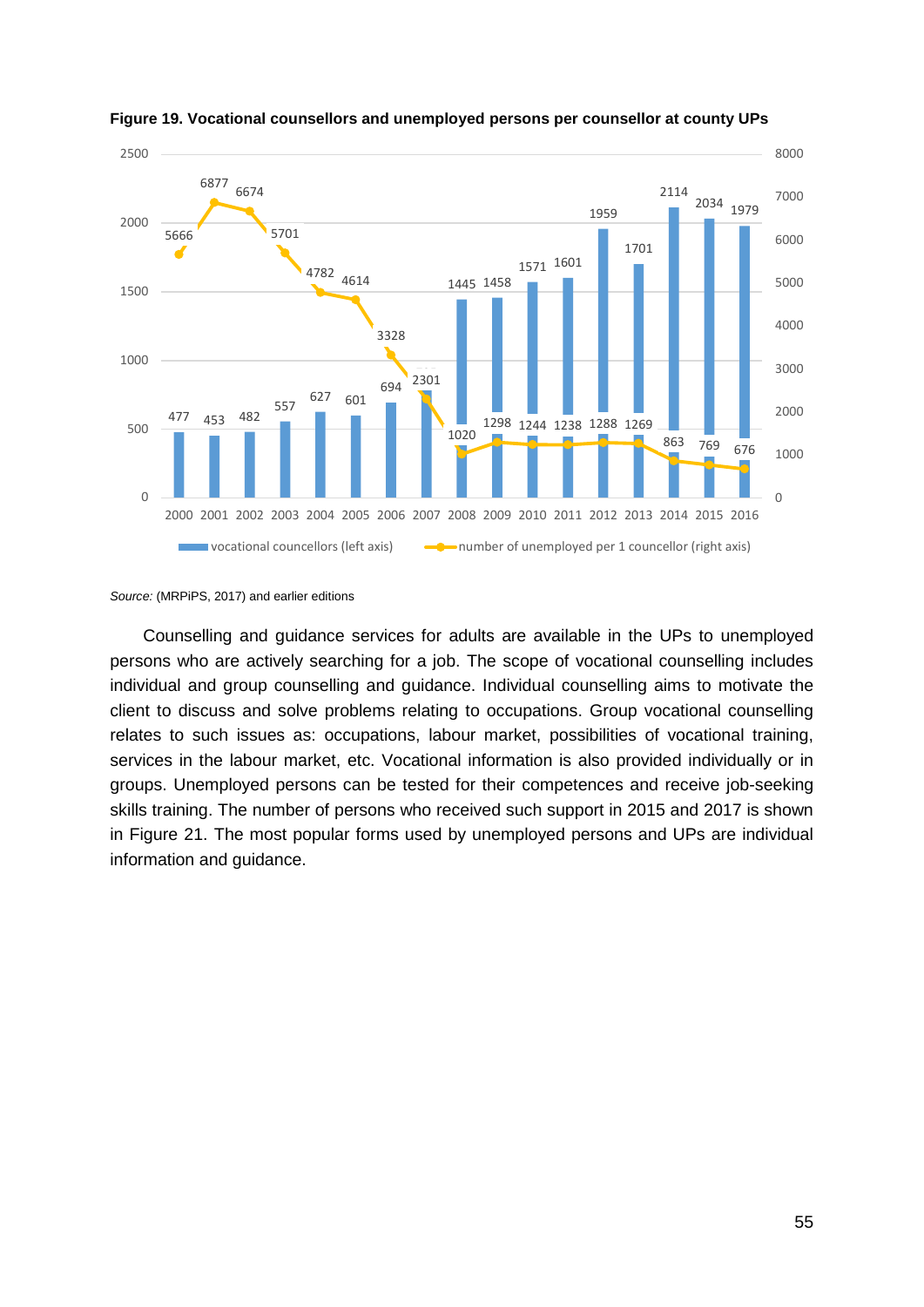

#### <span id="page-56-0"></span>**Figure 20. Number of unemployed persons who received various forms of vocational counselling and guidance in 2015 and 2017**

*Source:* (MRPiPS, 2018) and earlier editions

In order to promote VET, UPs also provide guidance to employers. They can receive support in the recruitment of appropriate candidates (290 cases in 2017), as well as support in providing a job description for a specific post (1 233 cases) (MRPiPS, 2018).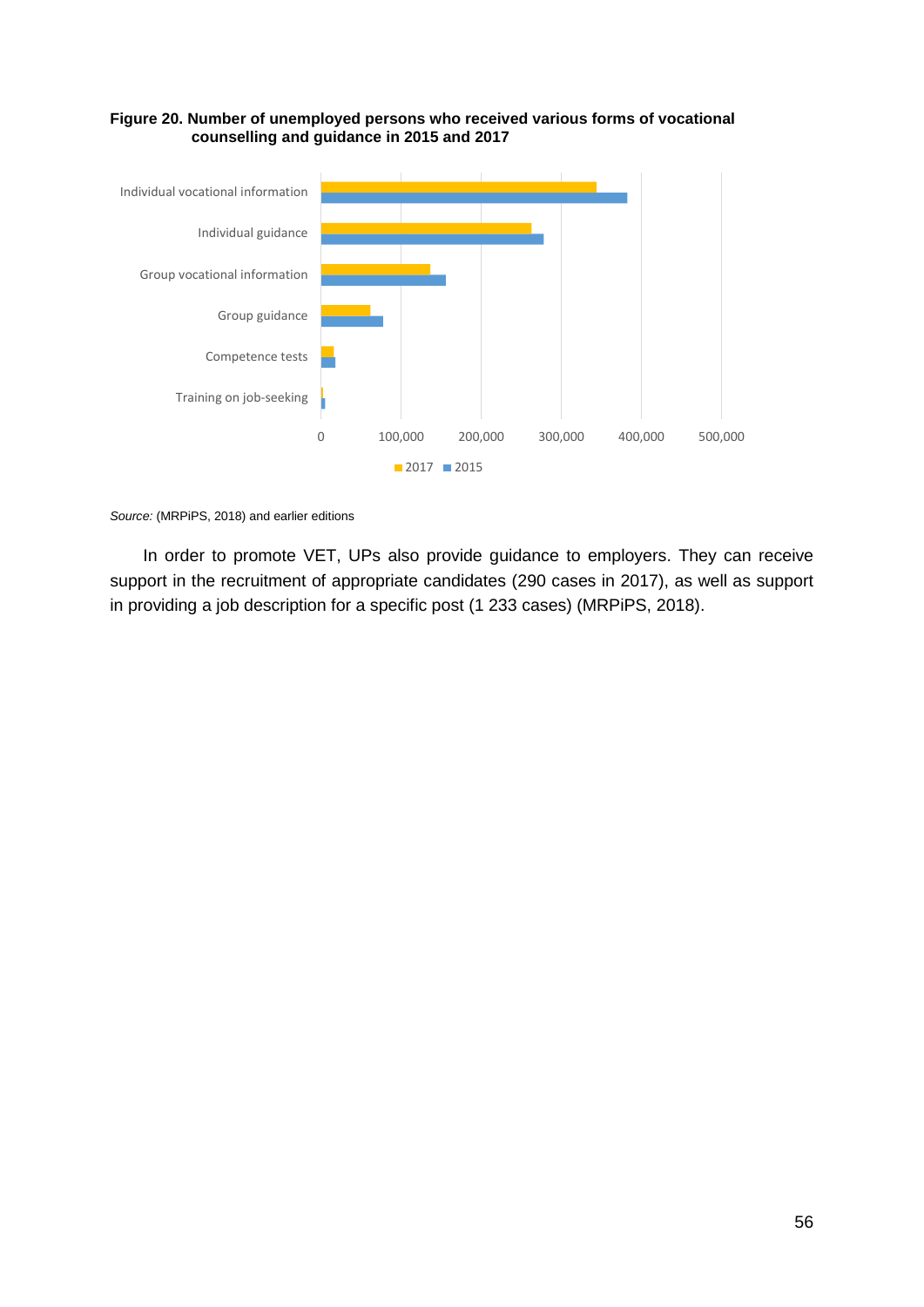## <span id="page-57-0"></span>Acronyms and abbreviations

| <b>CKE</b>     | Centralna Komisja Egzaminacyjna [Central Examination Board]                                                        |
|----------------|--------------------------------------------------------------------------------------------------------------------|
| <b>CVET</b>    | continuing vocational education and training                                                                       |
| <b>ECDL</b>    | <b>European Computer Driving License</b>                                                                           |
| <b>EQARF</b>   | <b>European Quality Assurance Reference Framework</b>                                                              |
| <b>EQAVET</b>  | European Quality Assurance in Vocational Education and Training                                                    |
| <b>ESF</b>     | <b>European Social Fund</b>                                                                                        |
| <b>EU</b>      | <b>European Union</b>                                                                                              |
| <b>EUR</b>     | Euro                                                                                                               |
| <b>GDP</b>     | <b>Gross Domestic Product</b>                                                                                      |
| <b>IBE</b>     | Instytut Badań Edukacyjnych [Educational Research Institute]                                                       |
| <b>ISCED</b>   | <b>International Standard Classification of Education</b>                                                          |
| <b>IVET</b>    | <b>Initial Vocational Education and Training</b>                                                                   |
| <b>KOWEZIU</b> | Krajowy Ośrodek Wspierania Edukacji Zawodowej I Ustawicznej (KOWEZiU)                                              |
| <b>KKZ</b>     | kwalifikacyjne kursy zawodowe [vocational qualification courses]                                                   |
|                |                                                                                                                    |
| <b>KSU</b>     | Krajowy System Usług [National System of Services]                                                                 |
| <b>KZSZ</b>    | Klasyfikacja Zawodów Kształcenia Zawodowego<br>[the classification<br>of.<br>occupations for vocational education] |
| <b>LFS</b>     | <b>Labour Force Survey</b>                                                                                         |
| <b>MRPIPS</b>  | Ministerstwo Rodziny Pracy i Polisyki Społecznej [Ministry of Family, Labour<br>and Social Policy]                 |
| <b>NEET</b>    | not in employment nor in education and training                                                                    |
| <b>NPR</b>     | <b>National Reform Programme</b>                                                                                   |
| <b>OHP</b>     | <b>Ochotnicze Hufce Pracy [Voluntary Labour Corps]</b>                                                             |
| <b>PARP</b>    | Polska Agencja Rozwoju Przedsiębiorczości [Polish Agency for Enterprise<br>Development]                            |
| <b>PIAAC</b>   | The Programme for the International Assessment of Adult Competencies                                               |
| <b>PISA</b>    | Programme for International Student Assessment                                                                     |
| <b>PLN</b>     | <b>Polish Zloty</b>                                                                                                |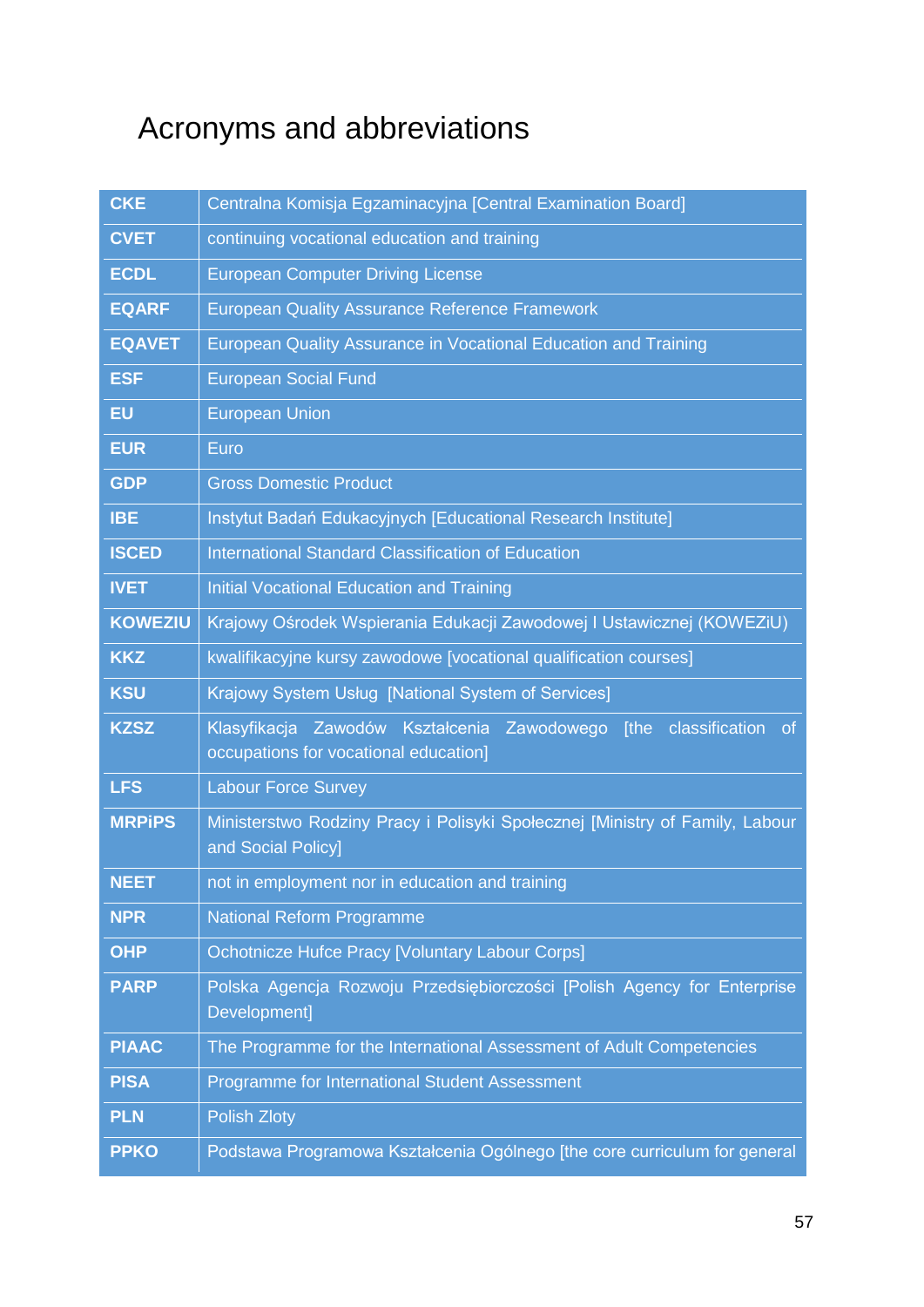|              | education]                                                                                                  |
|--------------|-------------------------------------------------------------------------------------------------------------|
| <b>PPKZ</b>  | Podstawa Programowa Kształcenia w Zawodach [the core curriculum for<br>vocational education]                |
| <b>PQF</b>   | <b>Polish Qualifications Framework</b>                                                                      |
| <b>PZZJ</b>  | Podmioty Zewnętrznego Zapewniania Jakości [external quality assurance<br>entities]                          |
| <b>RPK</b>   | Programowa<br>ds.<br>Kompetencji<br><b>The</b><br>Programme<br>Council<br>Rada<br><b>on</b><br>Competences] |
| <b>SEN</b>   | special education needs                                                                                     |
| <b>SHARE</b> | Survey on Health, Ageing and Retirement in Europe                                                           |
| <b>SIO</b>   | System Informacji Oświatowej [School Information System]                                                    |
| <b>UP</b>    | <b>Urząd Pracy [Labour Offices]</b>                                                                         |
| <b>VET</b>   | <b>Vocational Education and Training</b>                                                                    |
| <b>ZSK</b>   | Zintegrowany System Kwalifikacji [Integrated Qualifications System]                                         |
| <b>ZSU</b>   | Zintegrowana Strategia Umiejętności [Integrated Skills Strategy]                                            |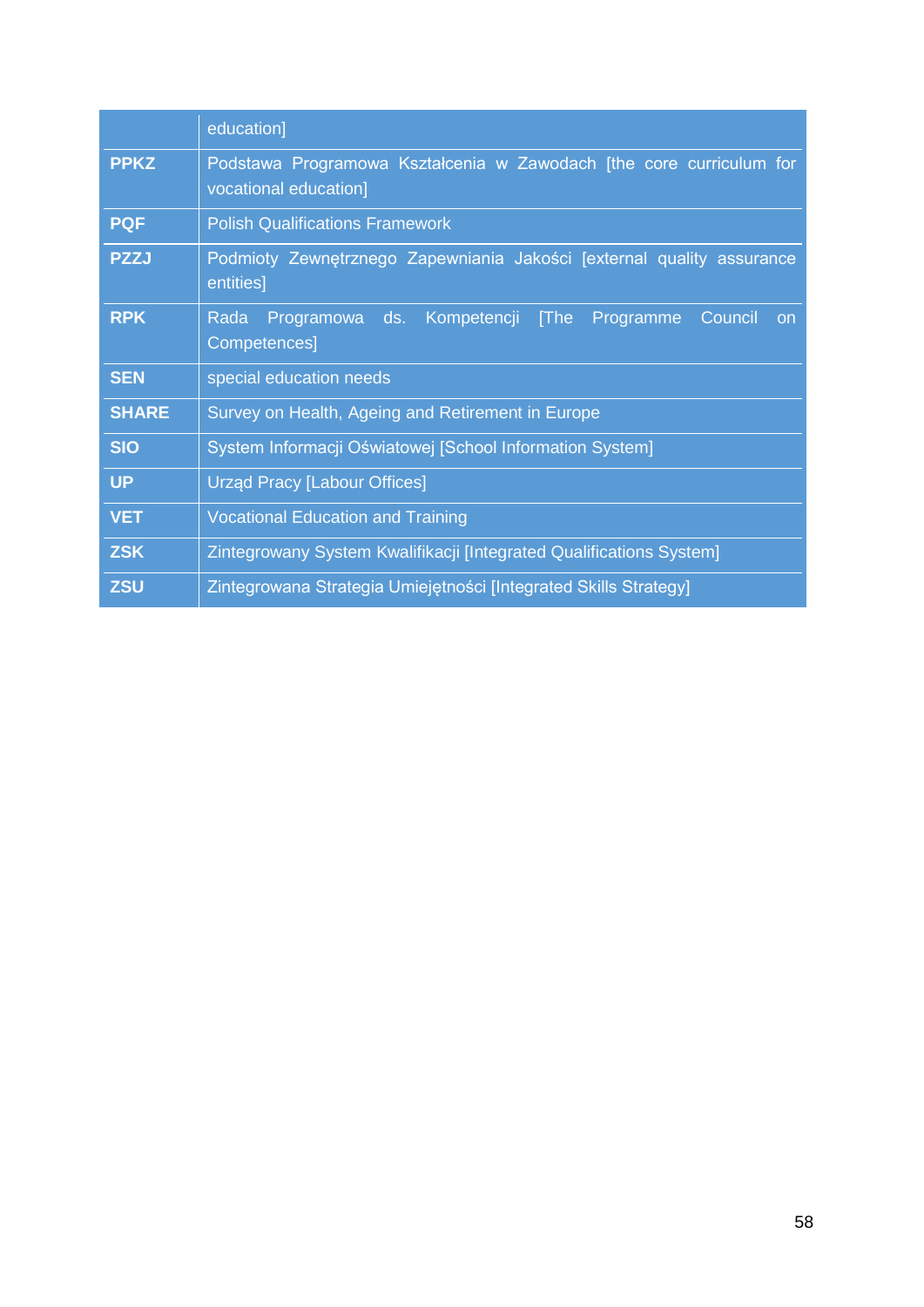## <span id="page-59-0"></span>References

Chłoń-Domińczak A. (ed.) (2014). *Portret generacji 50+ w Polsce i w Europie: Wyniki badania zdrowia, starzenia się i przechodzenia na emeryturę w Europie (SHARE)* [Portrait of the 50+ generation in Poland and Europe: Results of the survey on health, ageing and retirement in Europe]. Warsaw: Instytut Badań Edukacyjnych.

Chłoń-Domińczak A. (ed.) (2015). *Regionalne uwarunkowania decyzji edukacyjnych – wybrane aspekty* [Regional conditions affecting educational decisions – selected aspects]. Warsaw: Instytut Badań Edukacyjnych.

Chłoń-Domińczak, A., Holzer-Żelażewska, D., & Maliszewska, A. (2018). *Guidance and outreach for inactive and unemployed - Poland* (Cedefop ReferNet thematic perspectives series.).

http://libserver.cedefop.europa.eu/vetelib/2018/guidance\_outreach\_Poland\_Cedefop\_Refer [Net.pdf](http://libserver.cedefop.europa.eu/vetelib/2018/guidance_outreach_Poland_Cedefop_Refer%20Net.pdf)

CKE (2017). *Sprawozdanie z osiągnięć zdających egzamin potwierdzający kwalifikacje w zawodzie w roku szkolnym 2016/2017*. [Report on results of the examination confirming a qualification for an occupation in 2016/2017 school year]. Warsaw: Central Examination Commission.

[https://cke.gov.pl/images/\\_EGZAMIN\\_ZAWODOWY/informacje\\_o\\_wynikach/2017/Sprawozd](https://cke.gov.pl/images/_EGZAMIN_ZAWODOWY/informacje_o_wynikach/2017/Sprawozdanie_z_przebiegu_egzaminu_potwierdzaj%c4%85cego_kwalifikacje_w_zawodzie_w_roku_szkolnym_2016-2017.pdf) anie z przebiegu egzaminu potwierdzaj%c4%85cego kwalifikacje w zawodzie w roku s [zkolnym\\_2016-2017.pdf](https://cke.gov.pl/images/_EGZAMIN_ZAWODOWY/informacje_o_wynikach/2017/Sprawozdanie_z_przebiegu_egzaminu_potwierdzaj%c4%85cego_kwalifikacje_w_zawodzie_w_roku_szkolnym_2016-2017.pdf)

Czarnik, S., Jelonek, M., & Kasparek, K. (2017). *Bilans Kapitału Ludzkiego 2017 [Human Capital Study 2017]*.

[https://www.parp.gov.pl/images/PARP\\_publications/pdf/bkl%202017%20raport%20ludno%2](https://www.parp.gov.pl/images/PARP_publications/pdf/bkl%202017%20raport%20ludno%20180618.pdf) [0180618.pdf](https://www.parp.gov.pl/images/PARP_publications/pdf/bkl%202017%20raport%20ludno%20180618.pdf)

Dębowski H.; Stęchły W. (2015). *Implementing ECVET principles. Reforming Poland's vocational education and training through learning outcomes based curricula and assessment.* Warsaw Forum of Economic Sociology 6:2(12) Autumn 2015.

Eurostat [2018]. *Real GDP growth rate [tec00115*]<http://ec.europa.eu/eurostat/data/database>

Eurostat [2018]. *Economic activity rates by sex, age and NUTS 2 regions [lfst\_r\_lfp2actrt]* <http://ec.europa.eu/eurostat/data/database>

Eurostat [2018]. *Activity rates by sex, age and educational attainment level [lfsa\_argaed]* <http://ec.europa.eu/eurostat/data/database>

Eurostat [2018]. *Employment rates by sex, age and educational attainment level [lfsa\_ergaed]* <http://ec.europa.eu/eurostat/data/database>

Eurostat [2018]. *Unemployment rates by sex, age and educational attainment level [lfsa\_urgaed]* <http://ec.europa.eu/eurostat/data/database> [accessed 20.09.2018].

Eurostat [2018]. *Population by sex, age and educational attainment level lfsa\_pgaed]* <http://ec.europa.eu/eurostat/data/database>

Eurostat [2018]. *Early leavers from education and training [edat\_lfse\_14]* <http://ec.europa.eu/eurostat/data/database>

Eurostat [2018]. *Young people neither in employment nor in education and training by sex, age and educational attainment level [edat\_lfse\_21]* <http://ec.europa.eu/eurostat/data/database>

Eurostat [2018]. *Participation rate in education and training by sex [trng\_aes\_100]*  <http://ec.europa.eu/eurostat/data/database>

Eurostat [2018]. *Participation rate in education and training (last 4 weeks) by sex and age [trng\_lfs\_01].* ] <http://ec.europa.eu/eurostat/data/database>

Eurostat [2018]. *Participation rate in education and training by age [trng\_aes\_101*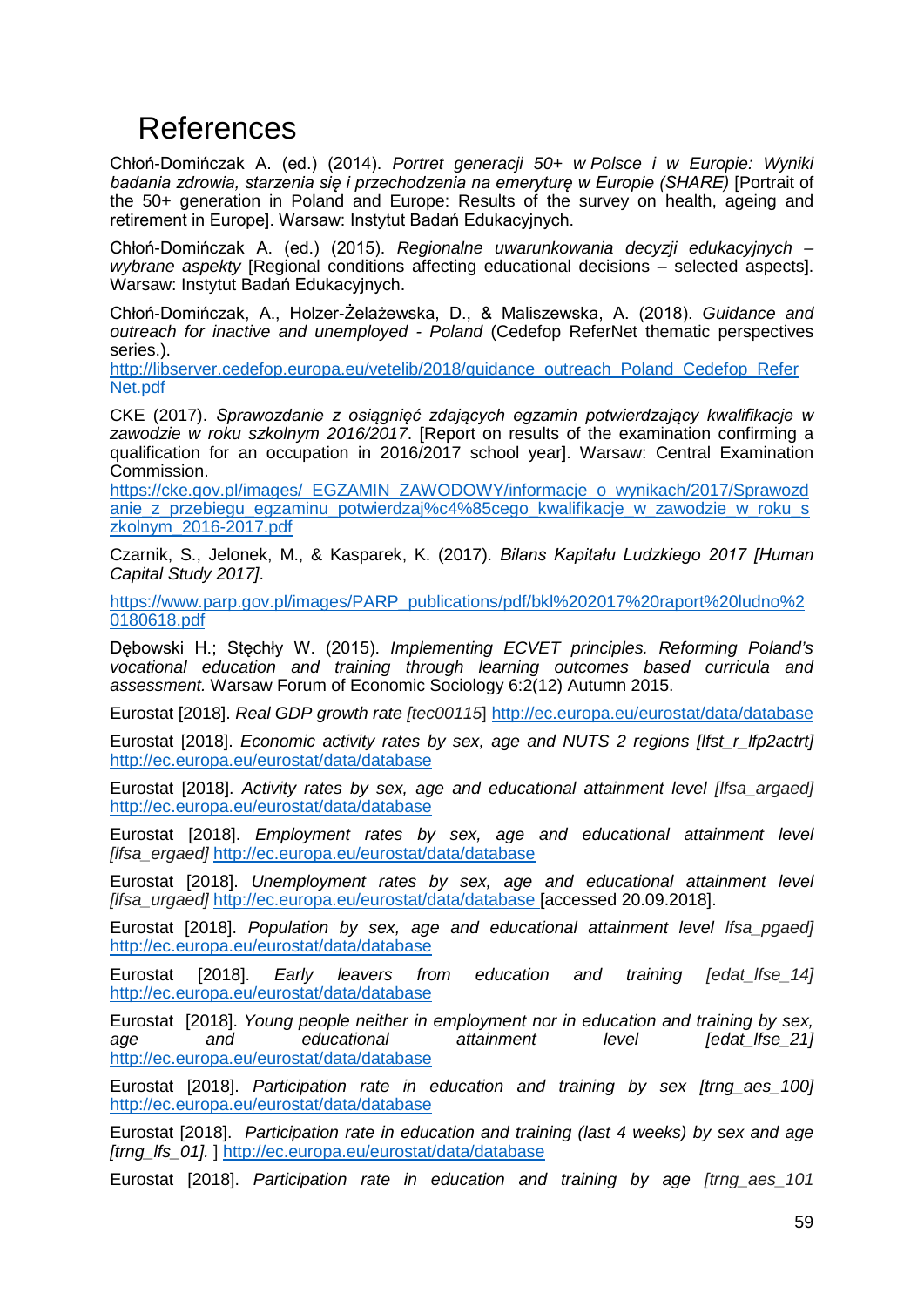<http://ec.europa.eu/eurostat/data/database> [

Eurydice (2018). *The system of education in Poland: 2018*. Warsaw: Foundation for the Development of the Education System, Warsaw 2018.

Federowicz M. (2011). *OECD PISA: Wyniki badania 2009 w Polsce* [OECD PISA: 2009 study results in Poland]. [http://www.ifispan.waw.pl/pliki/1\\_pisa\\_2009.pdf](http://www.ifispan.waw.pl/pliki/1_pisa_2009.pdf) [accessed 29.08.2018].

Federowicz M.; Choińska-Mika J.; Walczak D. (2014) (eds.). *Raport o stanie edukacji: Liczą się nauczyciele* [Report on the State of Education. Teachers matter]. Warsaw: Instytut Badań Edukacyjnych.

Fila J.; Rybińska; A.; Trzciński R. (2014). *Współpraca szkół zawodowych z przedsiębiorcami na przykładzie Działania 9.2 PO KL* [Cooperation of vocational schools and entrepreneurs based on the Action 9.2 of the Human Capital Operational Programme]. Warsaw: Instytut Badań Edukacyjnych.

*Integrated Qualifications Register* https://rejestr.kwalifikacje.gov.pl [accessed 28.09.2018].

KOWEZIU (2013). *Standardy jakości kształcenia zawodowego* [Quality standards for VET]. Warszawa: Krajowy Ośrodek Wspierania Edukacji Zawodowej i Ustawicznej.

Local Data Bank (2018), Central Statistical Office of Poland, [https://bdl.stat.gov.pl/BDL/start.](https://bdl.stat.gov.pl/BDL/start)

MEN (2018). *Zintegrowana Strategia Umiejętności – część ogólna* [Integrated Skills Strategy – general part]. Warsaw.

[www.bip.men.gov.pl/wp-content/uploads/sites/2/2018/08/zintegrowana-strategia](http://www.bip.men.gov.pl/wp-content/uploads/sites/2/2018/08/zintegrowana-strategia-umiejetnosci-do-uzgodnien-i-konsultacji.pdf)[umiejetnosci-do-uzgodnien-i-konsultacji.pdf](http://www.bip.men.gov.pl/wp-content/uploads/sites/2/2018/08/zintegrowana-strategia-umiejetnosci-do-uzgodnien-i-konsultacji.pdf)

MRPiPS (2018). *Bezrobocie w Polsce w 2017 r. Raport tabelaryczny* [Unemployment in Poland in 2017]. Warsaw: Ministry of Family, Labour and Social Policy, 2018 and earlier editions.

MRPiPS. (2017). *Infromacja o realizacji usługi poradnictwo zawodowe w urzędach pracy w 2016 r.* [Information on vocational counselling in labour offices in 2016]. Warsaw: Ministry of Family, Labour and Social Policy, 2017 and earlier editions.

OHP [2018]. *Voluntary Labour Corps* [website]*. [www.ohp.pl](http://www.ohp.pl/)*

Podwójcic K. (2015). *Diagnoza stanu doradztwa w gimnazjach i szkołach ponadgimnazjalnych w relacjach dyrektorów szkół i osób realizujących doradztwo* [A diagnosis of the state of counselling in lower secondary and post-lower secondary schools as reported by school principals and persons providing counselling]. Warsaw: Instytut Badań Edukacyjnych.

Rynko M. (ed.) (2013). *Umiejętności Polaków – wyniki Międzynarodowego Badania Kompetencji Osób Dorosłych (PIAAC)* [The skills of Poles. Results of the International Survey of Adult Skills (PIACC)]. Warsaw: Instytut Badań Edukacyjnych.

Statistics Poland (2013a). Wybory ścieżki kształcenia a sytuacja zawodowa Polaków [Educational choices and occupational status of Poles]. Warsaw: Statistics Poland.

Statistics Poland (2013b). Kształcenie dorosłych 2011 [Adult education 2011]. Warsaw: Statistics Poland.

Statistics Poland (2014). Prognoza ludności na lata 2014-2020 [Population projection 2014- 2050] [http://stat.gov.pl/obszary-tematyczne/ludnosc/prognoza-ludnosci/prognoza-ludnosci](http://stat.gov.pl/obszary-tematyczne/ludnosc/prognoza-ludnosci/prognoza-ludnosci-na-lata-2014-2050-opracowana-2014-r-,1,5.html)[na-lata-2014-2050-opracowana-2014-r-,1,5.html](http://stat.gov.pl/obszary-tematyczne/ludnosc/prognoza-ludnosci/prognoza-ludnosci-na-lata-2014-2050-opracowana-2014-r-,1,5.html) [accessed 20.08.2018].

Statistics Poland (2017). Aktywność ekonomiczna ludności Polski w pierwszym kwartale 2017 [The economic activity of the population of Poland in the first quarter of 2017]. Warsaw: Statistics Poland, 2017 and earlier editions.

Statistics Poland (2018a). Powierzchnia i ludność w przekroju terytorialnym. [Area and population in the territorial profile in 2018]. Warsaw: Statistics Poland.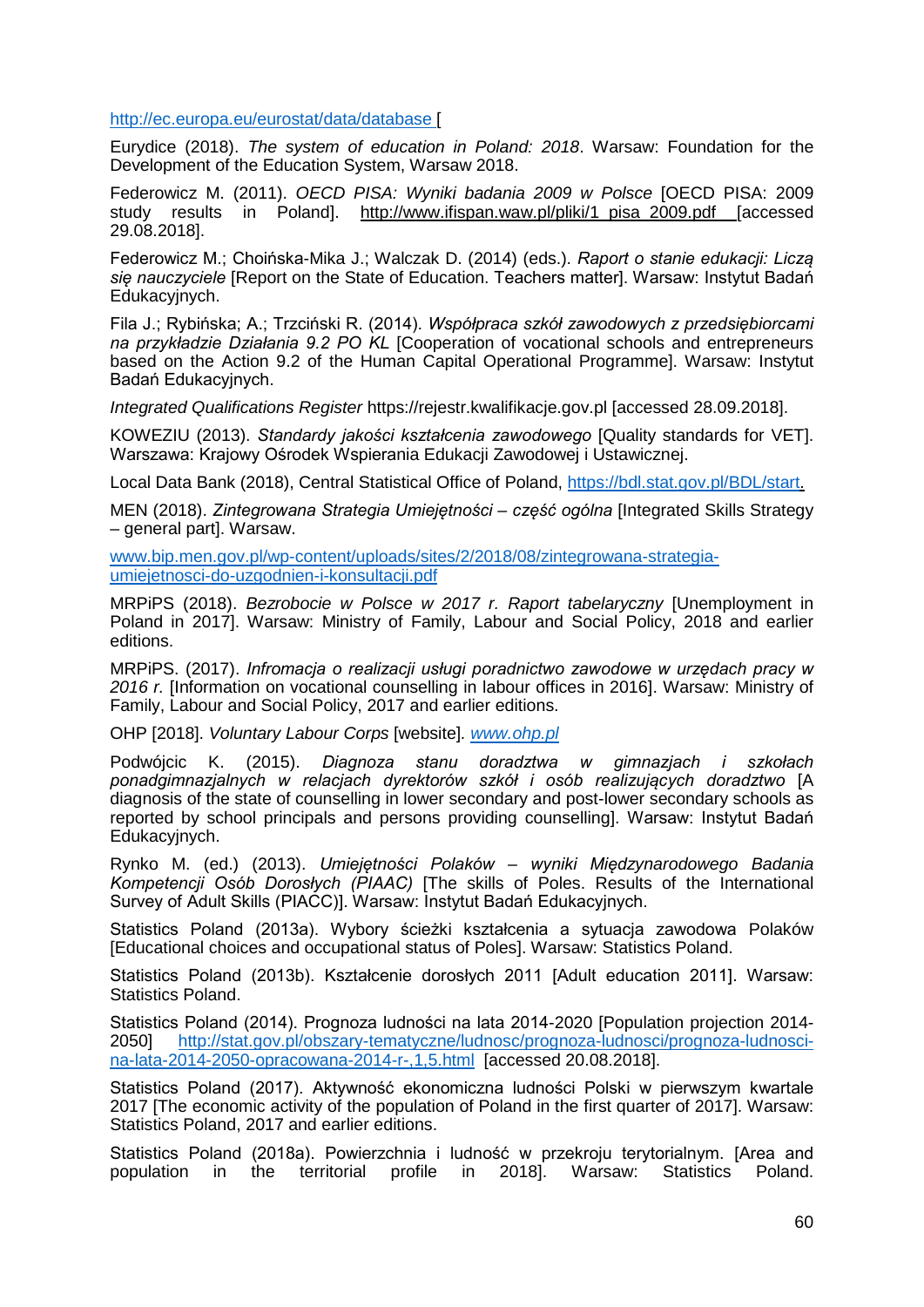[https://stat.gov.pl/obszary-tematyczne/ludnosc/ludnosc/powierzchnia-i-ludnosc-w-przekroju](https://stat.gov.pl/obszary-tematyczne/ludnosc/ludnosc/powierzchnia-i-ludnosc-w-przekroju-terytorialnym-w-2018-roku,7,15.html)[terytorialnym-w-2018-roku,7,15.html](https://stat.gov.pl/obszary-tematyczne/ludnosc/ludnosc/powierzchnia-i-ludnosc-w-przekroju-terytorialnym-w-2018-roku,7,15.html)

Statistics Poland (2018b). Concise Statistical Yearbook of Poland 2018, Warsaw: Statistics Poland.

Statistics Poland (2018c). Oświata i wychowanie w roku szkolnym 2017/2018 [Education in the 2017/2018 school year]. Warsaw: Statistics Poland, 2018 and earlier editions.

Turek K.; Worek B. (2015). *Kształcenie po szkole: Na podstawie badań instytucji i firm szkoleniowych pracodawców i ludności zrealizowanych w 2014 roku w ramach V edycji projektu Bilans Kapitału Ludzkiego: Edukacja a rynek pracy – tom III* [Learning after school: Based on a study of training institutions and firms for employers and the population performer in 2014 as part of the V edition of the Human Capital Balance Sheet: Education and the Labour Market – volume III]. Warsaw: Polska Agencja Rozwoju Przedsiębiorczości.

United Nations (2017*).* Department of Economic and Social Affairs, Population Division. *Prospects:* [https://population.un.org/wpp/Publications/Files/WPP2017\\_Volume-II-Demographic-](https://population.un.org/wpp/Publications/Files/WPP2017_Volume-II-Demographic-Profiles.pdf)[Profiles.pdf](https://population.un.org/wpp/Publications/Files/WPP2017_Volume-II-Demographic-Profiles.pdf) [accessed 28.09.2018]

### <span id="page-61-0"></span>Legislation

- School Education Act of 7 September 1991 (Journal of Laws 1991, No. 95, item 425 with further amendments)
- Act of 14 December 2016 Education Law (Journal of Laws 2017, item 59)
- Act of 27 July 2005 The Law on Higher Education (Journal of Laws 2005, No. 164, item 1365 with further amendments)
- Act of 20 July 2018 Law on Higher Education and Science (Journal of Laws 2018 item 1668)
- Act of 15 April 2011 on the school information system (Journal of Laws 2011, No. 139, item 814 with further amendments).
- Act of 26 January 1982 Teacher's Charter (Journal of Laws 1982, No. 3, item 19 with further amendments)Act of 20 April 2004 on the promotion of employment and labour market institutions (Journal of Laws 2004, No. 99, item 1001 with further amendments)
- Act of 22 December 2015 on the Integrated Qualifications System (Journal of Laws 2016, item 64 with further amendments)
- Act of 22 March 1989 on crafts trades (Journal of Laws 1989, No. 17, item 92 with further amendments)
- Regulation of the Council of Ministers of 14 June 2005 on scholarships granted by the President of the Council of Ministers, minister in charge of education and minister in charge of culture and national heritage (Journal of Laws No. 106, item 890 with further amendments).
- Regulation of the Council of Ministers of 28 May 1996 on the vocational preparation of juveniles (Journal of Laws 1996, No. 60, item 278 with further amendments)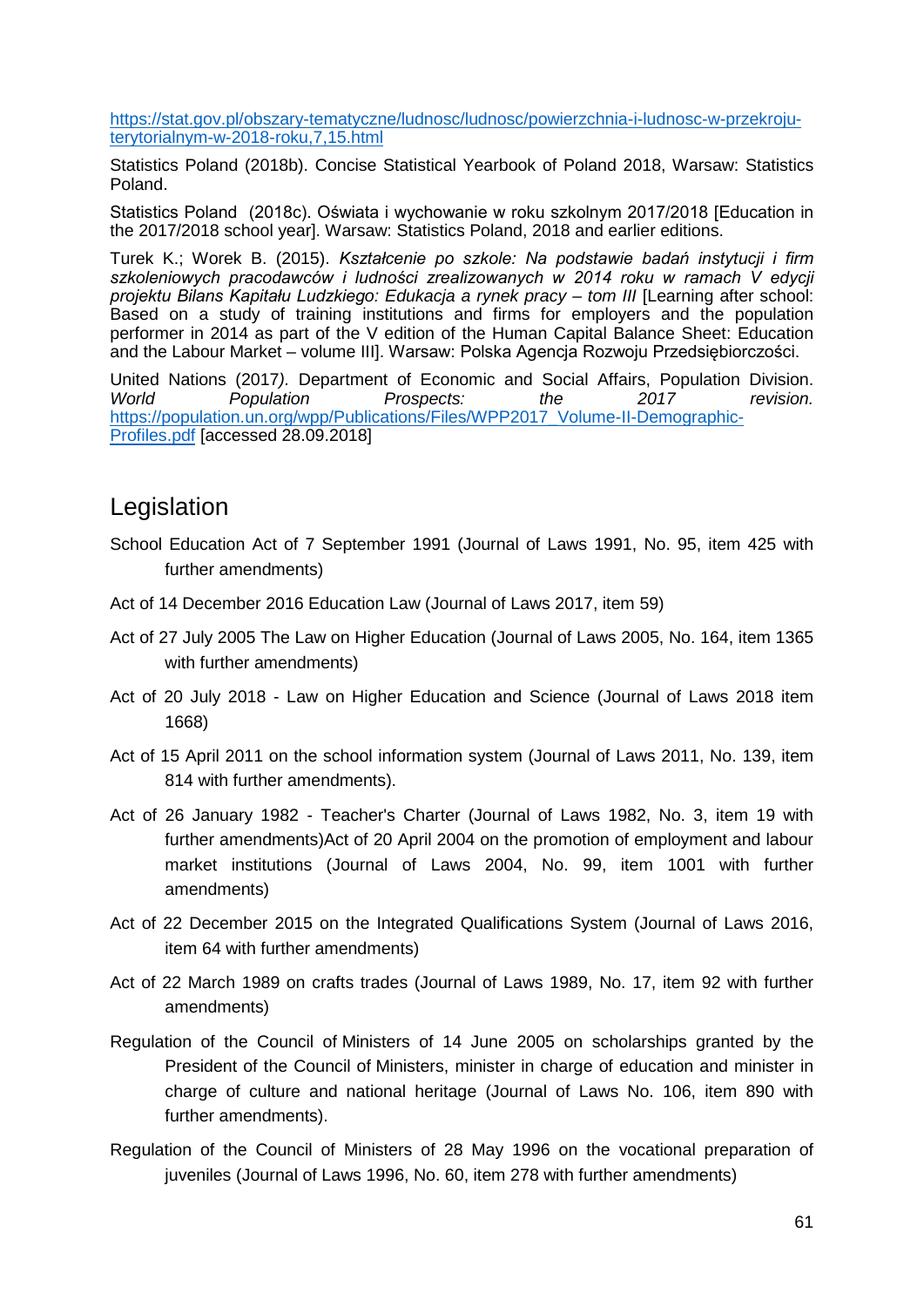- Regulation of the Minister of Labour and Social Policy of 11 April 2014 on the vocational preparation of adults (Journal of Laws 2014, item 497 with further amendments)
- Regulation of the Minister of National Education of 24 August 2017 on practical vocational training (Journal of Laws 2017, item 1644)
- Regulation of the Minister of Family, Social Policy of 15 September 2016 on colleges of social work (Journal of Laws 2016, item 1543)
- Regulation of the Minister of National Education of 30 April 2013 on the rules on providing and organising psychological and pedagogical assistance in public pre-schools, schools and other educational institutions (Journal of Laws 2013, item 532)
- Regulation of the Minister of National Education of March 28, 2017 on the teaching plan in public schools (Journal of Laws 2017, item 703).
- Regulation of the Minister of National Education of 13 March 2017 on the classification of occupations for vocational education (Journal of Laws 2017, item 622)
- Regulation of the Minister of National Education of 31 March 2017 on the core curriculum for training in individual occupations (Journal of Laws 2017, item 860)
- Regulation of the Minister of National Education of 18 August 2017 on continuing education in non-school settings (Journal of Laws 2017, item 1632)
- Regulation of the Minister of National Education of 14 February 2017 on the core curriculum for pre-school education and the core curriculum for general education in primary schools, incl. for pupils with moderate and severe intellectual disabilities, and for general education in stage I sectoral vocational schools, general education in special schools preparing for employment, and general education in post-secondary schools (Journal of Laws 2017, item 356)
- Regulation of the Minister of National Education of 25 August 2017 on pedagogical supervision (Journal of Laws 2017 item 1658)
- Regulation of the Minister of National Education of 18 August 2017 on detailed conditions and methods of conducting vocational examination *(*Journal of Laws 2017, item 1663*)*
- Regulation of the Minister of National Education of 1 August 2017 on the detailed qualification requirements for teachers *(*Journal of Laws 2017, item 1575*)*
- Regulation of the Minister of National Education of 15 December 2017 on the distribution of the school education part of the general subsidy for local government units in 2018 (Journal of Laws 2017, item 2395)
- Regulation of the Minister of National Education of 26 July 2018 on the attainment of advanced professional levels by teachers (Journal of Laws 2018, item 1574)
- Regulation of the Minister of Labour and Social Policy of 25 June 2014 on refunds from the Labour Fund of salaries paid to young employees (Journal of Laws 2014, item 865)
- Regulation of the Minister of National Education of 16 August 2018 on professional guidance (Journal of Laws 2018, item 1675)